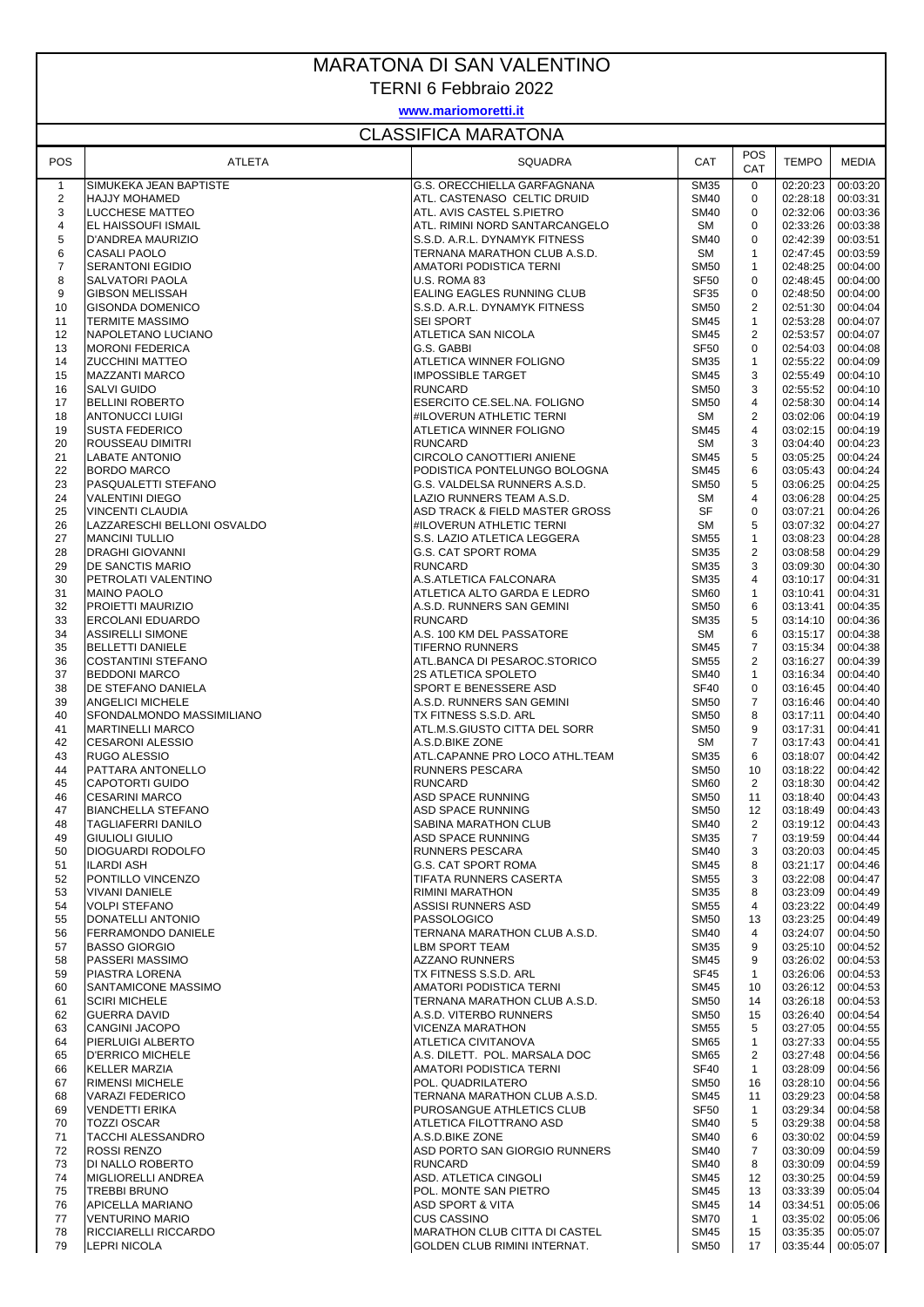| 80         | <b>SPESCHA LAURA</b>                                | PODISTICA SOLIDARIETA                                  | <b>SF50</b>                | 2              | 03:36:48             | 00:05:08             |
|------------|-----------------------------------------------------|--------------------------------------------------------|----------------------------|----------------|----------------------|----------------------|
| 81         | <b>URSO DOMENICO</b>                                | ASD RUNNERS FOR EMERGENCY                              | <b>SM50</b>                | 18             | 03:36:51             | 00:05:08             |
| 82         | <b>ACCARINO FRANCESCO</b>                           | A.S.D. VILLA DE SANCTIS                                | <b>SM50</b>                | 19             | 03:37:56             | 00:05:10             |
| 83         | <b>MONTALI DAVIDE</b>                               | <b>RUNCARD</b>                                         | <b>SM45</b>                | 16             | 03:38:14             | 00:05:10             |
| 84         | <b>MARCHITIELLO LUIGI</b>                           | A.POD. AVIS MOB. LATTANZI                              | <b>SM45</b>                | 17             | 03:38:19             | 00:05:10             |
| 85         | MURACCINI GIAN LUCA                                 | OLIMPUS SAN MARINO ATLETICA                            | <b>SM55</b>                | 6              | 03:38:32             | 00:05:11             |
| 86         | <b>CURSI DORANDO</b>                                | A.S.D. PODISTICA VALMISA                               | <b>SM60</b>                | 3              | 03:38:34             | 00:05:11             |
| 87         | DELSERE DANIELE                                     | NUOVA ATLETICA SANGIUSTESE                             | SM45                       | 18             | 03:39:56             | 00:05:13             |
| 88         | <b>RICCI VERONICA</b>                               | <b>ASD SIENARUNNERS</b>                                | SF <sub>50</sub>           | 3              | 03:40:07             | 00:05:13             |
| 89         | <b>FIORUCCI FABRIZIO</b>                            | ATLETICA WINNER FOLIGNO                                | <b>SM50</b>                | 20             | 03:40:13             | 00:05:13             |
| 90         | CAMPANELLI VALERIO                                  | <b>RUNCARD</b>                                         | <b>SM45</b>                | 19             | 03:40:16             | 00:05:13             |
| 91         | MENNA RENATO                                        | ASD I LUPI DABRUZZO                                    | <b>SM55</b>                | $\overline{7}$ | 03:40:25             | 00:05:13             |
| 92         | <b>PARISI SERGIO</b>                                | G.S.D. FIAMME ARGENTO                                  | <b>SM60</b>                | 4              | 03:40:39             | 00:05:14             |
| 93         | SANCAMILLO ALESSANDRO                               | ASD RUNNERS FOR EMERGENCY                              | <b>SM50</b>                | 21             | 03:41:08             | 00:05:14             |
| 94         | <b>CECI ENZO</b>                                    | G.P. AVIS SPINETOLI PAGLIARE                           | <b>SM60</b>                | 5              | 03:41:16             | 00:05:15             |
| 95         | COSTARELLI LEONARDO                                 | PODISTICA AVIS DERUTA                                  | SM45                       | 20             | 03:41:48             | 00:05:15             |
| 96         | <b>FABBRIZI FABIO</b>                               | RUNCARD                                                | <b>SM45</b>                | 21             | 03:41:59             | 00:05:16             |
| 97         | <b>MIGLIORUCCI LUCA</b>                             | MARATHON CLUB CITTA DI CASTEL                          | <b>SM50</b>                | 22             | 03:42:04             | 00:05:16             |
| 98<br>99   | <b>LUZI LUIGI</b><br><b>ZIVERI ETELBERTO</b>        | <b>RUNCARD</b><br><b>RUNCARD</b>                       | <b>SM70</b><br><b>SM60</b> | 2<br>6         | 03:42:21<br>03:42:49 | 00:05:16<br>00:05:17 |
|            | <b>MARIOTTI MARIO</b>                               | PIETRALUNGA RUNNERS A.S.D.                             | <b>SM55</b>                | 8              | 03:42:54             | 00:05:17             |
| 100<br>101 | <b>SEGHI MAURIZIO</b>                               | A.S.C.D. SILVANO FEDI                                  | <b>SM40</b>                | 9              | 03:44:02             | 00:05:19             |
| 102        | AMICI ALESSANDRO                                    | ATLETICA PEGASO                                        | <b>SM40</b>                | 10             | 03:44:06             | 00:05:19             |
| 103        | ALUNNI DANIELE                                      | TERNANA MARATHON CLUB A.S.D.                           | SM                         | 8              | 03:44:12             | 00:05:19             |
| 104        | <b>BONDIOLI CLAUDIO</b>                             | ATL. R.C.M. CASINALBO                                  | <b>SM55</b>                | 9              | 03:44:30             | 00:05:19             |
| 105        | NATARELLI NICOLA                                    | M. C. MANOPPELLO SOGEDA                                | <b>SM60</b>                | $\overline{7}$ | 03:44:59             | 00:05:20             |
| 106        | MASTRODICASA MARCELLO                               | RUNCARD                                                | <b>SM55</b>                | 10             | 03:45:06             | 00:05:20             |
| 107        | CASAGRANDE GIACOMO                                  | M. C. MANOPPELLO SOGEDA                                | <b>SM50</b>                | 23             | 03:45:08             | 00:05:20             |
| 108        | <b>PELLICELLI ENRICO</b>                            | A.S.D. ATLETICA ORTE                                   | <b>SM40</b>                | 11             | 03:46:04             | 00:05:22             |
| 109        | CARLACCINI ALESSIO                                  | <b>RUNCARD</b>                                         | SM35                       | 10             | 03:46:04             | 00:05:22             |
| 110        | DOMENICI ANTONIO                                    | PUROSANGUE ATHLETICS CLUB                              | <b>SM50</b>                | 24             | 03:46:27             | 00:05:22             |
| 111        | <b>ANGELUCCI MASSIMILIANO</b>                       | ATLETICA WINNER FOLIGNO                                | <b>SM50</b>                | 25             | 03:47:22             | 00:05:23             |
| 112        | <b>BIAGETTI GIUSEPPE</b>                            | ATLETICA WINNER FOLIGNO                                | <b>SM35</b>                | 11             | 03:47:55             | 00:05:24             |
| 113        | <b>MANCINI RODOLFO</b>                              | ASD NORCIA RUN 2017                                    | SM35                       | 12             | 03:48:05             | 00:05:24             |
| 114        | COLANTONI GIANLUCA                                  | AMATORI PODISTICA TERNI                                | <b>SM50</b>                | 26             | 03:48:24             | 00:05:25             |
| 115        | <b>FOLLETTI SANDRO</b>                              | RUNCARD                                                | <b>SM50</b>                | 27             | 03:48:26             | 00:05:25             |
| 116        | <b>ORAZI MATTEO</b>                                 | ASD SPACE RUNNING                                      | <b>SM40</b>                | 12             | 03:48:36             | 00:05:25             |
| 117        | VECCHIETTI MARTINA                                  | AMATORI PODISTICA TERNI                                | SF                         | $\mathbf{1}$   | 03:49:09             | 00:05:26             |
| 118        | CHIAPPA SABRINA                                     | RUNNING STATION TEAM ASD                               | SF40                       | 2              | 03:49:49             | 00:05:27             |
| 119        | <b>TOME' MANUELA</b>                                | PODISMO BUTTRIO                                        | <b>SF50</b>                | 4              | 03:50:09             | 00:05:27             |
| 120        | <b>BIGARONI VALERIO</b>                             | RUNCARD                                                | SM60                       | 8              | 03:50:12             | 00:05:27             |
| 121        | <b>FLORI STEFANIA</b>                               | A.S.D. APERDIFIATO                                     | SF40                       | 3              | 03:51:28             | 00:05:29             |
| 122        | <b>FLORI FRANCESCA</b>                              | A.S.D. APERDIFIATO                                     | SF45                       | 2              | 03:51:30             | 00:05:29             |
| 123        | <b>GRIFONI GIUSEPPE</b>                             | <b>RUNCARD</b>                                         | <b>SM50</b>                | 28             | 03:51:41             | 00:05:29             |
| 124        | <b>COPPARI EDOARDO</b>                              | ATLETICA CIVITANOVA                                    | <b>SM35</b>                | 13             | 03:52:19             | 00:05:30             |
| 125        | <b>TOPPI EMANUELE</b>                               | POL.CANDIA BARACCOLA ASPIO                             | <b>SM45</b>                | 22             | 03:52:20             | 00:05:30             |
| 126        | <b>FRILLICI DANIELE</b>                             | TITANS TEAM NOCERA UMBRA                               | <b>SM40</b>                | 13             | 03:52:29             | 00:05:31             |
| 127        | <b>DI DUCA DOMENICO</b>                             | <b>RUNCARD</b>                                         | <b>SM45</b>                | 23             | 03:52:55             | 00:05:31             |
| 128        | <b>MANGUSO GIOSUE</b>                               | CILENTO RUN                                            | SM45                       | 24             | 03:53:12             | 00:05:32             |
| 129        | <b>RICCI PAOLO</b>                                  | ASD RUNNNER TEAM                                       | <b>SM55</b>                | 11             | 03:53:19             | 00:05:32             |
| 130        | <b>RAMUNDO MARIO</b>                                | A.S.D. ATLETICA CAROVIGNO                              | <b>SM40</b>                | 14             | 03:53:48             | 00:05:33             |
| 131        | <b>PETRILLI CRISTINA</b>                            | RUNNERS PESCARA                                        | SF40                       | 4              | 03:54:52             | 00:05:34             |
| 132        | QUADRANI ARMANDO                                    | PODISTICA MARE DI ROMA                                 | <b>SM55</b>                | 12             | 03:55:06             | 00:05:34             |
| 133        | <b>CESPI POLISIANI ROBERTO</b>                      | RUNCARD                                                | SM45                       | 25             | 03:55:33             | 00:05:35             |
| 134        | QUERZE' SILVIA                                      | 992 RUNNING ASD                                        | SF45                       | 3              | 03:55:36             | 00:05:35             |
| 135        | <b>MOSTARDA GIULIANO</b>                            | TERNANA MARATHON CLUB A.S.D.                           | <b>SM35</b>                | 14             | 03:55:50             | 00:05:35             |
| 136        | LIBERATI ALESSANDRA                                 | PASSOLOGICO                                            | <b>SF45</b>                | $\overline{4}$ | 03:56:00             | 00:05:36             |
| 137        | KOSCAK ALEKSANDER                                   | SLOVENIA                                               | <b>SM55</b>                | 13             | 03:56:36             | 00:05:36             |
| 138        | <b>CORTI RENATO</b>                                 | ATL. DI MARCO SPORT                                    | <b>SM55</b>                | 14             | 03:56:40             | 00:05:37             |
| 139        | <b>PATUMI ALESSANDRO</b>                            | MARATHON CLUB CITTA DI CASTEL                          | SM                         | 9              | 03:56:44             | 00:05:37             |
| 140        | <b>VILLANI ALBERTO</b>                              | <b>MARATHON CLUB CITTA DI CASTEL</b>                   | <b>SM35</b>                | 15             | 03:56:44             | 00:05:37             |
| 141        | <b>GUIDI ANDREA</b>                                 | IMPOSSIBLE226 TRIATHLON FORLI                          | <b>SM40</b>                | 15             | 03:56:46             | 00:05:37             |
| 142        | D'ONOFRIO DOMENICO                                  | RUNNERS PESCARA                                        | <b>SM55</b>                | 15             | 03:56:51             | 00:05:37             |
| 143        | GIAMMANCO GIOVANNI                                  | FORHANS TEAM                                           | <b>SM45</b>                | 26             | 03:57:06             | 00:05:37             |
| 144<br>145 | <b>FORTE VITTORIO</b><br><b>TREVINATI ELEONORA</b>  | PODISTICA SOLIDARIETA<br>MARATHON CLUB CITTA DI CASTEL | <b>SM55</b><br>SF40        | 16<br>5        | 03:57:24<br>03:57:41 | 00:05:38<br>00:05:38 |
|            |                                                     |                                                        |                            |                |                      |                      |
| 146        | ANGELOZZI CAMILLO                                   | PRETUZI RUNNERS TERAMO                                 | <b>SM45</b><br>SF45        | 27<br>5        | 03:57:43             | 00:05:38             |
| 147        | <b>GRIECO ALESSANDRA</b><br><b>ESPOSITO ANTONIO</b> | OLIMPUS SAN MARINO ATLETICA                            | <b>SM65</b>                | 3              | 03:57:50<br>03:57:54 | 00:05:38             |
| 148        | <b>MORRESI CLAUDIO</b>                              | A.S.D. NAPOLI NORD MARATHON<br>SACEN CORRIDONIA        | <b>SM65</b>                | 4              | 03:58:12             | 00:05:38<br>00:05:39 |
| 149<br>150 | <b>PICIUCCHI SARA</b>                               | EDERA ATL. FORLI                                       | SF40                       | 6              | 03:58:28             | 00:05:39             |
| 151        | <b>BINI TIZIANA</b>                                 | PODISTICA SOLIDARIETA                                  | <b>SF45</b>                | 6              | 03:59:02             | 00:05:40             |
| 152        | <b>RICCIOTTI PAOLO</b>                              | TEAM CAMELOT A.S.D.                                    | <b>SM40</b>                | 16             | 03:59:02             | 00:05:40             |
| 153        | <b>ROSSI ROBERTA</b>                                | GOLDEN CLUB RIMINI INTERNAT.                           | SF <sub>50</sub>           | 5              | 03:59:45             | 00:05:41             |
| 154        | <b>FABBRI MAURO</b>                                 | AMATORI PODISTICA TERNI                                | <b>SM55</b>                | 17             | 03:59:51             | 00:05:41             |
| 155        | <b>BOLLONI ADRIANO</b>                              | PODISTICA AVIS DERUTA                                  | <b>SM45</b>                | 28             | 04:02:04             | 00:05:44             |
| 156        | CZERWINSKA KATARZYNA                                | RUNCARD                                                | <b>SF40</b>                | 7              | 04:02:15             | 00:05:45             |
| 157        | ENRIQUEZ QUINONEZ ANNY SATURIA                      | ATLETICA AVIS PERUGIA                                  | <b>SF50</b>                | 6              | 04:02:29             | 00:05:45             |
| 158        | <b>PATETE ENRICO</b>                                | ATLETICA MOLISE AMATORI                                | <b>SM55</b>                | 18             | 04:03:07             | 00:05:46             |
| 159        | <b>BORDONI ALESSIO</b>                              | TERNANA MARATHON CLUB A.S.D.                           | <b>SM35</b>                | 16             | 04:03:27             | 00:05:46             |
| 160        | <b>BURZACCA GIULIO</b>                              | ASD ATLETICA TAINO                                     | <b>SM45</b>                | 29             | 04:03:39             | 00:05:47             |
| 161        | <b>GELLI SERGIO</b>                                 | A.S.C.D. SILVANO FEDI                                  | <b>SM65</b>                | 5              | 04:06:22             | 00:05:50             |
| 162        | <b>FEDERICI FRANCESCA</b>                           | AMATORI PODISTICA TERNI                                | <b>SF40</b>                | 8              | 04:06:24             | 00:05:50             |
| 163        | <b>PESARE FRANCESCO</b>                             | <b>RUNCARD</b>                                         | <b>SM35</b>                | 17             | 04:06:27             | 00:05:50             |
| 164        | <b>FRISTAD MONA</b>                                 | G.P.A. SAN MARINO                                      | SF <sub>55</sub>           | $\mathbf{1}$   | 04:06:40             | 00:05:51             |
| 165        | <b>MARZOLESI ROBERTO</b>                            | ASSISI RUNNERS ASD                                     | <b>SM55</b>                | 19             | 04:06:47             | 00:05:51             |
| 166        | <b>CIPICCIA ANDREA</b>                              | AMATORI PODISTICA TERNI                                | <b>SM50</b>                | 29             | 04:07:04             | 00:05:51             |
| 167        | <b>TIBURZI ELEONORA</b>                             | AMATORI PODISTICA TERNI                                | SF40                       | 9              | 04:07:04             | 00:05:51             |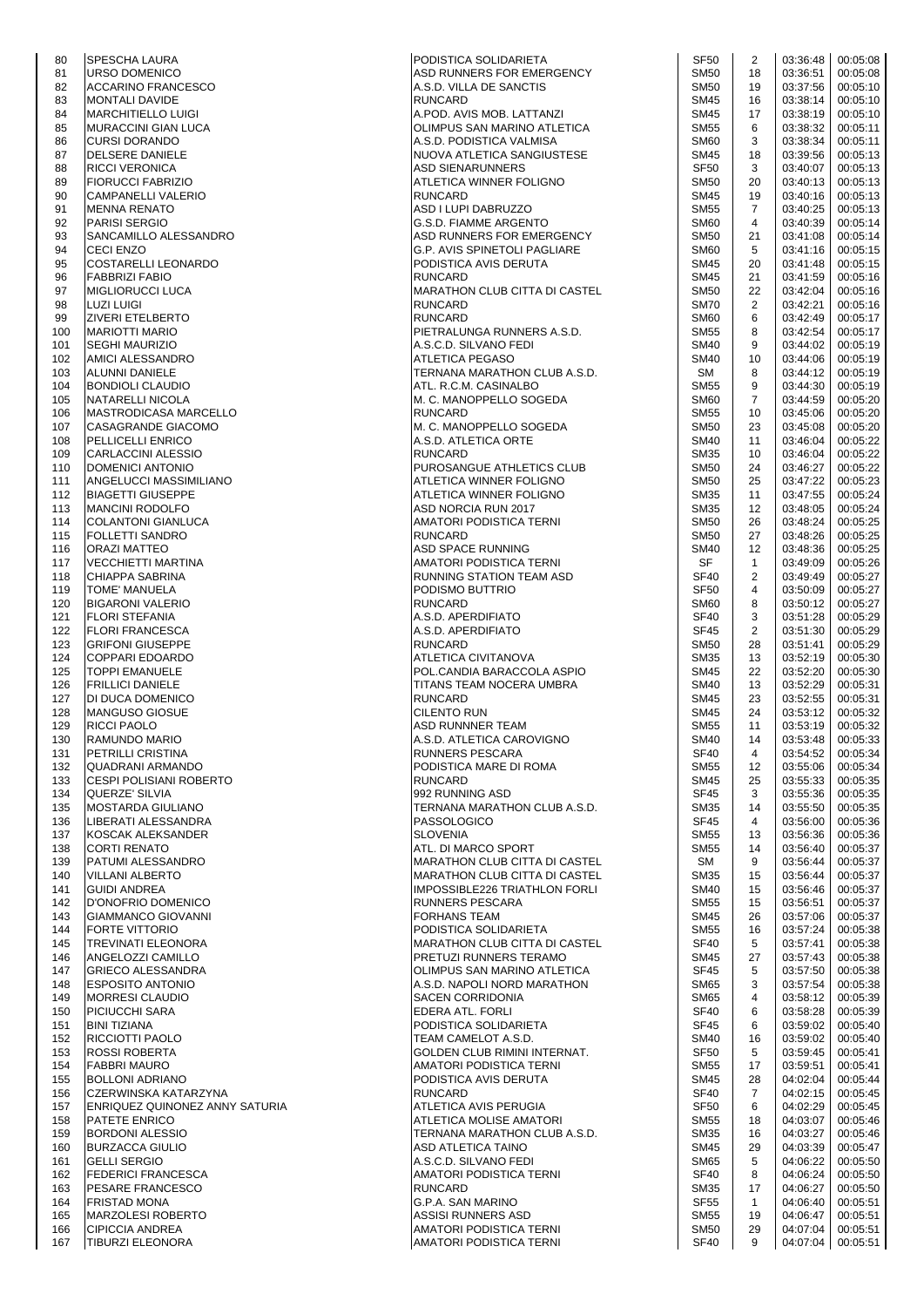| 168 | <b>ADALDO ELENA</b>               | A.S.D. NAPOLI NORD MARATHON          | <b>SF60</b>      | $\mathbf{1}$   | 04:07:07 | 00:05:51 |
|-----|-----------------------------------|--------------------------------------|------------------|----------------|----------|----------|
| 169 | CAPUANO ROCCO                     | ATLETICA WINNER FOLIGNO              | <b>SM55</b>      | 20             | 04:07:19 | 00:05:52 |
| 170 | <b>ARUCI AFERDITA</b>             | ATLETICA 85 FAENZA                   | <b>SF45</b>      | $\overline{7}$ | 04:08:07 | 00:05:53 |
| 171 | <b>RINALDI ALESSANDRO</b>         | G.S. ATL. AVIS NARNI                 | <b>SM45</b>      | 30             | 04:08:28 | 00:05:53 |
| 172 | <b>GIAMMANCO MICHELE</b>          | APULIA SPORT PALAGIANO A.S.D.        | <b>SM70</b>      | 3              | 04:09:02 | 00:05:54 |
| 173 | FEDUZZI ROBERTINO                 | OLIMPIA NUOVA RUNNING A.S.D.         | <b>SM55</b>      | 21             | 04:09:06 | 00:05:54 |
|     |                                   |                                      |                  |                |          |          |
| 174 | <b>UBALDI MASSIMO</b>             | ASD PORTO SAN GIORGIO RUNNERS        | <b>SM50</b>      | 30             | 04:09:27 | 00:05:55 |
| 175 | <b>GIANNINI EUGENIO</b>           | ATL. MONTE MARIO                     | <b>SM45</b>      | 31             | 04:09:34 | 00:05:55 |
| 176 | PAOLANTONI ELISA                  | AMATORI PODISTICA TERNI              | <b>SF40</b>      | 10             | 04:09:47 | 00:05:55 |
| 177 | <b>ZERBINATI LUCA</b>             | PASSO CAPPONI ASD                    | <b>SM45</b>      | 32             | 04:10:16 | 00:05:56 |
| 178 | <b>GAMBELLI ADRIANO</b>           | S.E.F. STAMURA ANCONA A.S.D.         | <b>SM40</b>      | 17             | 04:10:16 | 00:05:56 |
|     |                                   |                                      |                  |                |          |          |
| 179 | <b>BETTI LUISA</b>                | <b>RUNCARD</b>                       | <b>SF35</b>      | $\mathbf{1}$   | 04:10:16 | 00:05:56 |
| 180 | FERRANTI CORRADO                  | AMATORI PODISTICA TERNI              | <b>SM45</b>      | 33             | 04:10:57 | 00:05:57 |
| 181 | <b>CELANO VINCENZO</b>            | <b>RUNCARD</b>                       | <b>SM50</b>      | 31             | 04:11:50 | 00:05:58 |
| 182 | <b>VERSOLATO BARBARA</b>          | VIGILI DEL FUOCO VENEZIA             | <b>SF50</b>      | $\overline{7}$ | 04:11:50 | 00:05:58 |
| 183 | <b>SARNO FRANCESCO</b>            | UNIONE SPORTIVA NAVE ASD             | <b>SM50</b>      | 32             | 04:13:27 | 00:06:00 |
|     |                                   |                                      |                  |                |          |          |
| 184 | <b>BATTISTONI ANDREA</b>          | TERNANA MARATHON CLUB A.S.D.         | <b>SM50</b>      | 33             | 04:13:50 | 00:06:01 |
| 185 | <b>MARTINO DOMENICO</b>           | <b>RUNCARD</b>                       | <b>SM55</b>      | 22             | 04:13:58 | 00:06:01 |
| 186 | DI GIACOMO FRANCESCO              | ASD PODISTICA SAN SALVO              | <b>SM45</b>      | 34             | 04:14:04 | 00:06:01 |
| 187 | <b>MINELLI LUCA</b>               | POD. MISERICORDIA AGLIANESE 19       | <b>SM40</b>      | 18             | 04:14:16 | 00:06:02 |
| 188 | PELINO MASSIMO                    | <b>ITALIA MARATHON CLUB</b>          | SM <sub>60</sub> | 9              | 04:14:30 | 00:06:02 |
|     |                                   |                                      |                  |                |          |          |
| 189 | RICALZONE RICCARDO                | RUNCARD                              | <b>SM50</b>      | 34             | 04:14:36 | 00:06:02 |
| 190 | DAVID ANGELINA SARMIENTO          | <b>ITALIA MARATHON CLUB</b>          | <b>SF40</b>      | 11             | 04:14:57 | 00:06:03 |
| 191 | <b>NOVELLI MARCO</b>              | PODISTICA SOLIDARIETA                | <b>SM55</b>      | 23             | 04:15:04 | 00:06:03 |
| 192 | COSSIO LA ROSA PAULO FELIX        | A.S.D. PIANO MA ARRIVIAMO            | <b>SM55</b>      | 24             | 04:15:04 | 00:06:03 |
| 193 | <b>BRUSCHETTI LEONARDO</b>        | X-SOLID SPORT LAB ASD                | <b>SM50</b>      | 35             | 04:16:10 | 00:06:04 |
|     |                                   |                                      |                  |                |          |          |
| 194 | <b>AQUILANI MASSIMO</b>           | <b>MARATHON CLUB CITTA DI CASTEL</b> | <b>SM55</b>      | 25             | 04:16:29 | 00:06:05 |
| 195 | <b>FERRI GABRIELE</b>             | TERNANA MARATHON CLUB A.S.D.         | <b>SM55</b>      | 26             | 04:16:47 | 00:06:05 |
| 196 | CIMINI FRANCESCO ARTURO           | <b>RUNCARD</b>                       | <b>SM</b>        | 10             | 04:17:09 | 00:06:06 |
| 197 | ALIBARDI TIZIANO                  | A.S.D. CENTRO FITNESS MONTELLO       | <b>SM45</b>      | 35             | 04:18:00 | 00:06:07 |
| 198 | <b>BARONE MAURIZIO</b>            | A.S.D. IL CAMPANILE                  | <b>SM60</b>      | 10             | 04:18:09 | 00:06:07 |
|     |                                   |                                      |                  |                |          |          |
| 199 | <b>BOZZO MASSIMO</b>              | A.S.D. IL CAMPANILE                  | <b>SM60</b>      | 11             | 04:18:10 | 00:06:07 |
| 200 | <b>SALVINI PAOLA</b>              | ASS.ATL.LIBERTAS ORVIETO             | <b>SF35</b>      | $\overline{2}$ | 04:18:26 | 00:06:08 |
| 201 | <b>FATIGATI DOMENICO</b>          | <b>RUNCARD</b>                       | <b>SM50</b>      | 36             | 04:18:31 | 00:06:08 |
| 202 | VANNUCCI CLAUDIA                  | G.P.A. SAN MARINO                    | <b>SF55</b>      | $\overline{2}$ | 04:18:39 | 00:06:08 |
| 203 | <b>MINICUCCI MASSIMO</b>          | <b>RUNCARD</b>                       | <b>SM50</b>      | 37             | 04:18:41 | 00:06:08 |
|     |                                   |                                      |                  |                |          |          |
| 204 | PAPARATTI FRANCESCO               | PUROSANGUE ATHLETICS CLUB            | <b>SM45</b>      | 36             | 04:19:42 | 00:06:09 |
| 205 | MONTELEONE ALESSANDRO             | A.S.D. TRA LE RIGHE                  | <b>SM50</b>      | 38             | 04:19:53 | 00:06:10 |
| 206 | <b>RIEPL HEIDI</b>                | <b>RUNCARD</b>                       | <b>SF55</b>      | 3              | 04:20:09 | 00:06:10 |
| 207 | <b>SUSINI LUCIANO</b>             | ATLETICA CASCINA                     | SM <sub>60</sub> | 12             | 04:20:39 | 00:06:11 |
| 208 |                                   |                                      | <b>SF55</b>      | 4              | 04:21:57 | 00:06:13 |
|     | <b>ASCIUTTI ANGELA</b>            | TERNANA MARATHON CLUB A.S.D.         |                  |                |          |          |
| 209 | <b>GRILLO GIACOMO</b>             | ATLETICA WINNER FOLIGNO              | <b>SM60</b>      | 13             | 04:21:57 | 00:06:13 |
| 210 | RUBINI ALESSANDRO                 | TERNANA MARATHON CLUB A.S.D.         | <b>SM55</b>      | 27             | 04:21:58 | 00:06:13 |
| 211 | <b>GISMONDI MICHELE</b>           | A.S.D. CRAZY SPORT                   | <b>SM40</b>      | 19             | 04:24:14 | 00:06:16 |
| 212 | <b>RIZZARO VITTORIO</b>           | <b>TEAM BASILE</b>                   | SM <sub>60</sub> | 14             | 04:24:18 | 00:06:16 |
|     |                                   |                                      |                  | 4              |          |          |
| 213 | <b>CANNATA' GIUSEPPE</b>          | <b>RUNCARD</b>                       | <b>SM70</b>      |                | 04:25:11 | 00:06:17 |
| 214 | <b>GAMBAIANI MAURO</b>            | <b>PICO RUNNERS</b>                  | <b>SM55</b>      | 28             | 04:25:26 | 00:06:17 |
| 215 | MALAVASI MAURO                    | 330 KM ROAD & TRAIL RUNNING T        | <b>SM35</b>      | 18             | 04:25:27 | 00:06:18 |
| 216 | <b>INEGRE FREDERIC</b>            | ATLETICA MONTEROSA FOGU ARNAD        | <b>SM50</b>      | 39             | 04:25:33 | 00:06:18 |
| 217 | <b>SBAFFONI SIMONE</b>            | ATLETICA CIVITANOVA                  | <b>SM40</b>      | 20             | 04:26:12 | 00:06:19 |
| 218 | <b>DE CHIGI LUCIO</b>             | <b>RUNCARD</b>                       | <b>SM55</b>      | 29             | 04:26:21 | 00:06:19 |
|     |                                   |                                      |                  |                |          |          |
| 219 | <b>GRIMANI MAURO</b>              | A.S.D. TRA LE RIGHE                  | <b>SM55</b>      | 30             | 04:26:47 | 00:06:19 |
| 220 | MACEROLI MARIA GIOVANNA           | NUOVA PODISTICA LATINA               | <b>SF40</b>      | 12             | 04:27:13 | 00:06:20 |
| 221 | PANACCIONE ALESSANDRO             | NUOVA PODISTICA LATINA               | <b>SM40</b>      | 21             | 04:27:13 | 00:06:20 |
| 222 | <b>BUCCIARELLI ANGELO ANTONIO</b> | ATLETICA CECCANO                     | <b>SM65</b>      | 6              | 04:28:03 | 00:06:21 |
| 223 | <b>MACCHIONI CLAUDIO</b>          | <b>RUNCARD</b>                       | <b>SM45</b>      | 37             | 04:28:07 | 00:06:21 |
| 224 | NISTRI ALESSIO                    | <b>RUNCARD</b>                       | <b>SM45</b>      | 38             | 04:29:07 | 00:06:23 |
|     |                                   |                                      |                  |                |          |          |
| 225 | CONFIADO ELLEN                    | <b>ITALIA MARATHON CLUB</b>          | <b>SF45</b>      | 8              | 04:29:08 | 00:06:23 |
| 226 | CAMPANA MANRICO                   | GOLDEN CLUB RIMINI INTERNAT.         | <b>SM55</b>      | 31             | 04:29:11 | 00:06:23 |
| 227 | <b>BOGDAN CORNELIA</b>            | A.S.D. PIANO MA ARRIVIAMO            | <b>SF45</b>      | 9              | 04:29:21 | 00:06:23 |
| 228 | <b>MECCIA ALESSANDRO</b>          | A.S.D. PIANO MA ARRIVIAMO            | <b>SM40</b>      | 22             | 04:29:23 | 00:06:23 |
| 229 | <b>BORIOSI FRANCESCO</b>          | <b>RUNCARD</b>                       | <b>SM50</b>      | 40             | 04:29:24 | 00:06:23 |
|     |                                   |                                      |                  |                |          |          |
| 230 | <b>CORRADINI FABIO</b>            | G.S. CAT SPORT ROMA                  | <b>SM55</b>      | 32             | 04:30:00 | 00:06:24 |
| 231 | <b>AIUDI LUCA</b>                 | <b>ASD CALCINELLI RUN</b>            | <b>SM55</b>      | 33             | 04:30:01 | 00:06:24 |
| 232 | <b>CALABRESE MICHELE</b>          | MARATHON CLUB MINERVINO              | <b>SM45</b>      | 39             | 04:30:34 | 00:06:25 |
| 233 | <b>MATONE ANNA MARIA</b>          | MARATHON CLUB MINERVINO              | <b>SF40</b>      | 13             | 04:30:36 | 00:06:25 |
| 234 | <b>CONTRO CLAUDIO</b>             | A.S.D. CC GIUSEPPE CAVAGNERO         | <b>SM60</b>      | 15             | 04:31:48 | 00:06:27 |
| 235 | PETRINI FRANCESCO                 | <b>RUNCARD</b>                       | SM35             | 19             | 04:33:40 | 00:06:29 |
|     |                                   |                                      |                  |                |          |          |
| 236 | PEDINI DAMIANO                    | ATLETICA IL COLLE ASD                | <b>SM50</b>      | 41             | 04:35:19 | 00:06:32 |
| 237 | <b>PETRUCCI MASSIMO</b>           | G.S. CAT SPORT ROMA                  | SM <sub>60</sub> | 16             | 04:35:49 | 00:06:32 |
| 238 | <b>SALIMBENE GIORGIO</b>          | ATLETICA FIRENZE MARATHON S.S.       | <b>SM65</b>      | $\overline{7}$ | 04:37:47 | 00:06:35 |
| 239 | <b>MATINONG MARIDEL</b>           | <b>RUNCARD</b>                       | <b>SF40</b>      | 14             | 04:38:15 | 00:06:36 |
| 240 | <b>NOBILINI LUCA</b>              | ATLETICA IL COLLE ASD                | <b>SM45</b>      | 40             | 04:38:17 | 00:06:36 |
| 241 | <b>MORNATA ANGELO</b>             | ASD AVIS OGGIONO                     | <b>SM65</b>      | 8              | 04:40:44 | 00:06:39 |
|     |                                   |                                      |                  |                |          |          |
| 242 | <b>IACOPONI STEFANO</b>           | PUROSANGUE ATHLETICS CLUB            | <b>SM60</b>      | 17             | 04:41:17 | 00:06:40 |
| 243 | <b>VILLA SALVATORE</b>            | A.S. DILETT. POL. MARSALA DOC        | <b>SM45</b>      | 41             | 04:41:28 | 00:06:40 |
| 244 | CAPODIFERRO MARIA GRAZIA          | A.S.D. TEAM ATLETICA UISP            | <b>SF40</b>      | 15             | 04:41:52 | 00:06:41 |
| 245 | <b>DE SANTIS MIRCO</b>            | <b>RUNCARD</b>                       | <b>SM55</b>      | 34             | 04:44:08 | 00:06:44 |
| 246 | <b>RICCI MIRKO</b>                | MARATHON CLUB CITTA DI CASTEL        | <b>SM50</b>      | 42             | 04:44:10 | 00:06:44 |
|     |                                   |                                      |                  |                |          |          |
| 247 | CANNATA' ALDO CARMELO             | <b>RUNCARD</b>                       | <b>SM60</b>      | 18             | 04:45:33 | 00:06:46 |
| 248 | <b>BORGHI LORENZO</b>             | PASSO CAPPONI ASD                    | <b>SM45</b>      | 42             | 04:46:11 | 00:06:47 |
| 249 | <b>RUSSO ANTONIO</b>              | A.S.D. ATL. MARCIATORI MUGELLO       | <b>SM55</b>      | 35             | 04:46:18 | 00:06:47 |
| 250 | <b>MENICHELLI EMILIA</b>          | <b>RUNCARD</b>                       | <b>SF45</b>      | 10             | 04:47:09 | 00:06:48 |
| 251 | <b>ONORATI ALDO</b>               | A.S.D. TEAM ATLETICA UISP            | <b>SM60</b>      | 19             | 04:47:11 | 00:06:48 |
| 252 |                                   |                                      |                  | 20             |          |          |
|     | DOBORI NICHOLAS                   | ATLETICA SIDERMEC - VITALI           | <b>SM35</b>      |                | 04:47:15 | 00:06:49 |
| 253 | PIOBBICO ALESSANDRO               | ASSISI RUNNERS ASD                   | <b>SM45</b>      | 43             | 04:47:49 | 00:06:49 |
| 254 | <b>RASO ANTONIO</b>               | A.S.D. VILLA DE SANCTIS              | SM70             | 5              | 04:48:26 | 00:06:50 |
| 255 | ALESSANDRI SALVATORE              | <b>RUNCARD</b>                       | SM60             | 20             | 04:49:17 | 00:06:51 |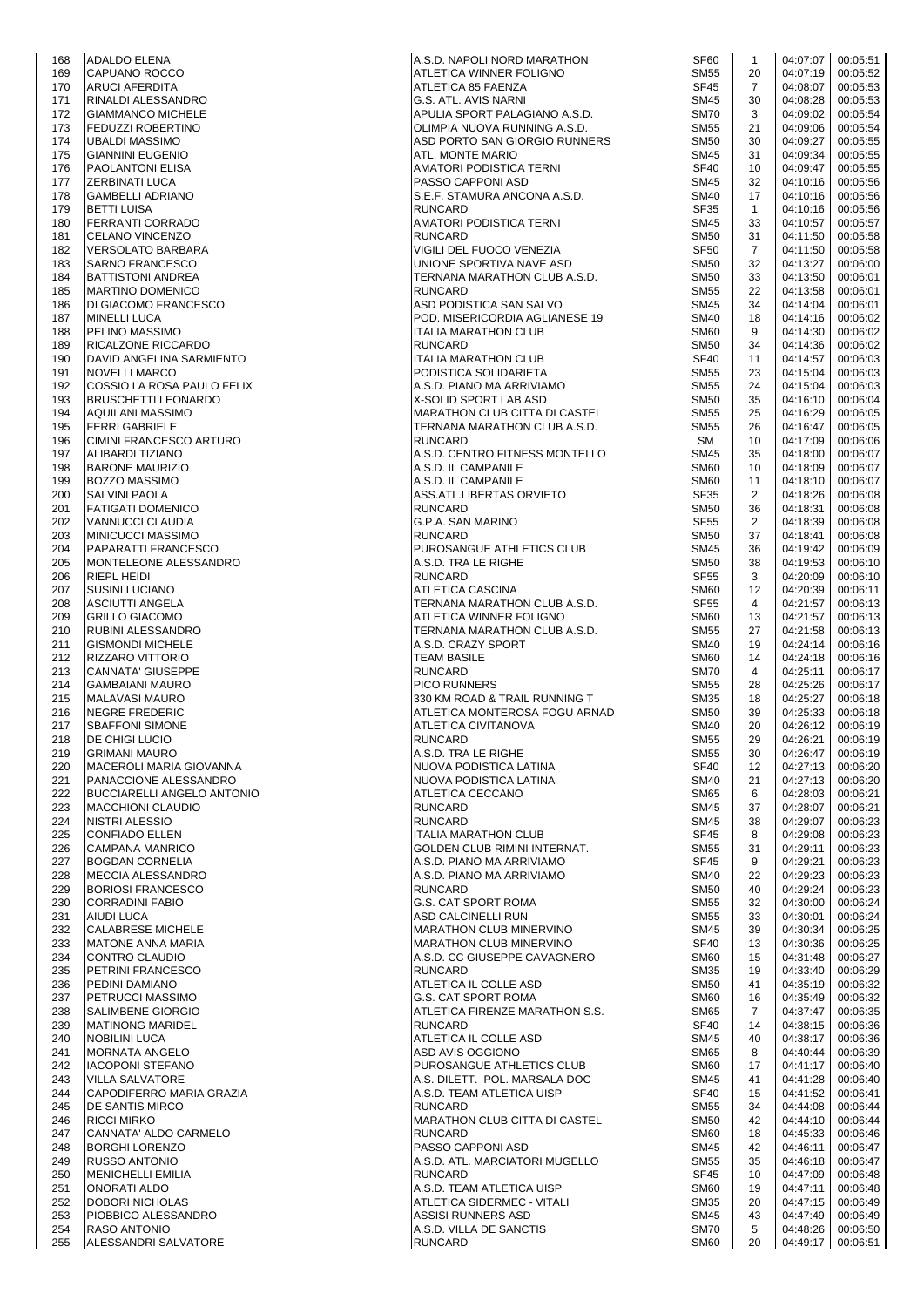| 256 | <b>DI GIULIO COSIMO</b>   | <b>BARLETTA SPORTIVA</b>            | <b>SM70</b>      | 6              | 04:49:49 | 00:06:52 |
|-----|---------------------------|-------------------------------------|------------------|----------------|----------|----------|
| 257 | PATRUNO NUNZIA            | <b>BARLETTA SPORTIVA</b>            | <b>SF60</b>      | $\overline{2}$ | 04:49:50 | 00:06:52 |
| 258 | MALAVASI PAOLO            | 330 KM ROAD & TRAIL RUNNING T       | <b>SM70</b>      | $\overline{7}$ | 04:49:59 | 00:06:52 |
| 259 | <b>MENCONI ANTONELLO</b>  | LUNATICI ELLERA CORCIANO ASD        | <b>SM55</b>      | 36             | 04:50:39 | 00:06:53 |
| 260 | PRELLEJERA MARICEL        | <b>ITALIA MARATHON CLUB</b>         | <b>SF40</b>      | 16             | 04:51:49 | 00:06:55 |
| 261 | <b>LONGO MATTEO</b>       | A.S.D. DAUNIA RUNNING               | <b>SM70</b>      | 8              | 04:51:49 | 00:06:55 |
| 262 | CAMERUCCIO SIMONETTA      | <b>INUOVA PODISTICA LORETO</b>      | <b>SF50</b>      | 8              | 04:51:56 | 00:06:55 |
| 263 | <b>TRAINI CATERINA</b>    | <b>G.P. AVIS SPINETOLI PAGLIARE</b> | <b>SF50</b>      | 9              | 04:51:58 | 00:06:55 |
| 264 | PLEBANI JEAN PIERRE       | PODISTICA SOLIDARIETA               | <b>SM45</b>      | 44             | 04:51:59 | 00:06:55 |
| 265 | <b>CERETTI ANDREA</b>     | <b>MARCIATORI SAN GIORGIO</b>       | <b>SM45</b>      | 45             | 04:53:25 | 00:06:57 |
| 266 | <b>DELANEY CRAIG</b>      | <b>RUNCARD</b>                      | <b>SM35</b>      | 21             | 04:54:24 | 00:06:59 |
| 267 | PASQUALE GUERINO          | A.S.D. RUN & FUN SAN SEVERO         | <b>SM60</b>      | 21             | 04:56:12 | 00:07:01 |
| 268 | SALVATORE ANTONIO         | <b>RUNCARD</b>                      | <b>SM65</b>      | 9              | 04:56:48 | 00:07:02 |
| 269 | <b>MONTINGELLI SIMONE</b> | TEAM MARATHON S.S.D.                | <b>SM50</b>      | 43             | 04:57:11 | 00:07:03 |
| 270 | PIERGALLINI STEFANO       | <b>RUN &amp; SMILE ASD</b>          | <b>SM50</b>      | 44             | 04:57:11 | 00:07:03 |
| 271 | DI FELICE ANNAMARIA       | ATL. MONTE MARIO                    | SF65             | $\mathbf{1}$   | 04:57:20 | 00:07:03 |
| 272 | <b>PAOLINI LUCA</b>       | <b>RUNCARD</b>                      | <b>SM50</b>      | 45             | 04:58:27 | 00:07:04 |
| 273 | RONDINI FABRIZIO          | ATLETICA UMBERTIDE                  | <b>SM55</b>      | 37             | 04:58:27 | 00:07:04 |
| 274 | <b>ZAPPONE MARCO</b>      | <b>LBM SPORT TEAM</b>               | <b>SM50</b>      | 46             | 04:58:54 | 00:07:05 |
| 275 | <b>MIZII CLAUDIO</b>      | VALORE SALUTE FORTI E VELOCI        | <b>SM65</b>      | 10             | 04:59:06 | 00:07:05 |
| 276 | <b>BOSI DAVIDE</b>        | ATLETICA CORRIFERRARA               | <b>SM55</b>      | 38             | 04:59:08 | 00:07:05 |
| 277 | <b>DOBORI GIORGIO</b>     | ATLETICA SIDERMEC - VITALI          | <b>SM55</b>      | 39             | 04:59:08 | 00:07:05 |
| 278 | <b>SANTONI FABIO</b>      | 992 RUNNING ASD                     | <b>SM45</b>      | 46             | 04:59:14 | 00:07:06 |
| 279 | <b>ZOLI DANIELE</b>       | <b>RUNCARD</b>                      | <b>SM65</b>      | 11             | 04:59:22 | 00:07:06 |
| 280 | <b>BONORA SIMONA</b>      | <b>IMPOSSIBLE TARGET</b>            | SF <sub>50</sub> | 10             | 05:01:48 | 00:07:09 |
| 281 | ALTOBELLI FILIBERTO       | A.S.D. TRA LE RIGHE                 | <b>SM45</b>      | 47             | 05:02:08 | 00:07:10 |
| 282 | <b>CENCINI DOMENICO</b>   | UISP ABBADIA SAN SALVATORE          | <b>SM60</b>      | 22             | 05:03:05 | 00:07:11 |
| 283 | <b>HOERTER MONIQUE</b>    | <b>RUNCARD</b>                      | SF60             | 3              | 05:03:43 | 00:07:12 |
| 284 | <b>PAVIRANI ETTORE</b>    | AMICI DELLA FATICA CESENA           | <b>SM70</b>      | 9              | 05:11:58 | 00:07:24 |
| 285 | <b>SANFILIPPO PAOLA</b>   | PODISTICA MARE DI ROMA              | <b>SF55</b>      | 5              | 05:13:54 | 00:07:26 |
| 286 | <b>FABBRI YURI</b>        | ASD TOSCO-ROMAGNOLA                 | <b>SM40</b>      | 23             | 05:14:32 | 00:07:27 |
| 287 | <b>BROCCOLI AROLDO</b>    | <b>BERGAMO STARS ATLETICA</b>       | <b>SM65</b>      | 12             | 05:16:19 | 00:07:30 |
| 288 | <b>BORIOSI GUALTIERO</b>  | A.S.D. GRIFONISSIMA                 | <b>SM65</b>      | 13             | 05:16:48 | 00:07:31 |
| 289 | <b>MORETTI ADONELLA</b>   | A.S.P.A. BASTIA                     | SF <sub>60</sub> | 4              | 05:16:51 | 00:07:31 |
| 290 | <b>MEMMI TAMARA</b>       | <b>RUNCARD</b>                      | <b>SF55</b>      | 6              | 05:16:55 | 00:07:31 |
| 291 | <b>GRIFONI EUGENIO</b>    | ATL.STUD. RIETI ANDREA MILARDI      | <b>SM45</b>      | 48             | 05:17:27 | 00:07:31 |
| 292 | <b>GRECO DAVIDE</b>       | A.S.D. ATLETICA CAROVIGNO           | <b>SM</b>        | 11             | 05:17:50 | 00:07:32 |
| 293 | <b>COMTE PASCAL</b>       | <b>RUNCARD</b>                      | <b>SM60</b>      | 23             | 05:20:01 | 00:07:35 |
| 294 | <b>COMTE CHANTAL</b>      | <b>RUNCARD</b>                      | <b>SF55</b>      | 7              | 05:20:01 | 00:07:35 |
| 295 | JEAN MICHEL COLOMBERO     | <b>RUNCARD</b>                      | <b>SM55</b>      | 40             | 05:20:02 | 00:07:35 |
| 296 | <b>HASSEMER EUGENIO</b>   | A.S.D. VILLA DE SANCTIS             | <b>SM60</b>      | 24             | 05:26:14 | 00:07:44 |
| 297 | <b>ANCORA VITO PIERO</b>  | <b>CUS PRO PATRIA MILANO</b>        | <b>SM65</b>      | 14             | 05:27:49 | 00:07:46 |
| 298 | <b>BARBIERI GIANLUIGI</b> | <b>RUNCARD</b>                      | <b>SM60</b>      | 25             | 05:29:32 | 00:07:49 |
| 299 | <b>TAGLIABUE PAOLA</b>    | ASD ATLETICO MONTEROTONDO           | SF60             | 5              | 05:31:19 | 00:07:51 |
| 300 | <b>FERRINI LORENZO</b>    | <b>MARCIATORI SAN GIORGIO</b>       | <b>SM50</b>      | 47             | 05:31:35 | 00:07:52 |
| 301 | <b>CAPECCI FRANCESCO</b>  | A.S.D.G.S.MARTINSICURO              | <b>SM70</b>      | 10             | 05:33:18 | 00:07:54 |
| 302 | TRIPODI ENZO MARIA        | <b>G.S. BANCARI ROMANI</b>          | <b>SM55</b>      | 41             | 05:33:32 | 00:07:54 |
| 303 | <b>AURELI MAURO</b>       | G.S. BANCARI ROMANI                 | <b>SM55</b>      | 42             | 05:33:33 | 00:07:54 |
| 304 | <b>GIANNI VINCENZO</b>    | <b>G.S. BANCARI ROMANI</b>          | <b>SM70</b>      | 11             | 05:33:34 | 00:07:54 |
| 305 | ARENA MARCELLO            | ROMATLETICA FOOTWORKS SALARIA       | SM65             | 15             | 05:34:01 | 00:07:55 |
| 306 | <b>NORIS PAOLA</b>        | POL. DIMENSIONE SPORT TURBIGO       | <b>SF55</b>      | 8              | 05:34:17 | 00:07:55 |
| 307 | DI GREGORIO ENRICO        | NUOVA PODISTICA LATINA              | <b>SM60</b>      | 26             | 05:34:18 | 00:07:55 |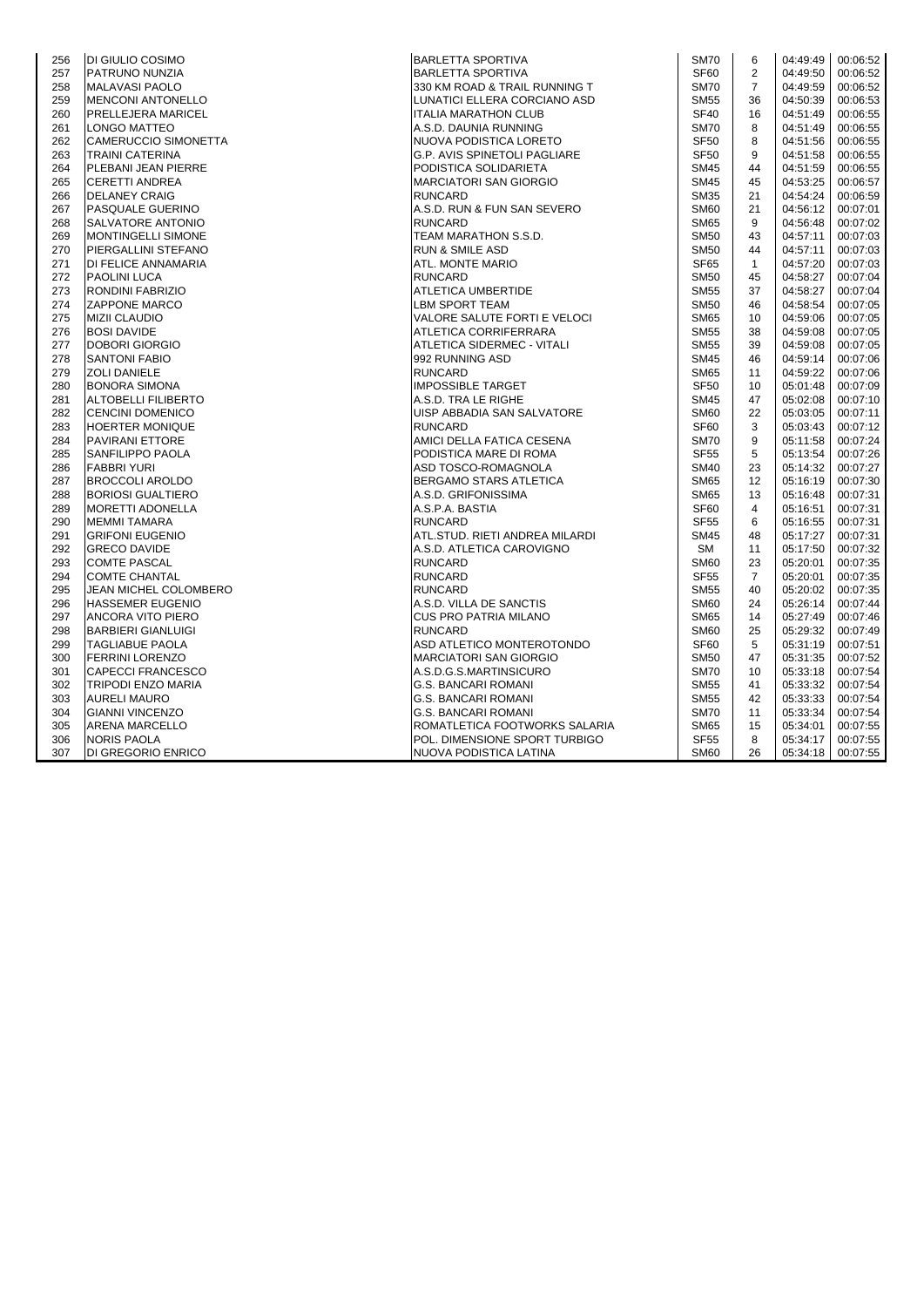## CLASSIFICA MEZZA MARATONA

| POS                     | ATLETA                                                 | <b>SQUADRA</b>                                         | CAT                        | POS<br>CAT         | <b>TEMPO</b>         | MEDIA                |
|-------------------------|--------------------------------------------------------|--------------------------------------------------------|----------------------------|--------------------|----------------------|----------------------|
| $\mathbf{1}$            | NZIKWINKUNDA ONESPHORE                                 | <b>CAIVANO RUNNERS</b>                                 | <b>SM</b>                  | $\mathbf 0$        | 01:05:32             | 00:03:06             |
| $\overline{c}$          | <b>CUNEO ADEME</b>                                     | ATL. CENTO TORRI PAVIA                                 | <b>SM</b>                  | $\mathbf 0$        | 01:06:54             | 00:03:10             |
| 3                       | <b>BOURAS AYOUB</b>                                    | <b>G.S.IL FIORINO</b>                                  | <b>SM</b>                  | $\mathbf 0$        | 01:10:31             | 00:03:21             |
| $\overline{\mathbf{4}}$ | RUTIGLIANO PASQUALE ROBERTO                            | <b>BITONTO RUNNERS</b>                                 | <b>SM40</b>                | $\mathbf{1}$       | 01:10:37             | 00:03:21             |
| $\mathbf 5$             | <b>BARCELLI ANDREA</b>                                 | OSTERIA DEI PODISTI                                    | <b>SM35</b>                | 1                  | 01:12:25             | 00:03:26             |
| 6                       | <b>ZIVKOVIC ANTE</b>                                   | ATHLETIC CLUB DUBROVNIK                                | SM                         | $\mathbf{1}$       | 01:13:59             | 00:03:30             |
| $\overline{7}$          | <b>ANTOLINI FEDERICO</b>                               | ATL. RIMINI NORD SANTARCANGELO                         | <b>SM</b>                  | $\mathbf{2}$       | 01:14:21             | 00:03:32             |
| 8                       | DIOMANDE LOUATY JEAN MARC                              | #ILOVERUN ATHLETIC TERNI                               | <b>SM</b>                  | 3                  | 01:14:38             | 00:03:32             |
| 9                       | DI SERIO MASSIMILIANO                                  | POLISPORTIVA ATLETICA IGIGLIO                          | <b>SM40</b>                | 2                  | 01:14:56             | 00:03:33             |
| 10                      | ROFENA ANDREA                                          | A.S.D. AT RUNNING                                      | <b>SM35</b>                | 2                  | 01:15:11             | 00:03:34             |
| 11                      | <b>GANCI GIACOMO</b>                                   | GOLDEN CLUB RIMINI INTERNAT.                           | <b>SM</b>                  | $\overline{4}$     | 01:15:16             | 00:03:34             |
| 12                      | <b>BESI DAVIDE</b>                                     | <b>TIFERNO RUNNERS</b>                                 | <b>SM40</b>                | 3                  | 01:15:28             | 00:03:35             |
| 13                      | D'ATANASIO FABIO                                       | 2S ATLETICA SPOLETO                                    | <b>SM50</b>                | $\mathbf{1}$       | 01:16:50             | 00:03:39             |
| 14                      | <b>FABOZZI VINCENZO</b>                                | <b>LBM SPORT TEAM</b>                                  | <b>SM40</b>                | 4                  | 01:16:52             | 00:03:39             |
| 15                      | <b>FIORUCCI MICHELE</b>                                | <b>TIFERNO RUNNERS</b>                                 | <b>SM40</b>                | 5                  | 01:17:02             | 00:03:39             |
| 16                      | <b>BOCALE ANTONIO</b>                                  | A.S.D. DAUNIA RUNNING                                  | <b>SM55</b>                | $\mathbf{1}$       | 01:17:58             | 00:03:42             |
| 17                      | <b>MINCIONI LUCA ALBERTO</b>                           | PODISTICA A.V.I.S. ALBA ADRIATICA                      | <b>SM50</b>                | $\overline{2}$     | 01:18:28             | 00:03:43             |
| 18                      | TAMBURI SILVIA                                         | ATLETICA AVIS PERUGIA                                  | <b>SF40</b>                | $\mathbf 0$        | 01:18:37             | 00:03:44             |
| 19                      | <b>FONI MASSIMO</b>                                    | ASD PODISTICA LINO SPAGNOLI                            | <b>SM40</b>                | 6                  | 01:18:45             | 00:03:44             |
| 20                      | <b>FABER TEA</b>                                       | ATHLETIC CLUB DUBROVNIK                                | SF                         | 0                  | 01:19:32             | 00:03:46             |
| 21                      | MAIELLO GIOVANNI                                       | ITALIANA RUNNING A.S.D.                                | <b>SM35</b>                | 3                  | 01:19:48             | 00:03:47             |
| 22                      | <b>DIBBASSY YUSUF</b>                                  | ATLETICA AVIS PERUGIA                                  | <b>SM</b>                  | 5                  | 01:19:48             | 00:03:47             |
| 23                      | <b>BERNARDI FABRIZIO</b>                               | <b>RUNCARD</b>                                         | <b>SM</b>                  | 6                  | 01:19:56             | 00:03:47             |
| 24                      | <b>CAPOCCI MARCO</b>                                   | #ILOVERUN ATHLETIC TERNI                               | <b>SM</b>                  | $\overline{7}$     | 01:20:02             | 00:03:48             |
| 25                      | CARROZZI EDOARDO                                       | ASD ATLETICA ABRUZZO LAQUILA                           | <b>SM50</b>                | 3                  | 01:20:24             | 00:03:49             |
| 26                      | <b>DEL DUCA MARCELLO</b>                               | <b>RUNCARD</b>                                         | <b>SM45</b>                | $\mathbf{1}$       | 01:20:48             | 00:03:50             |
| 27                      | <b>RIA ROBERTO</b>                                     | <b>G.P. PARCO ALPI APUANE</b>                          | <b>SM45</b>                | $\mathbf{2}$       | 01:21:05             | 00:03:51             |
| 28                      | <b>BACCARELLI ANDREA</b>                               | TERNANA MARATHON CLUB A.S.D.                           | <b>SM</b>                  | 8                  | 01:21:16             | 00:03:51             |
| 29                      | LEOMBRUNI FRANCESCO                                    | TERNANA MARATHON CLUB A.S.D.                           | <b>SM35</b>                | $\overline{4}$     | 01:21:23             | 00:03:52             |
| 30                      | <b>AGOSTINI FILIPPO</b>                                | <b>CORSA DEI SANTI</b>                                 | <b>SM45</b>                | 3                  | 01:21:29             | 00:03:52             |
| 31                      | <b>PERNA SIMONE</b>                                    | <b>GROTTINI TEAM RECANATI</b>                          | <b>SM35</b>                | 5                  | 01:21:54             | 00:03:53             |
| 32                      | <b>MARTINO LEONE</b>                                   | ASD ATLETICA LA SBARRA                                 | <b>SM55</b>                | 2                  | 01:22:22             | 00:03:54             |
| 33                      | LOMBARDI ANGELO                                        |                                                        | <b>SM35</b>                | 6                  |                      | 00:03:55             |
| 34                      |                                                        | ITALIANA RUNNING A.S.D.<br>PFIZER ITALIA RUNNING TEAM  | <b>SM40</b>                | $\overline{7}$     | 01:22:46             |                      |
| 35                      | CRUCIANI ALESSANDRO<br>AZZARONE DOMENICO               |                                                        | <b>SM35</b>                | $\overline{7}$     | 01:22:51             | 00:03:56<br>00:03:56 |
|                         |                                                        | <b>GROTTINI TEAM RECANATI</b>                          | <b>SF40</b>                | $\mathbf 0$        | 01:22:58<br>01:22:59 | 00:03:56             |
| 36                      | <b>BRAVI FRANCESCA</b>                                 | <b>GROTTINI TEAM RECANATI</b>                          |                            |                    |                      |                      |
| 37                      | STRAINI LACCHE' CRISTIANO                              | G.P. AVIS CASTELRAIMONDO                               | <b>SM50</b>                | $\overline{4}$     | 01:23:01             | 00:03:56             |
| 38                      | <b>GRESTA MATTEO</b>                                   | <b>G.S. AMLETO MONTI</b>                               | <b>SM</b>                  | 9                  | 01:23:02             | 00:03:56             |
| 39                      | <b>CRESTA TOMMASO</b>                                  | #ILOVERUN ATHLETIC TERNI                               | <b>SM</b>                  | 10                 | 01:23:11             | 00:03:57             |
| 40                      | <b>FELICI LORENZO</b>                                  | AMATORI PODISTICA TERNI                                | <b>SM</b>                  | 11                 | 01:23:16             | 00:03:57             |
| 41                      | FRASCA STEFANO                                         | A.S.D. RUNNERS SAN GEMINI                              | <b>SM45</b>                | $\overline{4}$     | 01:23:24             | 00:03:57             |
| 42                      | <b>GIANSANTI GIANNI</b>                                | A.POD. AVIS MOB. LATTANZI                              | <b>SM40</b>                | 8                  | 01:23:37             | 00:03:58             |
| 43                      | <b>GIOMI GABRIELE</b>                                  | ATTRAVERSO RUNNING ASD                                 | <b>SM40</b>                | 9                  | 01:23:48             | 00:03:58             |
| 44                      | <b>CONTI RENATO</b>                                    | ALTO LAZIO A.S.D.                                      | <b>SM45</b>                | 5                  | 01:23:52             | 00:03:59             |
| 45                      | <b>PICCINI MANUELA</b>                                 | #ILOVERUN ATHLETIC TERNI                               | <b>SF45</b>                | $\mathbf{1}$       | 01:24:00             | 00:03:59             |
| 46                      | <b>IDE SANTIS MATTEO</b>                               | A.S.D. RUNNERS SAN GEMINI                              | SM                         | 12                 | 01:24:02             | 00:03:59             |
| 47                      | <b>TRONCARELLI FABIO</b>                               | ALTO LAZIO A.S.D.                                      | <b>SM50</b>                | 5                  | 01:24:22             | 00:04:00             |
| 48                      | <b>SANTONI FRANCESCO</b>                               | <b>RUNCARD</b>                                         | <b>SM</b>                  | 13                 | 01:24:33             | 00:04:01             |
| 49                      | <b>CASTELLINI GIANNI</b>                               | IASD PODISTICA LINO SPAGNOLI                           | <b>SM50</b>                | 6                  | 01:24:51             | 00:04:01             |
| 50                      | <b>D'OFFIZI ANDREA</b>                                 | PODISTICA SOLIDARIETA                                  | <b>SM</b>                  | 14                 | 01:24:59             | 00:04:02             |
| 51                      | TENTORINI DE SANTIS PAOLO                              | AVIS ASCOLI MARATHON                                   | SM35                       | 8                  | 01:25:17             | 00:04:03             |
| 52                      | VALENTI ALESSANDRO                                     | <b>AZZANO RUNNERS</b>                                  | <b>SM50</b>                | $\overline{7}$     | 01:25:51             | 00:04:04             |
| 53                      | <b>PALAZZESI DANIELE</b>                               | AMATORI PODISTICA TERNI                                | SM                         | 15                 | 01:25:59             | 00:04:05             |
| 54                      | <b>TORRINI ANDREA</b>                                  | G.S. MAIANO                                            | <b>SM55</b>                | 3                  | 01:26:04             | 00:04:05             |
| 55                      | <b>IAPAOLO MICHELE</b>                                 | <b>G.S. AMLETO MONTI</b>                               | <b>SM45</b>                | 6                  | 01:26:26             | 00:04:06             |
| 56                      | PEPPICELLI MARCO                                       | ASD FILIPPIDE-AVIS C.LAGO-DLF                          | <b>SM45</b>                | 7                  | 01:26:30             | 00:04:06             |
| 57<br>58                | <b>PIRANI MATTEO</b>                                   | ASD SPACE RUNNING<br><b>RUNCARD</b>                    | <b>SM40</b><br><b>SM40</b> | 10<br>11           | 01:26:35             | 00:04:06<br>00:04:06 |
|                         | DAULERIO LORENZO                                       |                                                        |                            |                    | 01:26:38             |                      |
| 59                      | <b>BACCHIOCCHI ALESSANDRO</b>                          | ATL.LIBERTAS A.R.C.S. PERUGIA                          | <b>SM45</b>                | 8<br>9             | 01:26:45             | 00:04:07             |
| 60                      | <b>MACCAGLIA MARCO TIBERIO</b><br><b>LULLI ALESSIO</b> | TERNANA MARATHON CLUB A.S.D.                           | <b>SM35</b><br><b>SM35</b> |                    | 01:26:48<br>01:26:51 | 00:04:07             |
| 61                      |                                                        | TERNANA MARATHON CLUB A.S.D.                           |                            | 10                 |                      | 00:04:07             |
| 62<br>63                | PELAGRILLI PAOLO<br>VALERI LUCIANO                     | ASD FILIPPIDE-AVIS C.LAGO-DLF<br>A.S.D. DAUNIA RUNNING | <b>SM40</b><br><b>SM65</b> | 12<br>$\mathbf{1}$ | 01:26:56<br>01:26:57 | 00:04:07<br>00:04:07 |
|                         |                                                        |                                                        |                            |                    |                      |                      |
| 64                      | <b>PICCALUGA GIUSEPPINA</b>                            | ATLETICA CIVITANOVA                                    | <b>SF40</b><br><b>SM40</b> | $\mathbf{1}$       | 01:27:01             | 00:04:08             |
| 65<br>66                | <b>PASSAGRILLI GABRIELE</b><br>PALOZZI TANIA           | #ILOVERUN ATHLETIC TERNI<br>#ILOVERUN ATHLETIC TERNI   | <b>SF45</b>                | 13<br>2            | 01:27:03<br>01:27:12 | 00:04:08<br>00:04:08 |
|                         | <b>MERCURI CRISTINA</b>                                | ATLETICA WINNER FOLIGNO                                | <b>SF40</b>                | 2                  | 01:27:16             |                      |
| 67<br>68                |                                                        | <b>RUNCARD</b>                                         | SM45                       | 9                  | 01:27:17             | 00:04:08             |
|                         | <b>GALLUCCI ALESSANDRO</b><br><b>RICCIERI ALDO</b>     | PODISTICA AVIS DERUTA                                  | <b>SM45</b>                |                    | 01:27:22             | 00:04:08             |
| 69                      |                                                        |                                                        |                            | 10                 |                      | 00:04:09             |
| 70<br>71                | COMPAGNUCCI FEDERICO<br><b>BRAVETTI ANNALAURA</b>      | ASD. ATLETICA CINGOLI<br>PODISTICA SOLIDARIETA         | SM<br><b>SF45</b>          | 16<br>3            | 01:27:23<br>01:27:24 | 00:04:09<br>00:04:09 |
| 72                      |                                                        |                                                        | <b>SM35</b>                |                    |                      |                      |
| 73                      | <b>CIRILLI CORRADO</b><br><b>CANNONI MIRKO</b>         | <b>RUNCARD</b><br>ASD FILIPPIDE-AVIS C.LAGO-DLF        | <b>SM50</b>                | 11<br>8            | 01:27:25<br>01:27:25 | 00:04:09<br>00:04:09 |
| 74                      | <b>RIGHI FRANCESCO</b>                                 | G.S. VALDELSA RUNNERS A.S.D.                           | <b>SM45</b>                | 11                 | 01:27:29             | 00:04:09             |
| 75                      | LUCCIARINI NICOLA                                      | A.S.D. VELOCISSIMI                                     | <b>SM40</b>                | 14                 | 01:27:33             | 00:04:09             |
| 76                      | SILVESTRI ALESSANDRO                                   | ATLETICA WINNER FOLIGNO                                | <b>SM45</b>                | 12                 | 01:27:37             | 00:04:09             |
| 77                      | QUARTA GIANLUCA                                        | A.S.D. TRE CASALI                                      | <b>SM50</b>                | 9                  | 01:27:37             | 00:04:09             |
| 78                      | COMMENDATORE SANDRO                                    | <b>RUNCARD</b>                                         | <b>SM35</b>                | 12                 | 01:27:38             | 00:04:09             |
| 79                      | RASCHELLA' DOMENICO                                    | ASSISI RUNNERS ASD                                     | <b>SM35</b>                | 13                 | 01:27:46             | 00:04:10             |
| 80                      | <b>BALDUCCI GIANLUCA</b>                               | A.S.D.PODISTICA AVIS FABRIANO                          | SM                         | 17                 | 01:27:51             | 00:04:10             |
| 81                      | <b>ORSINI ANDREA</b>                                   | 2S ATLETICA SPOLETO                                    | <b>SM45</b>                | 13                 | 01:27:52             | 00:04:10             |
| 82                      | <b>OLIVIERI ALESSIO</b>                                | ALTO LAZIO A.S.D.                                      | SM45                       | 14                 | 01:27:56             | 00:04:10             |
| 83                      | CAVALLUCCI MARCO                                       | A.S.D. RUNNERS SAN GEMINI                              | <b>SM55</b>                | 4                  | 01:27:56             | 00:04:10             |
|                         |                                                        |                                                        |                            |                    |                      |                      |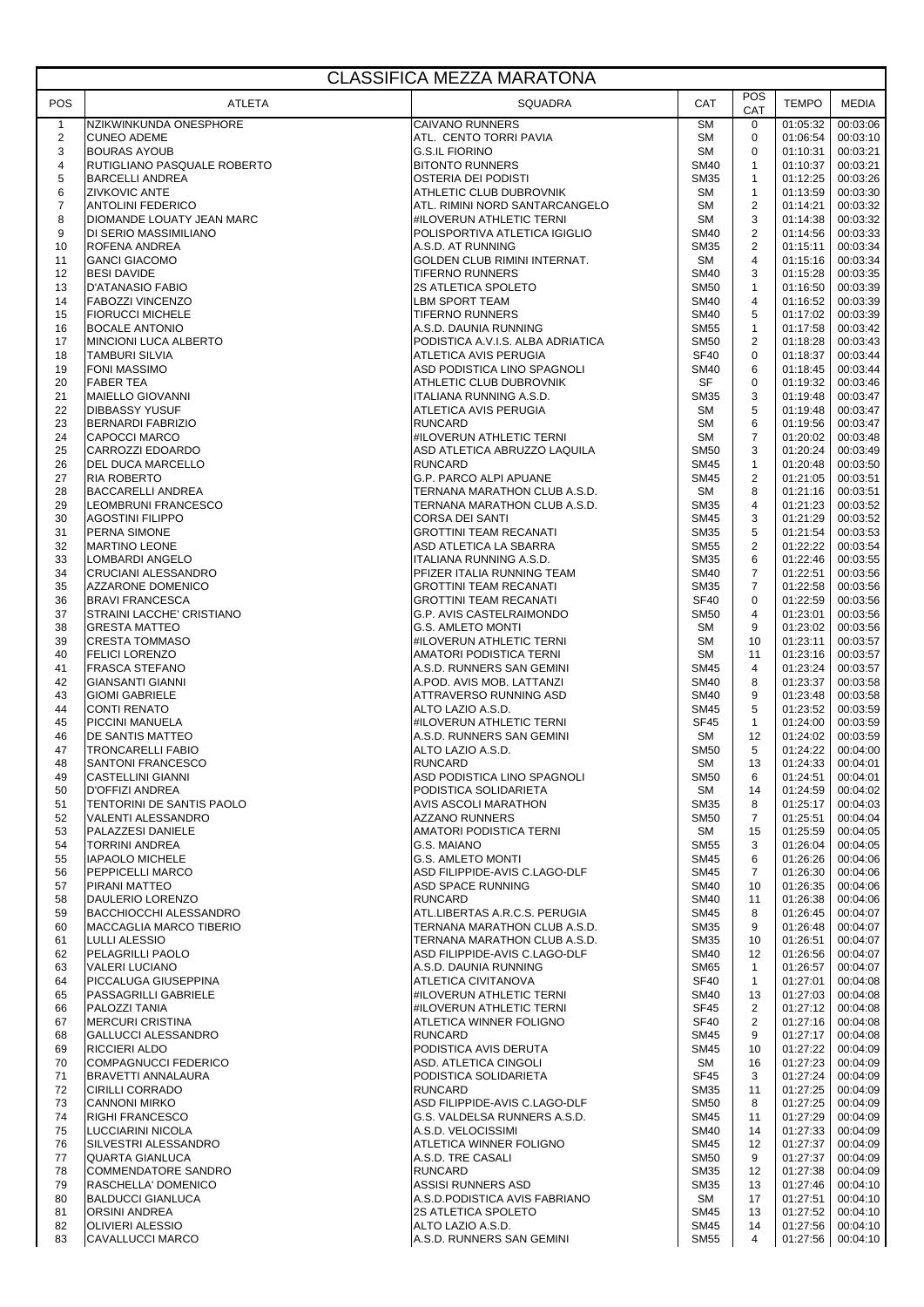| 84         | <b>BERNARDINI EMILIANO</b>                                | <b>#ILOVERUN ATHLETIC TERNI</b>                                  | <b>SM45</b>                     | 15                   |                      | 01:27:56 00:04:10             |
|------------|-----------------------------------------------------------|------------------------------------------------------------------|---------------------------------|----------------------|----------------------|-------------------------------|
| 85         | <b>COCCIOLO ANDREA</b>                                    | G.S. BANCARI ROMANI                                              | <b>SM50</b>                     | 10                   |                      | 01:27:59 00:04:10             |
| 86<br>87   | <b>DE SANTIS FABIO</b><br><b>GERI LORENZO</b>             | ASSISI RUNNERS ASD<br><b>G.S. MAIANO</b>                         | <b>SM40</b><br><b>SM40</b>      | 15<br>16             | 01:27:59<br>01:28:04 | 00:04:10<br>00:04:11          |
| 88         | <b>SBERNA FABIO</b>                                       | ASS.ATL.LIBERTAS ORVIETO                                         | <b>SM35</b>                     | 14                   | 01:28:05             | 00:04:11                      |
| 89         | <b>BELLITTO ANTONELLA</b>                                 | ASS.ATL.LIBERTAS ORVIETO                                         | SF40                            | 3                    | 01:28:08             | 00:04:11                      |
| 90<br>91   | ZINGARINI PIER ALESSANDRO<br>CHIERUZZI LEONARDO           | ASSISI RUNNERS ASD<br>ASD ATHLETIC AMELIA                        | <b>SM35</b><br>SM               | 15<br>18             | 01:28:22<br>01:28:36 | 00:04:11<br>00:04:12          |
| 92         | RAPISARDA FRANCESCO                                       | ASD PODISTICA LINO SPAGNOLI                                      | <b>SM35</b>                     | 16                   | 01:28:37             | 00:04:12                      |
| 93         | PATRIZI ANGELO                                            | ALTO LAZIO A.S.D.                                                | <b>SM50</b>                     | 11                   | 01:28:39             | 00:04:12                      |
| 94         | <b>GASPERONI LEANDRO</b>                                  | TERNANA MARATHON CLUB A.S.D.                                     | SM                              | 19                   | 01:28:45             | 00:04:12                      |
| 95<br>96   | <b>BATTISTELLI FABIO</b><br><b>DADDI RICCARDO</b>         | ASSISI RUNNERS ASD<br>ATLETICA AVIS PERUGIA                      | <b>SM40</b><br><b>SM40</b>      | 17<br>18             | 01:28:52             | 00:04:13<br>01:29:12 00:04:14 |
| 97         | TOMASSOLI MASSIMILIANO                                    | GRIFO RUNNERS PERUGIA ASD                                        | <b>SM50</b>                     | 12                   | 01:29:14             | 00:04:14                      |
| 98         | <b>BONINI LEONARDO</b>                                    | #ILOVERUN ATHLETIC TERNI                                         | <b>SM35</b>                     | 17                   | 01:29:27             | 00:04:14                      |
| 99         | <b>BRUNORI PAOLO</b>                                      | <b>MOLON LABE ASD</b>                                            | <b>SM40</b>                     | 19                   | 01:29:27             | 00:04:14                      |
| 100<br>101 | <b>CORTONA SARA</b><br>PELLEGRINI ANDREA                  | ATLETICA IL COLLE ASD<br>A.S.D. RUNNERS SAN GEMINI               | <b>SF50</b><br><b>SM45</b>      | $\mathbf{1}$<br>16   | 01:29:28<br>01:29:30 | 00:04:14<br>00:04:15          |
| 102        | CARNEVALI GIANLUCA                                        | TEAM CAMELOT A.S.D.                                              | <b>SM45</b>                     | 17                   | 01:29:37             | 00:04:15                      |
| 103        | <b>SCARSELLA EMILIANO</b>                                 | A.S.D. GO RUNNING                                                | <b>SM45</b>                     | 18                   | 01:29:41             | 00:04:15                      |
| 104<br>105 | <b>GELANGA STEFANO</b><br><b>ZARATTI ANTONIO</b>          | ALTO LAZIO A.S.D.<br>ATL. ROCCA PRIORA                           | <b>SM50</b><br><b>SM50</b>      | 13<br>14             | 01:29:43<br>01:29:43 | 00:04:15<br>00:04:15          |
| 106        | <b>MERCORELLI MICHELE</b>                                 | A.S.D. PODISTICA AVIS FABRIANO                                   | <b>SM35</b>                     | 18                   | 01:29:47             | 00:04:15                      |
| 107        | <b>ICAPASSO GIUSEPPE</b>                                  | A.S.D. PODISTICA APRILIA                                         | <b>SM55</b>                     | 5                    | 01:29:47             | 00:04:15                      |
| 108        | SCATTOLINI DANIELE                                        | ASD. ATLETICA CINGOLI                                            | <b>SM35</b>                     | 19                   | 01:30:00             | 00:04:16                      |
| 109<br>110 | ROSSI ALESSANDRO<br> GLEDA HELENA                         | #ILOVERUN ATHLETIC TERNI<br>ATHLETIC CLUB DUBROVNIK              | <b>SM45</b><br><b>SF45</b>      | 19<br>4              | 01:30:04<br>01:30:08 | 00:04:16<br>00:04:16          |
| 111        | CARDARELLI FABIOLA                                        | #ILOVERUN ATHLETIC TERNI                                         | <b>SF45</b>                     | 5                    | 01:30:19             | 00:04:17                      |
| 112        | <b>TESSITORE ZACCARIA</b>                                 | POLISPORTIVA MONTALTO ASD                                        | <b>SM40</b>                     | 20                   | 01:30:20             | 00:04:17                      |
| 113<br>114 | <b>SMERA SERGIO</b><br><b>MAIOLI FRANCESCO</b>            | ALTO LAZIO A.S.D.<br><b>RUNCARD</b>                              | <b>SM45</b><br><b>SM45</b>      | 20<br>21             | 01:30:23<br>01:30:25 | 00:04:17<br>00:04:17          |
| 115        | CABIDDU GIOVANNI BATTISTA                                 | ATLETICA AVIS PERUGIA                                            | <b>SM50</b>                     | 15                   | 01:30:25             | 00:04:17                      |
| 116        | <b>BIONDI DANIELE</b>                                     | PODISTICA SOLIDARIETA                                            | <b>SM50</b>                     | 16                   | 01:30:35             | 00:04:18                      |
| 117        | <b>MICARELLI SERENA</b>                                   | ATLETICA WINNER FOLIGNO                                          | <b>SF40</b>                     | $\overline{4}$       | 01:30:37             | 00:04:18                      |
| 118<br>119 | PETRUZZI PIETRO<br><b>BELLONI GIANLUCA</b>                | A.S.D. OLYMPIC RUNNERS LAMA<br>ATLETICA WINNER FOLIGNO           | <b>SM50</b><br><b>SM45</b>      | 17<br>22             | 01:30:39<br>01:30:46 | 00:04:18<br>00:04:18          |
| 120        | <b>ISASSETTI ROBERTO</b>                                  | POLISPORTIVA ELLERA ASD                                          | <b>SM50</b>                     | 18                   | 01:30:49             | 00:04:18                      |
| 121        | <b>BOSCO SABINO</b>                                       | ASSISI RUNNERS ASD                                               | <b>SM55</b>                     | 6                    | 01:30:50             | 00:04:18                      |
| 122<br>123 | <b>GUIDI MARCO</b><br><b>CHIOINI MARCO</b>                | <b>RUNCARD</b><br>POD. MORETTI CORVA                             | <b>SM45</b><br><b>SM35</b>      | 23<br>20             | 01:30:57             | 01:30:53 00:04:19<br>00:04:19 |
| 124        | CASTORRI GIACOMO                                          | CESENA TRIATHLON ASD                                             | <b>SM60</b>                     | $\mathbf{1}$         |                      | 01:31:16 00:04:20             |
| 125        | <b>CORBA SILVANO</b>                                      | ASSISI RUNNERS ASD                                               | <b>SM45</b>                     | 24                   | 01:31:23             | 00:04:20                      |
| 126        | <b>BRONZO LUCA</b>                                        | ATLETICA WINNER FOLIGNO                                          | <b>SM50</b>                     | 19                   | 01:31:32             | 00:04:20                      |
| 127<br>128 | <b>BENINI ELISA</b><br>NARDI DANIELE                      | ATLETICA 85 FAENZA<br>A.S.D. CRAZY SPORT                         | SF <sub>50</sub><br><b>SM45</b> | 2<br>25              | 01:31:35<br>01:31:36 | 00:04:21<br>00:04:21          |
| 129        | PEROTTA MARCELLO                                          | PUROSANGUE ATHLETICS CLUB                                        | <b>SM50</b>                     | 20                   | 01:31:40             | 00:04:21                      |
| 130        | <b>CINA STEFANO</b>                                       | G.S. BANCARI ROMANI                                              | <b>SM50</b>                     | 21                   | 01:31:55             | 00:04:21                      |
| 131<br>132 | <b>OLIVIERI EUGENIO</b><br>AGOSTINELLI FRANCESCO          | A.S.D. TOCCO RUNNER<br><b>RUNCARD</b>                            | <b>SM45</b><br><b>SM40</b>      | 26<br>21             | 01:32:03             | 01:31:59 00:04:22<br>00:04:22 |
| 133        | <b>PULERI MATTIA</b>                                      | MARATHON CLUB CITTA DI CASTEL                                    | SM                              | 20                   | 01:32:07             | 00:04:22                      |
| 134        | <b>GRUBIC MARTA</b>                                       | <b>CLUB ATLETSKI FIT ZAPRESIC</b>                                | SF                              | $\mathbf{1}$         | 01:32:22             | 00:04:23                      |
| 135        | <b>BOCCARDINI FABIO AURELIO</b><br><b>BRIZZI GABRIELE</b> | <b>MOLON LABE ASD</b>                                            | <b>SM35</b><br><b>SM40</b>      | 21<br>22             | 01:32:23<br>01:32:23 | 00:04:23<br>00:04:23          |
| 136<br>137 | <b>GISMONDI ROSANGELA</b>                                 | #ILOVERUN ATHLETIC TERNI<br>ITERNANA MARATHON CLUB A.S.D.        | <b>SF45</b>                     | 6                    | 01:32:33             | 00:04:23                      |
| 138        | <b>DELSIENA MAURICE</b>                                   | A.S.D. OLYMPIC RUNNERS LAMA                                      | <b>SM60</b>                     | 2                    | 01:32:36             | 00:04:23                      |
| 139        | <b>CINELLI TOMMASO</b>                                    | <b>RUNCARD</b>                                                   | <b>SM40</b>                     | 23                   | 01:32:40             | 00:04:24                      |
| 140<br>141 | <b>MARTINELLI LORENZO</b><br><b>VALERIANI MAURO</b>       | <b>MARATHON CLUB CITTA DI CASTEL</b><br>#ILOVERUN ATHLETIC TERNI | <b>SM55</b><br><b>SM45</b>      | $\overline{7}$<br>27 | 01:32:45<br>01:32:51 | 00:04:24<br>00:04:24          |
| 142        | <b>ALBA GIANLUCA</b>                                      | PODISTICA SOLIDARIETA                                            | <b>SM50</b>                     | 22                   | 01:32:56             | 00:04:24                      |
| 143        | <b>BRUSCHI VALERIO</b>                                    | A.S.D. OLYMPIC RUNNERS LAMA                                      | <b>SM55</b>                     | 8                    | 01:33:02             | 00:04:25                      |
| 144<br>145 | <b>GENCA ROBERTO</b><br>CAPORALETTI FRANCESCO             | <b>RUNCARD</b><br>ATLETICA IL COLLE ASD                          | <b>SM40</b><br><b>SM35</b>      | 24<br>22             | 01:33:05<br>01:33:08 | 00:04:25<br>00:04:25          |
| 146        | <b>BRAGETTI GIAMPIERO</b>                                 | ATLETICA IL COLLE ASD                                            | <b>SM50</b>                     | 23                   | 01:33:08             | 00:04:25                      |
| 147        | <b>OLINI FEDERICO</b>                                     | <b>RUNCARD</b>                                                   | <b>SM40</b>                     | 25                   | 01:33:24             | 00:04:26                      |
| 148        | <b>TONTINI PAOLO</b>                                      | POL. MONTECCHIO 2000<br>PFIZER ITALIA RUNNING TEAM               | SM<br><b>SM50</b>               | 21<br>24             | 01:33:29             | 00:04:26                      |
| 149<br>150 | <b>CARAVASSILIS MARCO</b><br><b>SYLLA LAKAMY</b>          | ATL.CAPANNE PRO LOCO ATHL.TEAM                                   | <b>SM50</b>                     | 25                   | 01:33:33<br>01:33:44 | 00:04:26<br>00:04:27          |
| 151        | PITARI ALESSIO                                            | A.S.D. RUNNERS SAN GEMINI                                        | <b>SM40</b>                     | 26                   | 01:33:49             | 00:04:27                      |
| 152        | <b>SCANNAVINO SIMONE</b>                                  | A.S. AMATORI VILLA PAMPHILI                                      | <b>SM45</b>                     | 28                   | 01:33:56             | 00:04:27                      |
| 153<br>154 | <b>RONCI ANDERSON</b><br>CARLOPPI LEONARDO                | ASSISI RUNNERS ASD<br>TERNANA MARATHON CLUB A.S.D.               | <b>SM40</b><br><b>SM40</b>      | 27<br>28             | 01:33:57<br>01:33:59 | 00:04:27<br>00:04:27          |
| 155        | <b>ZAMPI GIANCARLO</b>                                    | PODISTICA AVIS DERUTA                                            | <b>SM45</b>                     | 29                   | 01:34:04             | 00:04:28                      |
| 156        | NATALONI SERGIO                                           | A.S.D. RUNNERS SAN GEMINI                                        | <b>SM50</b>                     | 26                   | 01:34:05             | 00:04:28                      |
| 157<br>158 | <b>CAPRIOTTI CECILIA</b><br><b>GENCA ALESSANDRO</b>       | <b>AVIS ASCOLI MARATHON</b><br><b>RUNCARD</b>                    | <b>SF35</b><br><b>SM35</b>      | $\mathbf{1}$<br>23   | 01:34:05<br>01:34:07 | 00:04:28<br>00:04:28          |
| 159        | <b>LANZI CLAUDIO</b>                                      | POLISPORTIVA MONTALTO ASD                                        | <b>SM45</b>                     | 30                   | 01:34:08             | 00:04:28                      |
| 160        | DI MURRO MARCO                                            | AMATORI TOP RUNNERS CASTELLI ROMANI                              | <b>SM40</b>                     | 29                   | 01:34:15             | 00:04:28                      |
| 161        | <b>LAZOI MICHELE</b>                                      | A.S. ACTION RUNNING MONTERONI                                    | <b>SM35</b>                     | 24                   | 01:34:17             | 00:04:28                      |
| 162<br>163 | <b>MAIENZA PIETRO</b><br><b>BONCOMPAGNI UGO</b>           | ATLETICA SAN NICOLA<br>LA CHIANINA                               | <b>SM45</b><br><b>SM55</b>      | 31<br>9              | 01:34:19<br>01:34:22 | 00:04:28<br>00:04:28          |
| 164        | <b>LOZZI GIANCARLO</b>                                    | <b>RUNCARD</b>                                                   | <b>SM55</b>                     | 10                   | 01:34:29             | 00:04:29                      |
| 165        | <b>CAPUA KATIUSCIA</b>                                    | ATLETICA SAN NICOLA                                              | SF40                            | 5                    | 01:34:30             | 00:04:29                      |
| 166<br>167 | <b>CIMARELLI GABRIELE</b><br><b>BALZANO MICHELE</b>       | ASD SPACE RUNNING<br>AMATORI PODISTICA TERNI                     | <b>SM45</b><br><b>SM50</b>      | 32<br>27             | 01:34:30<br>01:34:33 | 00:04:29<br>00:04:29          |
| 168        | <b>SANTINI CRISTIAN</b>                                   | ATLETICA WINNER FOLIGNO                                          | <b>SM50</b>                     | 28                   | 01:34:39             | 00:04:29                      |
| 169        | <b>CESETTI ROBERTO</b>                                    | A.S.D. IL CAMPANILE                                              | <b>SM55</b>                     | 11                   | 01:34:41             | 00:04:29                      |
| 170<br>171 | URBANI GIOVANNI<br><b>TICCHIONI JESSICA</b>               | ASS.ATL.LIBERTAS ORVIETO<br>ASD PODISTICA LINO SPAGNOLI          | <b>SM40</b><br>SF35             | 30<br>2              | 01:34:44<br>01:34:44 | 00:04:29<br>00:04:29          |
|            |                                                           |                                                                  |                                 |                      |                      |                               |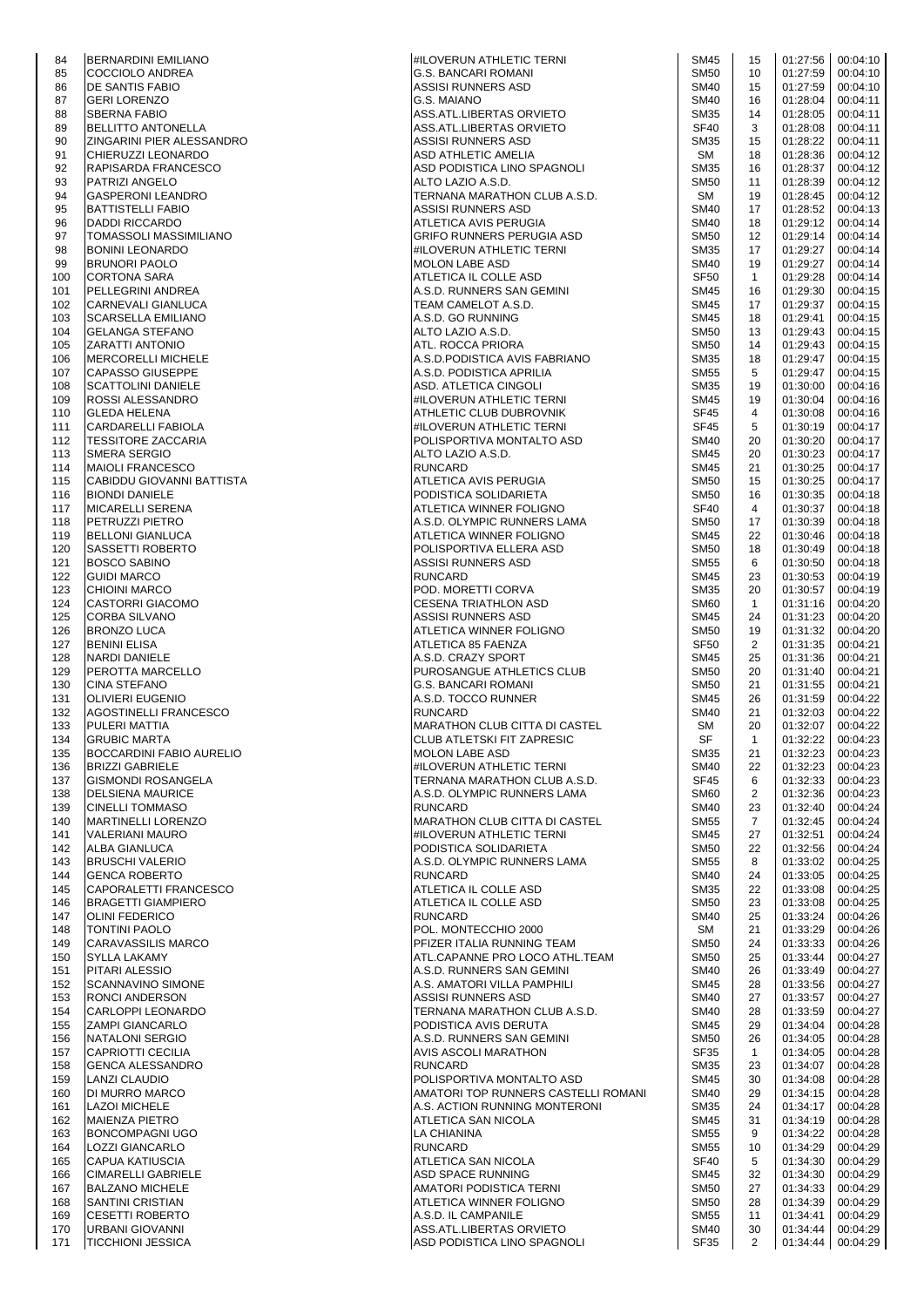| 172 | <b>MANZITTI MORENO</b>          | <b>RUNCARD</b>                 | SM               | 22             | 01:34:46 | 00:04:30          |
|-----|---------------------------------|--------------------------------|------------------|----------------|----------|-------------------|
| 173 | <b>COPPOLA TEONICO</b>          | RUNNING CLUB TORREMAGGIORE     | <b>SM45</b>      | 33             | 01:34:51 | 00:04:30          |
| 174 | FRANCO RODRIGO ALEJANDRO        | PUROSANGUE ATHLETICS CLUB      | <b>SM40</b>      | 31             | 01:35:02 | 00:04:30          |
| 175 | <b>CLAPIER DANIELE</b>          | AMATORI PODISTICA TERNI        | <b>SM55</b>      | 12             | 01:35:04 | 00:04:30          |
| 176 | <b>PAOLUCCI NICOLA</b>          | A.S.D. PODISTICA APRILIA       | <b>SM45</b>      | 34             | 01:35:04 | 00:04:30          |
| 177 | PICCINI RICCARDO                | #ILOVERUN ATHLETIC TERNI       | <b>SM35</b>      | 25             | 01:35:04 | 00:04:30          |
| 178 | PASTORE FLAVIO                  | #ILOVERUN ATHLETIC TERNI       | <b>SM35</b>      | 26             | 01:35:04 | 00:04:30          |
| 179 | DANIELE GIUSEPPE                | TEAM CAMELOT A.S.D.            | <b>SM50</b>      | 29             | 01:35:05 | 00:04:30          |
| 180 | AMBROGIONI MICHELE              | <b>ATLETICA WINNER FOLIGNO</b> | <b>SM45</b>      | 35             | 01:35:05 | 00:04:30          |
| 181 | <b>BARBACCIA ARTURO</b>         | G.S. VALDELSA RUNNERS A.S.D.   | <b>SM50</b>      | 30             | 01:35:06 | 00:04:31          |
| 182 | PACETTI PIERO                   | #ILOVERUN ATHLETIC TERNI       | <b>SM50</b>      | 31             | 01:35:08 | 00:04:31          |
| 183 | SALIERNO FRANCESCO              | PODISTICA SOLIDARIETA          | <b>SM45</b>      | 36             | 01:35:11 | 00:04:31          |
|     |                                 |                                |                  |                |          | 00:04:31          |
| 184 | <b>CAGNALE EMILIO</b>           | <b>RUNCARD</b>                 | <b>SM50</b>      | 32             | 01:35:15 |                   |
| 185 | <b>ARPAIA DOMENICO</b>          | 992 RUNNING ASD                | <b>SM50</b>      | 33             | 01:35:17 | 00:04:31          |
| 186 | <b>ALTOBELLI DANIELE</b>        | #ILOVERUN ATHLETIC TERNI       | <b>SM45</b>      | 37             | 01:35:21 | 00:04:31          |
| 187 | <b>SESTI ALESSANDRO</b>         | ATLETICA WINNER FOLIGNO        | <b>SM40</b>      | 32             | 01:35:28 | 00:04:32          |
| 188 | <b>BENVENUTI MATTEO</b>         | ATLETICA WINNER FOLIGNO        | SM               | 23             | 01:35:28 | 00:04:32          |
| 189 | MOMOT MICHAL RYSZARD            | #ILOVERUN ATHLETIC TERNI       | <b>SM40</b>      | 33             | 01:35:33 | 00:04:32          |
| 190 | CAPONETTI DOMENICO              | ASD SPACE RUNNING              | <b>SM40</b>      | 34             | 01:35:33 | 00:04:32          |
| 191 | <b>CIANCALEONI MAURO</b>        | ATLETICA IL COLLE ASD          | <b>SM55</b>      | 13             | 01:35:37 | 00:04:32          |
| 192 | <b>SCAGLIOSO CARLO</b>          | BITETTO RUNNERS A.S.D.         | <b>SM50</b>      | 34             | 01:35:41 | 00:04:32          |
| 193 | <b>COLETTI SERGIO</b>           | ASD PODISTICA LINO SPAGNOLI    | <b>SM50</b>      | 35             | 01:35:46 | 00:04:32          |
| 194 | DE SANTIS ANDREA                | <b>RUNCARD</b>                 | <b>SM50</b>      | 36             | 01:35:46 | 00:04:32          |
| 195 | <b>BERTOLINI ADEMARO</b>        | GRIFO RUNNERS PERUGIA ASD      | <b>SM65</b>      | 2              | 01:35:47 | 00:04:32          |
| 196 | PIACENTI PAOLO                  | ATLETICA WINNER FOLIGNO        | <b>SM45</b>      | 38             | 01:35:48 | 00:04:33          |
| 197 | <b>FERRACCI LEONARDO</b>        | PODISTICA SOLIDARIETA          | <b>SM45</b>      | 39             | 01:35:49 | 00:04:33          |
| 198 | ROMILIO DANIELA                 | ASD VINI FANTINI               | <b>SF50</b>      | 3              | 01:35:50 | 00:04:33          |
|     |                                 | A.S.D. PODISTICA AVIS FABRIANO |                  | 35             |          | 00:04:33          |
| 199 | <b>STROPPA SIMONE</b>           |                                | <b>SM40</b>      |                | 01:36:02 |                   |
| 200 | <b>TISTARELLI ALBERTO</b>       | PUROSANGUE ATHLETICS CLUB      | <b>SM60</b>      | 3              | 01:36:06 | 00:04:33          |
| 201 | <b>VENTURI CHIARA</b>           | ATLETICA IL COLLE ASD          | <b>SF45</b>      | 7              | 01:36:17 | 00:04:34          |
| 202 | <b>BOTTEGAL ATTILIO</b>         | #ILOVERUN ATHLETIC TERNI       | <b>SM45</b>      | 40             | 01:36:21 | 00:04:34          |
| 203 | <b>FORNELLO CINZIA</b>          | ASD PODISTICA LINO SPAGNOLI    | <b>SF45</b>      | 8              | 01:36:23 | 00:04:34          |
| 204 | <b>COPPARONI GABRIELE</b>       | ATLETICA WINNER FOLIGNO        | <b>SM35</b>      | 27             | 01:36:26 | 00:04:34          |
| 205 | RAGGI ELEONORA                  | TERNANA MARATHON CLUB A.S.D.   | <b>SF40</b>      | 6              | 01:36:27 | 00:04:34          |
| 206 | <b>CIOFANI CARMINE</b>          | A.S.D. TOCCO RUNNER            | <b>SM50</b>      | 37             | 01:36:32 | 00:04:35          |
| 207 | <b>MAURIZI DALILA</b>           | ATLETICA WINNER FOLIGNO        | <b>SF35</b>      | 3              | 01:36:34 | 00:04:35          |
| 208 | PALMIERI FRANCESCO              | ASD PODISTICA NORMANNA         | <b>SM40</b>      | 36             | 01:36:35 | 00:04:35          |
| 209 | <b>OLIVA ADOLFO</b>             | ASD PODISTICA NORMANNA         | <b>SM50</b>      | 38             | 01:36:35 | 00:04:35          |
| 210 | PETRUCCI MAURIZIO               | A.S.D. RUNNERS SAN GEMINI      | <b>SM45</b>      | 41             | 01:36:42 | 00:04:35          |
|     |                                 |                                | <b>SM35</b>      |                | 01:36:48 | 00:04:35          |
| 211 | <b>IDE STEFANO MICHELE</b>      | S.S. LAZIO ATLETICA LEGGERA    |                  | 28             |          |                   |
| 212 | <b>CAPASSO RAFFAELE</b>         | FORUM SPORT CENTER SSD SRL     | <b>SM45</b>      | 42             | 01:36:50 | 00:04:35          |
| 213 | CALVANELLI MARCO                | ASS.ATL.LIBERTAS ORVIETO       | <b>SM45</b>      | 43             | 01:36:52 | 00:04:36          |
| 214 | <b>PESCI ROBERTO</b>            | ASD PORTO SAN GIORGIO RUNNERS  | SM               | 24             | 01:36:53 | 00:04:36          |
| 215 | <b>MAGRINI MARCO</b>            | <b>ASD SPACE RUNNING</b>       | <b>SM45</b>      | 44             | 01:37:03 | 00:04:36          |
| 216 | POMPILI MARCELLO                | UISPORT AVIS TODI              | SM <sub>60</sub> | 4              | 01:37:16 | 00:04:37          |
| 217 | <b>ORAZI ENRICO</b>             | A.S.D.BIKE ZONE                | <b>SM45</b>      | 45             | 01:37:29 | 00:04:37          |
| 218 | <b>MOSCAROLI GUIDO</b>          | A.S.D. VITERBO RUNNERS         | <b>SM55</b>      | 14             | 01:37:30 | 00:04:37          |
| 219 | <b>BORDONI LEONARDO</b>         | #ILOVERUN ATHLETIC TERNI       | <b>SM50</b>      | 39             | 01:37:39 | 00:04:38          |
| 220 | <b>VINCI SILVIA</b>             | PUROSANGUE ATHLETICS CLUB      | <b>SF45</b>      | 9              | 01:37:41 | 00:04:38          |
| 221 | <b>MARINI MAURIZIO</b>          | A.S.P.A. BASTIA                | <b>SM45</b>      | 46             | 01:37:45 | 00:04:38          |
| 222 | DE LUCA ADRIANO                 | A.S.D. ATLETICA NEPI           | <b>SM35</b>      | 29             | 01:37:46 | 00:04:38          |
| 223 | <b>FRANCISCI FABIO</b>          | <b>G.S. BANCARI ROMANI</b>     | <b>SM60</b>      | 5              | 01:37:48 | 00:04:38          |
| 224 | MARRAS FABRIZIO                 | ASSISI RUNNERS ASD             | <b>SM40</b>      | 37             | 01:37:50 | 00:04:38          |
| 225 | <b>NEGOZIO FABIO</b>            | <b>RUNCARD</b>                 | SM               | 25             | 01:37:52 | 00:04:38          |
| 226 | SABATINI ALESSANDRO             | <b>RUNCARD</b>                 | <b>SM45</b>      | 47             | 01:37:55 | 00:04:39          |
|     |                                 |                                |                  | 38             | 01:38:14 | 00:04:39          |
| 227 | <b>CAVARGINI NICOLA</b>         | A.S.D. OLYMPIC RUNNERS LAMA    | <b>SM40</b>      |                |          |                   |
| 228 | <b>ARACELI ELISA</b>            | ASD RUNNNER TEAM               | <b>SF45</b>      | 10             | 01:38:19 | 00:04:40          |
| 229 | PAZZETTA GIULIANO               | A.S.D. ATLETICA NEPI           | <b>SM45</b>      | 48             | 01:38:20 | 00:04:40          |
| 230 | <b>IACHETTINI IACOPO</b>        | ATLETICA IL COLLE ASD          | SM               | 26             | 01:38:21 | 00:04:40          |
| 231 | <b>BRIZIARELLI BARBARA</b>      | ATLETICA IL COLLE ASD          | <b>SF45</b>      | 11             | 01:38:23 | 00:04:40          |
| 232 | ABBONDANZA ANTONELLA            | PODISTICA SOLIDARIETA          | <b>SF40</b>      | $\overline{7}$ | 01:38:24 | 00:04:40          |
| 233 | <b>MATTEUCCI FLAVIO</b>         | <b>RUNCARD</b>                 | <b>SM40</b>      | 39             | 01:38:25 | 00:04:40          |
| 234 | PETRINI FAUSTO                  | ASSISI RUNNERS ASD             | <b>SM65</b>      | 3              | 01:38:28 | 00:04:40          |
| 235 | <b>BUONCRISTIANI ALESSANDRO</b> | ATLETICA WINNER FOLIGNO        | <b>SM50</b>      | 40             | 01:38:30 | 00:04:40          |
| 236 | DI GENNARO MAURIZIO             | <b>RUNCARD</b>                 | <b>SM50</b>      | 41             | 01:38:33 | 00:04:40          |
| 237 | GIULIVI ANDREA LUCIO            | SABINA MARATHON CLUB           | <b>SM45</b>      | 49             | 01:38:35 | 00:04:40          |
| 238 | <b>MENGHINELLI STEFANO</b>      | AMATORI PODISTICA TERNI        | SM               | 27             | 01:38:43 | 00:04:41          |
| 239 | ZAREBSKI KONRAD MATEUSZ         | <b>RUNCARD</b>                 | SM               | 28             | 01:38:46 | 00:04:41          |
| 240 | <b>NORGINI STEFANO</b>          | ATLETICA WINNER FOLIGNO        | <b>SM45</b>      | 50             | 01:38:46 | 00:04:41          |
| 241 | <b>STRAMACCIONI MIRCO</b>       | <b>2S ATLETICA SPOLETO</b>     | <b>SM40</b>      | 40             | 01:38:46 | 00:04:41          |
| 242 | DI NORO NICOLA                  | <b>RUNCARD</b>                 | SM               | 29             | 01:38:47 | 00:04:41          |
| 243 | <b>FURIASSI GIANNI</b>          | ASSISI RUNNERS ASD             | <b>SM45</b>      | 51             | 01:38:50 | 00:04:41          |
| 244 | <b>MORBIDELLI GIULIA</b>        | MARATHON CLUB CITTA DI CASTEL  | SF               | 2              | 01:38:51 | 00:04:41          |
| 245 | LEONARDI ROBERTO                | MARATHON CLUB CITTA DI CASTEL  | <b>SM45</b>      | 52             | 01:38:52 | 00:04:41          |
| 246 | MARCHEGGIANI ANDREA             | TERNANA MARATHON CLUB A.S.D.   | <b>SM40</b>      | 41             | 01:38:56 | 00:04:41          |
| 247 | <b>TRIVELLI MICHELA</b>         | ATLETICA WINNER FOLIGNO        | <b>SF40</b>      | 8              | 01:38:58 | 00:04:42          |
| 248 | RANUCCI FEDERICA                |                                | SF               | 3              | 01:38:59 | 00:04:42          |
|     |                                 | <b>RUNCARD</b>                 |                  |                |          |                   |
| 249 | MILANESE LAURA                  | <b>ATLETICA AVIANO</b>         | <b>SF45</b>      | 12             | 01:39:00 | 00:04:42          |
| 250 | <b>LIBERTONE MICHELE</b>        | ATLETICA MOLISE AMATORI        | <b>SM65</b>      | 4              | 01:39:00 | 00:04:42          |
| 251 | <b>STRAMIGIOLI STEFANO</b>      | ATL.BANCA DI PESAROC.STORICO   | <b>SM65</b>      | 5              | 01:39:10 | 00:04:42          |
| 252 | <b>CERQUAGLIA ANDREA</b>        | #ILOVERUN ATHLETIC TERNI       | SM               | 30             | 01:39:14 | 00:04:42          |
| 253 | <b>LANZI MASSIMO</b>            | POLISPORTIVA MONTALTO ASD      | <b>SM50</b>      | 42             | 01:39:16 | 00:04:42          |
| 254 | ROMUALDI PAOLO                  | TERNANA MARATHON CLUB A.S.D.   | <b>SM45</b>      | 53             | 01:39:18 | 00:04:42          |
| 255 | <b>FRADDOSIO NICOLA</b>         | A.S.D. AMICI STRADA DEL TESORO | <b>SM45</b>      | 54             | 01:39:24 | 00:04:43          |
| 256 | <b>CAPRARO TONI</b>             | <b>ASD SPORT &amp; VITA</b>    | <b>SM45</b>      | 55             | 01:39:30 | 00:04:43          |
| 257 | <b>CELI MARY</b>                | <b>RUNCARD</b>                 | <b>SF45</b>      | 13             | 01:39:31 | 00:04:43          |
| 258 | <b>TARDI ROSARIO</b>            | <b>RUNCARD</b>                 | SM45             | 56             | 01:39:42 | 00:04:44          |
| 259 | <b>DELLA BINA GIULIA</b>        | <b>ASSISI RUNNERS ASD</b>      | SF               | $\overline{4}$ |          | 01:39:45 00:04:44 |
|     |                                 |                                |                  |                |          |                   |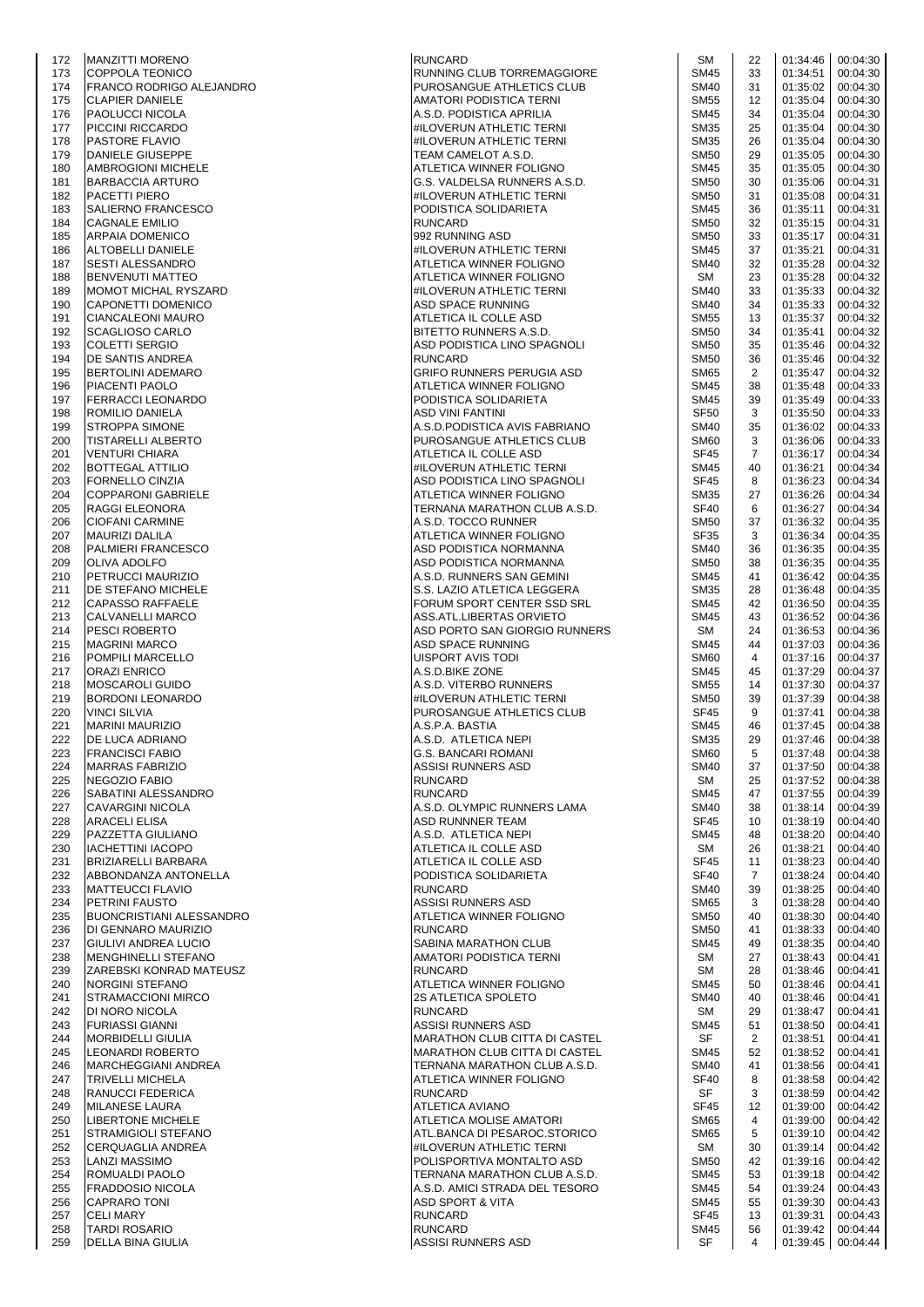| 260 | LASAGNA IVAN                 | ATL.CAPANNE PRO LOCO ATHL.TEAM | SM45             | 57               | 01:39:50          | 00:04:44 |
|-----|------------------------------|--------------------------------|------------------|------------------|-------------------|----------|
| 261 | OTTOBRETTI MANUELA           | ATLETICA AVIS PERUGIA          | SF35             | 4                | 01:39:53          | 00:04:44 |
| 262 |                              |                                | <b>SF40</b>      | 9                | 01:39:53          | 00:04:44 |
|     | CAVALLUCCI VALENTINA         | ATLETICA WINNER FOLIGNO        |                  |                  |                   |          |
| 263 | CACIOLA MARCO                | <b>ASD RUNNNER TEAM</b>        | <b>SM45</b>      | 58               | 01:39:58          | 00:04:44 |
| 264 | <b>MARTINO FRANCESCO</b>     | A.S.D. GO RUNNING              | <b>SM55</b>      | 15               | 01:39:58          | 00:04:44 |
| 265 | MARSANO DANIELE COSIMO       | PODISTICA SOLIDARIETA          | <b>SM55</b>      | 16               | 01:40:01          | 00:04:44 |
|     |                              |                                |                  |                  |                   |          |
| 266 | MARANIELLO ALESSANDRO        | <b>RUNCARD</b>                 | <b>SM45</b>      | 59               | 01:40:04          | 00:04:45 |
| 267 | <b>LAURENTI LUCA</b>         | #ILOVERUN ATHLETIC TERNI       | SM               | 31               | 01:40:08          | 00:04:45 |
| 268 | <b>MAGRINI IVANO</b>         | ASSISI RUNNERS ASD             | <b>SM50</b>      | 43               | 01:40:12          | 00:04:45 |
|     |                              |                                |                  |                  |                   |          |
| 269 | PANARESE GIOVANNI            | A.S.D. GO RUNNING              | <b>SM40</b>      | 42               | 01:40:14          | 00:04:45 |
| 270 | <b>IMPENNA ANDREA</b>        | A.S.D. AT RUNNING              | <b>SM45</b>      | 60               | 01:40:15          | 00:04:45 |
| 271 | LEONCAVALLO LORENZO          | A.S. 100 KM DEL PASSATORE      | <b>SM45</b>      | 61               | 01:40:22          | 00:04:45 |
| 272 | <b>SPANO' FILIPPO</b>        | ATLETICA CORRIFERRARA          | <b>SM50</b>      | 44               | 01:40:28          | 00:04:46 |
|     |                              |                                |                  |                  |                   |          |
| 273 | <b>BRUNACCI MIRCO</b>        | ASSISI RUNNERS ASD             | <b>SM40</b>      | 43               | 01:40:29          | 00:04:46 |
| 274 | <b>ULPIANI STEFANO</b>       | A.S.D. GO RUNNING              | <b>SM40</b>      | 44               | 01:40:30          | 00:04:46 |
| 275 | <b>GALANELLI STEFANO</b>     | ASS.ATL.LIBERTAS ORVIETO       | <b>SM50</b>      | 45               | 01:40:32          | 00:04:46 |
|     |                              |                                |                  |                  |                   |          |
| 276 | <b>ERCOLANI ERCOLE</b>       | <b>RUNCARD</b>                 | <b>SM50</b>      | 46               | 01:40:32          | 00:04:46 |
| 277 | <b>PARSI DAVID</b>           | A.S.D. ATLETICA ORTE           | <b>SM45</b>      | 62               | 01:40:34          | 00:04:46 |
| 278 | MARIANELLO GABRIELE          | <b>RUNCARD</b>                 | SM35             | 30               | 01:40:37          | 00:04:46 |
| 279 | IDI SILVESTRE MASSIMILIANO   | PODISTICA SOLIDARIETA          | <b>SM50</b>      | 47               | 01:40:43          | 00:04:46 |
|     |                              |                                |                  |                  |                   |          |
| 280 | <b>COLANTONI SERGIO</b>      | PODISTICA SOLIDARIETA          | <b>SM60</b>      | 6                | 01:40:46          | 00:04:47 |
| 281 | <b>BAUCCIO PAMELA</b>        | TERNANA MARATHON CLUB A.S.D.   | <b>SF40</b>      | 10               | 01:40:47          | 00:04:47 |
| 282 | CARINELLA LUCA               | <b>RUNCARD</b>                 | <b>SM35</b>      | 31               | 01:40:47          | 00:04:47 |
|     |                              |                                |                  |                  |                   |          |
| 283 | DI ANTONIO PATRIZIO          | ASD PODISTICA 2007 TORTRETESTE | <b>SM60</b>      | 7                | 01:40:53          | 00:04:47 |
| 284 | <b>ROSI GIANLUCA</b>         | ATLETICA WINNER FOLIGNO        | <b>SM50</b>      | 48               | 01:40:58          | 00:04:47 |
| 285 | CACIOTTO ROBERTO             | <b>RUNCARD</b>                 | <b>SM50</b>      | 49               | 01:41:01          | 00:04:47 |
| 286 | <b>BORGOGNONI MARCO</b>      | <b>RUNCARD</b>                 | <b>SM45</b>      | 63               | 01:41:07          | 00:04:48 |
|     |                              |                                |                  |                  |                   |          |
| 287 | MILIACCA EMANUELE            | <b>RUNCARD</b>                 | <b>SM45</b>      | 64               | 01:41:11          | 00:04:48 |
| 288 | PLAIA GIUSEPPE               | <b>RUNCARD</b>                 | <b>SM45</b>      | 65               | 01:41:12          | 00:04:48 |
| 289 | <b>FIORDI STEFANO</b>        | UNIONE SPORTIVA NAVE ASD       | <b>SM50</b>      | 50               | 01:41:12          | 00:04:48 |
|     |                              |                                |                  |                  |                   |          |
| 290 | <b>SNEIDERYTE MONIKA</b>     | <b>RUNCARD</b>                 | SF               | 5                | 01:41:15          | 00:04:48 |
| 291 | <b>FERRARA MARCELLO</b>      | A.S.D. GO RUNNING              | <b>SM45</b>      | 66               | 01:41:15          | 00:04:48 |
| 292 | DI BIAGIO DANIELA            | A.S.D. GO RUNNING              | SF45             | 14               | 01:41:16          | 00:04:48 |
|     |                              |                                |                  |                  |                   |          |
| 293 | ROMOLI MARCO                 | A.S.P.A. BASTIA                | <b>SM45</b>      | 67               | 01:41:19          | 00:04:48 |
| 294 | LAUDI ANDREA                 | #ILOVERUN ATHLETIC TERNI       | <b>SM50</b>      | 51               | 01:41:20          | 00:04:48 |
| 295 | <b>PICICCI FRANCESCO</b>     | A.S.D. VITERBO RUNNERS         | <b>SM50</b>      | 52               | 01:41:28          | 00:04:49 |
| 296 | <b>ERIOLI ROBERTO</b>        | 992 RUNNING ASD                | <b>SM50</b>      | 53               | 01:41:31          | 00:04:49 |
|     |                              |                                |                  |                  |                   |          |
| 297 | DI FONZO ADOLFO              | A.S.D. GO RUNNING              | <b>SM50</b>      | 54               | 01:41:33          | 00:04:49 |
| 298 | <b>CRUCIANI BARBARA</b>      | ASD MOVING TEAM MARSCIANO      | <b>SF40</b>      | 11               | 01:41:40          | 00:04:49 |
| 299 | PATASSINI MICHELE            | TERNANA MARATHON CLUB A.S.D.   | <b>SM40</b>      | 45               | 01:41:40          | 00:04:49 |
|     |                              |                                |                  |                  |                   |          |
| 300 | <b>LUGINI MARIO</b>          | SABINA MARATHON CLUB           | <b>SM35</b>      | 32               | 01:41:42          | 00:04:49 |
| 301 | <b>MARTIGNANI PAOLO</b>      | A.S. 100 KM DEL PASSATORE      | <b>SM40</b>      | 46               | 01:41:49          | 00:04:50 |
| 302 | MATARAZZO PELLEGRINO         | <b>RUNCARD</b>                 | <b>SM45</b>      | 68               | 01:41:52          | 00:04:50 |
| 303 | <b>SAVERI RAFFAELE</b>       | A.S.D. VITERBO RUNNERS         | <b>SM45</b>      | 69               | 01:41:52          | 00:04:50 |
|     |                              |                                |                  |                  |                   |          |
| 304 | <b>BERSAGLIA ANTONIO</b>     | POLISPORTIVA MONTALTO ASD      | <b>SM50</b>      | 55               | 01:41:54          | 00:04:50 |
| 305 | <b>MENDICINO SALVATORE</b>   | ASD PODISTICA LINO SPAGNOLI    | SM <sub>60</sub> | 8                | 01:41:57          | 00:04:50 |
| 306 | <b>RINALDUCCI SIMONE</b>     | ASSISI RUNNERS ASD             | <b>SM50</b>      | 56               | 01:42:01          | 00:04:50 |
|     |                              |                                |                  |                  |                   |          |
| 307 | <b>SALARI MICHELE</b>        | ASSISI RUNNERS ASD             | <b>SM45</b>      | 70               | 01:42:01          | 00:04:50 |
| 308 | PAOLEMILI DANIELE            | #ILOVERUN ATHLETIC TERNI       | <b>SM45</b>      | 71               | 01:42:05          | 00:04:50 |
| 309 | PINELLI ENRICO               | AMATORI PODISTICA TERNI        | SM60             | 9                | 01:42:07          | 00:04:50 |
|     |                              |                                |                  | 5                |                   |          |
| 310 | <b>ARIGONI CLAUDIA</b>       | ALTO LAZIO A.S.D.              | SF35             |                  | 01:42:09          | 00:04:51 |
| 311 | FRUSTAGLI PASQUALE           | A.S.D. GO RUNNING              | <b>SM55</b>      | 17 <sup>17</sup> | 01:42:10          | 00:04:51 |
| 312 | ROCCHETTI CORRADO            | AMATORI PODISTICA TERNI        | <b>SM45</b>      | 72               | 01:42:14          | 00:04:51 |
| 313 | PILI D'OTTAVIO GIOVANNI      | A.S.D. VILLA DE SANCTIS        | <b>SM40</b>      | 47               | 01:42:15          | 00:04:51 |
|     |                              |                                |                  |                  |                   |          |
| 314 | NULLO LEONARDO               | <b>RUNCARD</b>                 | SM               | 32               | 01:42:17          | 00:04:51 |
| 315 | MONTANARO ANTONIO            | A.S.D. ATLETICA AMA CIVITANOVA | <b>SM45</b>      | 73               | 01:42:19          | 00:04:51 |
| 316 | LEPRATTO ANGELO              | ATL. OVADESE ORMIG             | <b>SM50</b>      | 57               | 01:42:20          | 00:04:51 |
|     |                              |                                |                  |                  |                   |          |
| 317 | <b>CREO ALESSIO</b>          | A.S.D. PODISTICA APRILIA       | SM               | 33               | 01:42:22          | 00:04:51 |
| 318 | RANUCCI FABIO                | ASD RUNNNER TEAM               | SM               | 34               | 01:42:26          | 00:04:51 |
| 319 | <b>BALDACCI LUCIA</b>        | ATLETICA UMBERTIDE             | <b>SF40</b>      | 12               | 01:42:27          | 00:04:51 |
|     |                              | GIOVANNI SCAVO VELLETRI        | <b>SM55</b>      |                  |                   |          |
| 320 | MONTEFERRI MAURO             |                                |                  | 18               | 01:42:36          | 00:04:52 |
| 321 | <b>TALINI MICHELA</b>        | TERNANA MARATHON CLUB A.S.D.   | SF35             | 6                | 01:42:41          | 00:04:52 |
| 322 | <b>VOLINO PIETRO CARMINE</b> | <b>RUNCARD</b>                 | <b>SM35</b>      | 33               | 01:42:48          | 00:04:52 |
| 323 | <b>SERAFINI DAVIDE</b>       | <b>RUNCARD</b>                 | <b>SM35</b>      | 34               | 01:42:50          | 00:04:53 |
|     |                              |                                |                  |                  |                   |          |
| 324 | <b>CECERA GIORGIO</b>        | <b>RUNCARD</b>                 | <b>SM60</b>      | 10               | 01:42:51          | 00:04:53 |
| 325 | <b>SEGATORI CHRISTIAN</b>    | <b>RUNCARD</b>                 | <b>SM35</b>      | 35               | 01:42:52          | 00:04:53 |
| 326 | DI MAIO PASQUALE             | PUROSANGUE ATHLETICS CLUB      | <b>SM50</b>      | 58               | 01:42:53          | 00:04:53 |
| 327 | <b>AMICI GABRIELLA</b>       | ASD SPACE RUNNING              | <b>SF45</b>      | 15               | 01:42:58          | 00:04:53 |
|     |                              |                                |                  |                  |                   |          |
| 328 | <b>BRAGONI VITTORIO</b>      | #ILOVERUN ATHLETIC TERNI       | <b>SM50</b>      | 59               | 01:43:05          | 00:04:53 |
| 329 | DE MARCO IVO                 | #ILOVERUN ATHLETIC TERNI       | <b>SM45</b>      | 74               | 01:43:06          | 00:04:53 |
| 330 | DI GIOIA FABIO               | #ILOVERUN ATHLETIC TERNI       | <b>SM40</b>      | 48               | 01:43:06          | 00:04:53 |
|     |                              |                                | <b>SM35</b>      | 36               | 01:43:12          | 00:04:54 |
| 331 | <b>BRUNETTI CARLO</b>        | ATLETICA WINNER FOLIGNO        |                  |                  |                   |          |
| 332 | <b>DENNI RICCARDO</b>        | PUROSANGUE ATHLETICS CLUB      | <b>SM55</b>      | 19               | 01:43:14          | 00:04:54 |
| 333 | DI GIOVAN PAOLO FRANCESCA    | PUROSANGUE ATHLETICS CLUB      | SF <sub>50</sub> | 4                | 01:43:14          | 00:04:54 |
| 334 | PANGRAZI STEFANO             | #ILOVERUN ATHLETIC TERNI       | <b>SM55</b>      | 20               | 01:43:16          | 00:04:54 |
|     |                              |                                |                  |                  |                   |          |
| 335 | <b>FAZI STEFANO</b>          | ATL.BANCA DI PESAROC.STORICO   | <b>SM60</b>      | 11               | 01:43:19          | 00:04:54 |
| 336 | LINTERN ANDREW               | <b>RUNCARD</b>                 | SM35             | 37               | 01:43:20          | 00:04:54 |
| 337 | CAVALLARI MORENA             | A.S.D. ATLETICA ORTE           | SF <sub>50</sub> | 5                | 01:43:25          | 00:04:54 |
| 338 | <b>LEONETTI FABIO</b>        | G.S. ATL. AVIS NARNI           | <b>SM50</b>      | 60               | 01:43:25          | 00:04:54 |
|     |                              |                                |                  |                  |                   |          |
| 339 | PELLOUX LUCA                 | A.S.D. CAFFARELLA RUNNERS      | <b>SM40</b>      | 49               | 01:43:31          | 00:04:54 |
| 340 | <b>SANTINI MONICA</b>        | ALTO LAZIO A.S.D.              | <b>SF45</b>      | 16               | 01:43:34          | 00:04:55 |
| 341 | PIACENTINI GIOVANNI          | FORUM SPORT CENTER SSD SRL     | <b>SM50</b>      | 61               | 01:43:43          | 00:04:55 |
|     |                              |                                |                  |                  |                   |          |
| 342 | DI BATTISTA RODI CLAUDIA     | AVIS ASCOLI MARATHON           | SF35             | $\overline{7}$   | 01:43:45          | 00:04:55 |
| 343 | <b>TAGLIONI MARCO</b>        | #ILOVERUN ATHLETIC TERNI       | <b>SM55</b>      | 21               | 01:43:48          | 00:04:55 |
| 344 | <b>STROPPA GABRIELE</b>      | AMATORI PODISTICA TERNI        | <b>SM45</b>      | 75               | 01:43:53          | 00:04:55 |
|     |                              |                                |                  |                  |                   |          |
| 345 | CARDINALI LEONARDO           | <b>RUNCARD</b>                 | <b>SM50</b>      | 62               | 01:44:11          | 00:04:56 |
| 346 | <b>BIONDI GIANLUCA</b>       | ATLETIC TEAM TAVERNA ASD       | <b>SM40</b>      | 50               | 01:44:12          | 00:04:56 |
| 347 | TEJEDA GABRIELA ELISABET     | A.S.ATLETICA FALCONARA         | SF45             | 17               | 01:44:18 00:04:57 |          |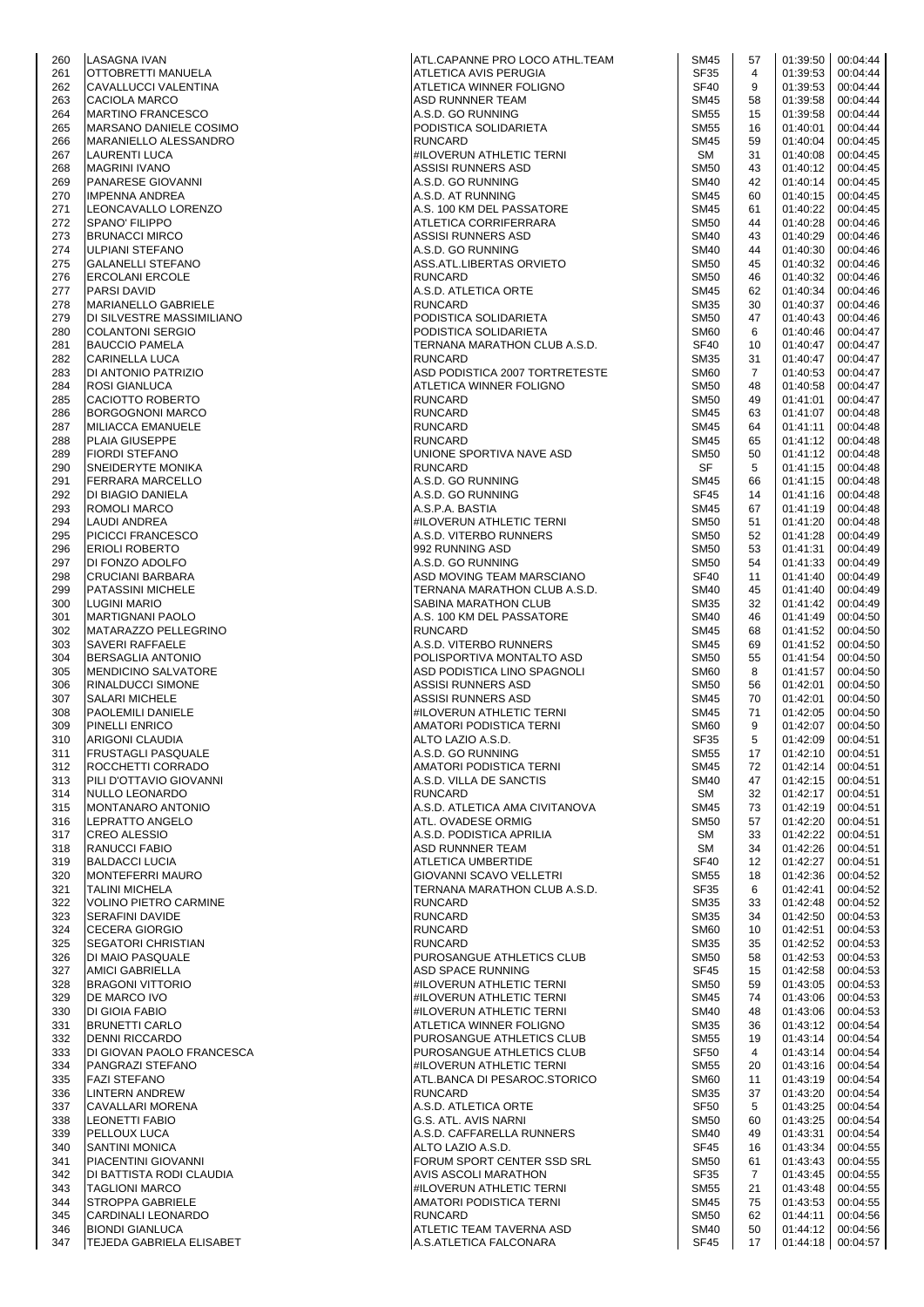| 348        | <b>GIOMBETTI GABRIELE</b>                              | PIETRALUNGA RUNNERS A.S.D.                                 | <b>SM55</b>                | 22                 | 01:44:23             | 00:04:57             |
|------------|--------------------------------------------------------|------------------------------------------------------------|----------------------------|--------------------|----------------------|----------------------|
| 349        | <b>RAIO ROBERTO</b>                                    | ATLETICA WINNER FOLIGNO                                    | <b>SM50</b>                | 63                 | 01:44:28             | 00:04:57             |
| 350        | <b>MEASSI GIAMPIERO</b>                                | <b>RUNCARD</b>                                             | <b>SM55</b>                | 23                 | 01:44:32             | 00:04:57             |
| 351<br>352 | MILILLO DOMENICO GIUSEPPE<br><b>FRELLICCA ANDREA</b>   | A.S.D. GO RUNNING<br>AMATORI PODISTICA TERNI               | <b>SM50</b><br><b>SM35</b> | 64<br>38           | 01:44:32<br>01:44:33 | 00:04:57<br>00:04:57 |
| 353        | <b>BORRELLI GENNARO</b>                                | <b>RUNCARD</b>                                             | <b>SM40</b>                | 51                 | 01:44:36             | 00:04:58             |
| 354        | <b>MACCHNIZ ENRICO</b>                                 | ATL.BANCA DI PESAROC.STORICO                               | <b>SM55</b>                | 24                 | 01:44:38             | 00:04:58             |
| 355        | <b>BRIGANTI BOTTA MICHELA</b>                          | ATLETICA AVIS PERUGIA                                      | <b>SF40</b>                | 13                 | 01:44:39             | 00:04:58             |
| 356        | <b>BASSETTI RICCARDO</b>                               | AMATORI PODISTICA TERNI                                    | <b>SM50</b>                | 65                 | 01:44:40             | 00:04:58             |
| 357<br>358 | LANGARELLI SELLANI DANIELE<br><b>BIZZARRI GIUSEPPE</b> | ATLETICA WINNER FOLIGNO<br>PUROSANGUE ATHLETICS CLUB       | <b>SM40</b><br><b>SM60</b> | 52<br>12           | 01:44:40<br>01:44:43 | 00:04:58<br>00:04:58 |
| 359        | <b>GUERRA FRANCESCA</b>                                | A.S.ATLETICA FALCONARA                                     | <b>SF55</b>                | $\mathbf{1}$       | 01:44:44             | 00:04:58             |
| 360        | <b>ABELLE ANDREA</b>                                   | <b>RUNCARD</b>                                             | <b>SM50</b>                | 66                 | 01:44:44             | 00:04:58             |
| 361        | DONATI EMANUELE                                        | TERNANA MARATHON CLUB A.S.D.                               | <b>SM50</b>                | 67                 | 01:44:45             | 00:04:58             |
| 362<br>363 | <b>SABATINI MARCO</b>                                  | ASD RUNNNER TEAM<br>ALTO LAZIO A.S.D.                      | <b>SM50</b><br><b>SM50</b> | 68<br>69           | 01:44:47             | 00:04:58             |
| 364        | MOZZICARELLI ADRIANO<br>SILVESTRI MASSIMILIANO         | ASD RUNNNER TEAM                                           | <b>SM45</b>                | 76                 | 01:44:48<br>01:44:48 | 00:04:58<br>00:04:58 |
| 365        | <b>BORDONI MARIA RITA</b>                              | ATLETICA WINNER FOLIGNO                                    | <b>SF50</b>                | 6                  | 01:44:49             | 00:04:58             |
| 366        | <b>MASSIMI ERNESTO</b>                                 | ASD PODISTICA 2007 TORTRETESTE                             | <b>SM50</b>                | 70                 | 01:44:54             | 00:04:58             |
| 367        | PICCINI BERNARDINO                                     | REALE STATO DEI PRESIDI                                    | <b>SM60</b>                | 13                 | 01:45:01             | 00:04:59             |
| 368<br>369 | VIGIANI ANDREA<br>PAGLIUCA ANTONIO                     | <b>RUNCARD</b><br>A.S.D. PODISTICA APRILIA                 | <b>SM50</b><br><b>SM60</b> | 71<br>14           | 01:45:07<br>01:45:07 | 00:04:59<br>00:04:59 |
| 370        | <b>CAPACCI STEFANIA</b>                                | <b>MARATHON CLUB CITTA DI CASTEL</b>                       | <b>SF45</b>                | 18                 | 01:45:10             | 00:04:59             |
| 371        | <b>MOSCHINI MAURO</b>                                  | A.S.D.PODISTICA AVIS FABRIANO                              | <b>SM45</b>                | 77                 | 01:45:21             | 00:05:00             |
| 372        | ADDATI MASSIMILIANO                                    | SPORT TEAM TRIGORIA ASD                                    | SM60                       | 15                 | 01:45:35             | 00:05:00             |
| 373        | COLAZZILLI ALESSANDRO                                  | A.S.D. TOCCO RUNNER                                        | <b>SM45</b>                | 78                 | 01:45:54             | 00:05:01             |
| 374<br>375 | <b>FRASCARELLI LUCA</b><br><b>CESARO MARCO</b>         | CALCATERRA SPORT ASD<br>ATLETICA WINNER FOLIGNO            | <b>SM55</b><br><b>SM50</b> | 25<br>72           | 01:46:01<br>01:46:18 | 00:05:02<br>00:05:02 |
| 376        | PANIMBONI GINO                                         | ASSISI RUNNERS ASD                                         | <b>SM45</b>                | 79                 | 01:46:18             | 00:05:02             |
| 377        | DONATI ELENA                                           | <b>RIMINI MARATHON</b>                                     | <b>SF45</b>                | 19                 | 01:46:28             | 00:05:03             |
| 378        | <b>FORMOSA ANDREA</b>                                  | A.S.D. PIANO MA ARRIVIAMO                                  | <b>SM40</b>                | 53                 | 01:46:29             | 00:05:03             |
| 379        | <b>ANSELMI ACHILLE</b>                                 | <b>RUNCARD</b>                                             | <b>SM50</b>                | 73                 | 01:46:33             | 00:05:03             |
| 380        | <b>GIUSSANI LUCA</b>                                   | ATLETICA PONT DONNAS                                       | <b>SM50</b>                | 74                 | 01:46:37             | 00:05:03             |
| 381<br>382 | <b>CIURLIA ROBERTO</b><br><b>DI SCHINO ANDREA</b>      | A.S.D. TRE CASALI<br>AMATORI PODISTICA TERNI               | <b>SM40</b><br><b>SM50</b> | 54<br>75           | 01:46:45<br>01:46:57 | 00:05:04<br>00:05:04 |
| 383        | NINI SABINA                                            | ASD ATHLETIC AMELIA                                        | SF <sub>50</sub>           | 7                  | 01:47:01             | 00:05:04             |
| 384        | <b>MIGLIARINI GIAN PAOLO</b>                           | ATLETICA AVIS PERUGIA                                      | <b>SM55</b>                | 26                 | 01:47:04             | 00:05:05             |
| 385        | POP ALINA                                              | <b>RUNCARD</b>                                             | SF35                       | 8                  | 01:47:07             | 00:05:05             |
| 386        | <b>RICCI RICCARDO</b>                                  | ATLETICA WINNER FOLIGNO                                    | <b>SM35</b>                | 39                 | 01:47:08             | 00:05:05             |
| 387<br>388 | <b>GIANNONI RICCARDO</b><br><b>BARBAROSSA MORENO</b>   | POD. AVIS CASTELBOLOGNESE<br>#ILOVERUN ATHLETIC TERNI      | <b>SM50</b><br><b>SM65</b> | 76<br>6            | 01:47:08<br>01:47:09 | 00:05:05<br>00:05:05 |
| 389        | <b>BENEDETTI GIULIANO</b>                              | ATLETICA AVIS PERUGIA                                      | <b>SM45</b>                | 80                 | 01:47:11             | 00:05:05             |
| 390        | <b>BECCACCIOLI ENRICO</b>                              | <b>RUNCARD</b>                                             | <b>SM45</b>                | 81                 | 01:47:15             | 00:05:05             |
| 391        | <b>RIDOLFI MASSIMO</b>                                 | A.S.P.A. BASTIA                                            | <b>SM60</b>                | 16                 | 01:47:17             | 00:05:05             |
| 392        | MONGELLUZZO MONIA                                      | A.S. AMATORI VILLA PAMPHILI                                | <b>SF35</b>                | 9                  | 01:47:18             | 00:05:05             |
| 393        | MONGELLUZZO LUIGI                                      | A.S. AMATORI VILLA PAMPHILI                                | <b>SM35</b><br><b>SM45</b> | 40                 | 01:47:18             | 00:05:05             |
| 394<br>395 | ALESSANDRONI ALESSIO<br><b>DIAMANTI PAOLA</b>          | ASD PODISTICA 2007 TORTRETESTE<br>#ILOVERUN ATHLETIC TERNI | <b>SF50</b>                | 82<br>8            | 01:47:21<br>01:47:22 | 00:05:05<br>00:05:05 |
| 396        | ROMETTA DAVID                                          | ASSISI RUNNERS ASD                                         | SM                         | 35                 | 01:47:27             | 00:05:06             |
| 397        | <b>GALIGANI BRUNO</b>                                  | #ILOVERUN ATHLETIC TERNI                                   | <b>SM55</b>                | 27                 | 01:47:27             | 00:05:06             |
| 398        | PROCACCI NADIO                                         | PIETRALUNGA RUNNERS A.S.D.                                 | <b>SM50</b>                | 77                 | 01:47:29             | 00:05:06             |
| 399        | <b>BAJRA VLADIMIR</b>                                  | PIETRALUNGA RUNNERS A.S.D.                                 | SM                         | 36                 | 01:47:30             | 00:05:06             |
| 400<br>401 | <b>BRIENZA MAURO</b><br><b>FABRI CRISTINA</b>          | <b>G.S. CAT SPORT ROMA</b><br>TERNANA MARATHON CLUB A.S.D. | <b>SM50</b><br><b>SF40</b> | 78<br>14           | 01:47:31<br>01:47:36 | 00:05:06<br>00:05:06 |
| 402        | <b>MICCADEI LUCA</b>                                   | <b>RUNCARD</b>                                             | <b>SM50</b>                | 79                 | 01:47:48             | 00:05:07             |
| 403        | <b>PLACIDI ROBERTO</b>                                 | ATLETICA WINNER FOLIGNO                                    | <b>SM55</b>                | 28                 | 01:47:52             | 00:05:07             |
| 404        | <b>BRANCALEONE LAURA</b>                               | TITANS TEAM NOCERA UMBRA                                   | <b>SF40</b>                | 15                 | 01:47:55             | 00:05:07             |
| 405        | <b>PANARESE MARCO</b>                                  | A.S.D. GO RUNNING                                          | <b>SM40</b>                | 55                 | 01:47:55             | 00:05:07             |
| 406<br>407 | <b>BURATTI CHRISTIAN</b><br><b>MICHELETTI SILVIA</b>   | TITANS TEAM NOCERA UMBRA<br>AMATORI PODISTICA TERNI        | <b>SM35</b><br><b>SF45</b> | 41<br>20           | 01:47:55<br>01:47:57 | 00:05:07<br>00:05:07 |
| 408        | <b>BERETTA MASSIMILIANO</b>                            | <b>RUNCARD</b>                                             | <b>SM60</b>                | 17                 | 01:47:58             | 00:05:07             |
| 409        | <b>BOSCHI MATTEO</b>                                   | POLISPORTIVA DILETTANTISTICA SANTA LUCIA                   | <b>SM35</b>                | 42                 | 01:47:58             | 00:05:07             |
| 410        | <b>BETTINI MORENO</b>                                  | <b>RUNCARD</b>                                             | <b>SM35</b>                | 43                 | 01:48:04             | 00:05:07             |
| 411        | <b>FERRATO ALBERTO</b>                                 | <b>RUNCARD</b>                                             | <b>SM45</b>                | 83                 | 01:48:04             | 00:05:07             |
| 412<br>413 | <b>HOLL PAOLO</b><br>PALLOTTA LUCA                     | A.S.D. GO RUNNING<br>A.S.D. GO RUNNING                     | <b>SM45</b><br><b>SM45</b> | 84<br>85           | 01:48:09<br>01:48:09 | 00:05:08<br>00:05:08 |
| 414        | VENANZUOLA LUCA                                        | TERNANA MARATHON CLUB A.S.D.                               | <b>SM40</b>                | 56                 | 01:48:15             | 00:05:08             |
| 415        | <b>CIUCHI SILVIA</b>                                   | ATLETICA UMBERTIDE                                         | <b>SF45</b>                | 21                 | 01:48:17             | 00:05:08             |
| 416        | <b>SBARDELLA TONINO</b>                                | <b>RUNCARD</b>                                             | SM <sub>60</sub>           | 18                 | 01:48:22             | 00:05:08             |
| 417        | <b>GIOGLI MORENO</b>                                   | <b>RUNCARD</b>                                             | <b>SM60</b>                | 19                 | 01:48:23             | 00:05:08             |
| 418        | <b>MARTINI MICHELA</b>                                 | POLISPORTIVA MONTALTO ASD                                  | <b>SF50</b>                | 9                  | 01:48:25             | 00:05:08             |
| 419<br>420 | CHIACCHIERONI ADRIANO<br>LEARDINI VANIA                | UISPORT AVIS TODI<br>OLIMPIA NUOVA RUNNING A.S.D.          | <b>SM50</b><br><b>SF50</b> | 80<br>10           | 01:48:28<br>01:48:35 | 00:05:09<br>00:05:09 |
| 421        | <b>OTTAVIANI VALERIO</b>                               | <b>RUNCARD</b>                                             | <b>SM45</b>                | 86                 | 01:48:36             | 00:05:09             |
| 422        | <b>D'AGOSTINO SANDRINO</b>                             | <b>RUNCARD</b>                                             | <b>SM50</b>                | 81                 | 01:48:39             | 00:05:09             |
| 423        | <b>CROCIONI ROBERTO</b>                                | TERNANA MARATHON CLUB A.S.D.                               | <b>SM50</b>                | 82                 | 01:48:42             | 00:05:09             |
| 424        | <b>FORGETTA MIRKO</b>                                  | RUNCARD                                                    | SM                         | 37                 | 01:48:52             | 00:05:10             |
| 425<br>426 | <b>FIORDI TIZIANA</b><br><b>PANSOLINI GIANLUCA</b>     | ATLETICA AVIS PERUGIA<br>TERNANA MARATHON CLUB A.S.D.      | <b>SF65</b><br><b>SM50</b> | $\mathbf{1}$<br>83 | 01:48:58<br>01:49:02 | 00:05:10<br>00:05:10 |
| 427        | <b>BUGARI MAURO</b>                                    | ATL.AMAT.OSIMO                                             | <b>SM45</b>                | 87                 | 01:49:15             | 00:05:11             |
| 428        | <b>PALMUCCI RICCARDO</b>                               | <b>G.S. BANCARI ROMANI</b>                                 | <b>SM60</b>                | 20                 | 01:49:16             | 00:05:11             |
| 429        | <b>MOBILI SONIA</b>                                    | ATLETICA CIVITANOVA                                        | <b>SF50</b>                | 11                 | 01:49:17             | 00:05:11             |
| 430        | LUCACCIONI FEDERICO                                    | MARATHON CLUB CITTA DI CASTEL                              | <b>SM50</b>                | 84                 | 01:49:20             | 00:05:11             |
| 431<br>432 | <b>MUSCO LUIGI</b><br>PASSERI LUCIANO                  | <b>RUNCARD</b><br>ATLETICA IL COLLE ASD                    | <b>SM40</b><br><b>SM70</b> | 57<br>$\mathbf{1}$ | 01:49:26<br>01:49:33 | 00:05:11<br>00:05:12 |
| 433        | <b>FUCILE FABRIZIO</b>                                 | TERNANA MARATHON CLUB A.S.D.                               | <b>SM50</b>                | 85                 | 01:49:35             | 00:05:12             |
| 434        | LUCCI ALESSANDRO                                       | TERNANA MARATHON CLUB A.S.D.                               | <b>SM50</b>                | 86                 | 01:49:35             | 00:05:12             |
| 435        | RIMENSI ELISABETTA                                     | POL. QUADRILATERO                                          | SF                         | 6                  | 01:49:38             | 00:05:12             |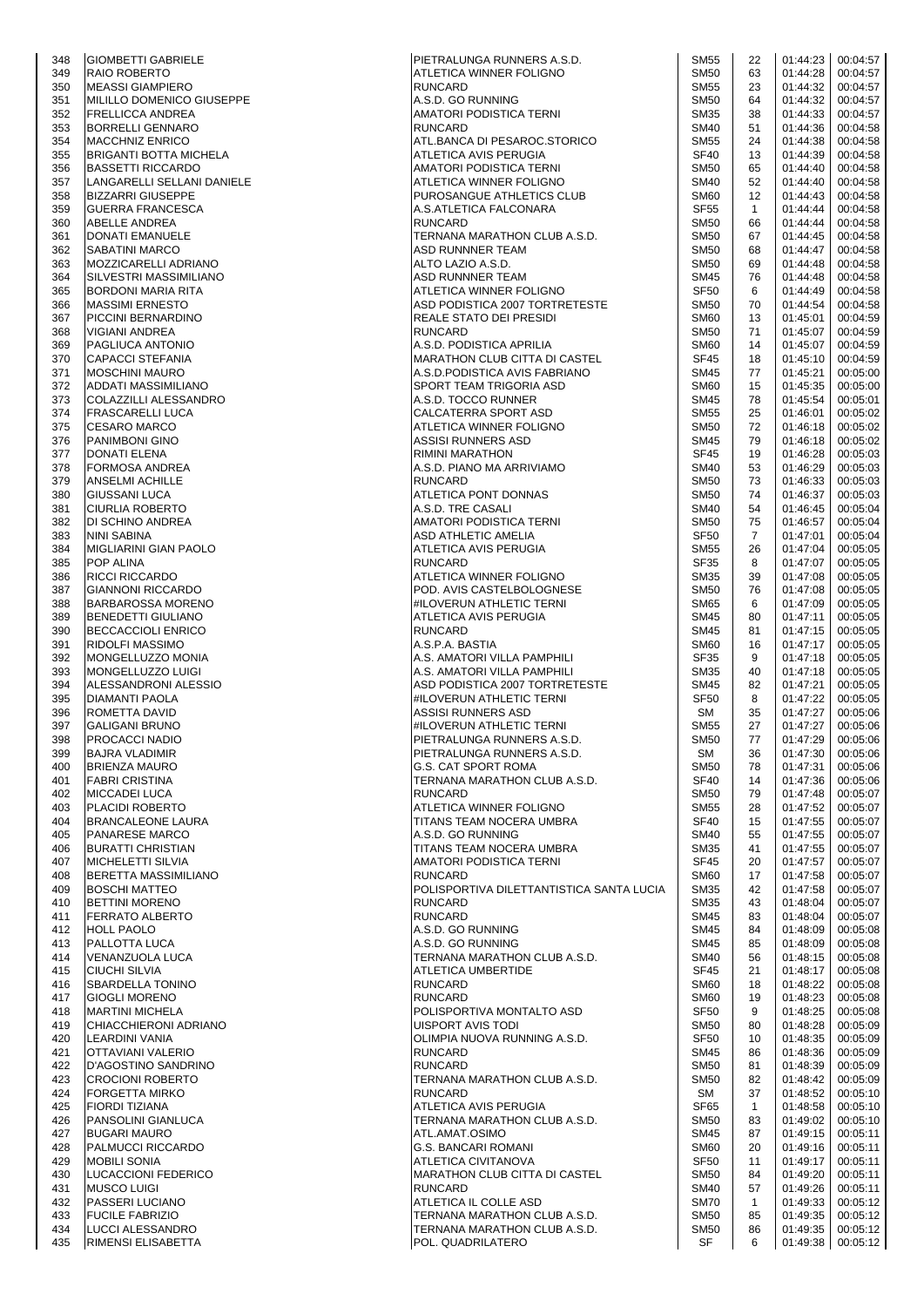| 436        | <b>GIOVANNELLI MORENO</b>                                                  | <b>RUNCARD</b>                                                    | <b>SM65</b>                     | 7                    | 01:49:41             | 00:05:12             |
|------------|----------------------------------------------------------------------------|-------------------------------------------------------------------|---------------------------------|----------------------|----------------------|----------------------|
| 437        | <b>BALDINI SUSANNA</b>                                                     | <b>RUNCARD</b>                                                    | <b>SF60</b>                     | $\mathbf{1}$         | 01:49:41             | 00:05:12             |
| 438        | <b>CASINI MARCELLA</b>                                                     | A.S.D. VILLA DE SANCTIS                                           | SF <sub>55</sub>                | 2                    | 01:49:46             | 00:05:12             |
| 439        | PANZERI DARIO                                                              | ATLETICA IL COLLE ASD                                             | <b>SM40</b>                     | 58                   | 01:49:52             | 00:05:13             |
| 440<br>441 | <b>BATTELLI DANIELA</b><br>RISCHIA SIMONE                                  | <b>RUNCARD</b><br>TERNANA MARATHON CLUB A.S.D.                    | SF <sub>60</sub><br><b>SM50</b> | 2<br>87              | 01:49:52<br>01:49:53 | 00:05:13<br>00:05:13 |
| 442        | PANFILI GIOVANNI                                                           | A.S.D. PIANO MA ARRIVIAMO                                         | <b>SM50</b>                     | 88                   | 01:49:53             | 00:05:13             |
| 443        | <b>TEDESCHI MARCO</b>                                                      | <b>RUNCARD</b>                                                    | <b>SM35</b>                     | 44                   | 01:49:54             | 00:05:13             |
| 444        | <b>SPADA MASSIMO</b>                                                       | #ILOVERUN ATHLETIC TERNI                                          | <b>SM55</b>                     | 29                   | 01:49:57             | 00:05:13             |
| 445        | <b>MICCADEI STEFANO</b>                                                    | <b>RUNCARD</b>                                                    | <b>SM60</b>                     | 21                   | 01:49:58             | 00:05:13             |
| 446        | <b>NEVI UMBRO</b>                                                          | AMATORI PODISTICA TERNI                                           | SM65                            | 8                    | 01:49:58             | 00:05:13             |
| 447<br>448 | PONZO SUSANNA<br><b>MAROTTA DOMENICO</b>                                   | TERNANA MARATHON CLUB A.S.D.<br>AS.TRA. ROMA                      | SF<br><b>SM40</b>               | $\overline{7}$<br>59 | 01:49:58<br>01:50:01 | 00:05:13<br>00:05:13 |
| 449        | <b>MARCELLI MIRKO</b>                                                      | <b>RUNCARD</b>                                                    | <b>SM45</b>                     | 88                   | 01:50:02             | 00:05:13             |
| 450        | VALZANO ANTONIO                                                            | AMATORI PODISTICA TERNI                                           | <b>SM70</b>                     | 2                    | 01:50:07             | 00:05:13             |
| 451        | PIERGENTILI FRANCESCA                                                      | AMATORI PODISTICA TERNI                                           | <b>SF40</b>                     | 16                   | 01:50:09             | 00:05:13             |
| 452        | <b>MONTECCHIANI NIKO</b>                                                   | AMATORI PODISTICA TERNI                                           | <b>SM45</b>                     | 89                   | 01:50:10             | 00:05:13             |
| 453        | SCHIAVO ALESSIO                                                            | AMATORI PODISTICA TERNI                                           | <b>SM45</b>                     | 90                   | 01:50:13             | 00:05:14             |
| 454<br>455 | <b>TROGU VERA</b><br><b>MARRICCHI ENRICO</b>                               | AMATORI PODISTICA TERNI<br>ASS.ATL.LIBERTAS ORVIETO               | <b>SF50</b><br><b>SM45</b>      | 12<br>91             | 01:50:14<br>01:50:17 | 00:05:14<br>00:05:14 |
| 456        | PARISI CORRADO                                                             | ASA ASCOLI PICENO                                                 | <b>SM40</b>                     | 60                   | 01:50:22             | 00:05:14             |
| 457        | <b>GATTI CINZIA</b>                                                        | TERNANA MARATHON CLUB A.S.D.                                      | SF <sub>50</sub>                | 13                   | 01:50:30             | 00:05:14             |
| 458        | <b>MATTEUCCI LUIGI</b>                                                     | #ILOVERUN ATHLETIC TERNI                                          | <b>SM70</b>                     | 3                    | 01:50:34             | 00:05:15             |
| 459        | DE CAROLIS LUIGI                                                           | <b>RUNCARD</b>                                                    | SM45                            | 92                   | 01:50:36             | 00:05:15             |
| 460        | <b>TORRE DONATELLA</b>                                                     | FORUM SPORT CENTER SSD SRL                                        | <b>SF45</b>                     | 22                   | 01:50:36             | 00:05:15             |
| 461<br>462 | <b>COLARIETI MASSIMILIANO</b><br>LIBERATI BARBARA                          | <b>RUNCARD</b><br>PASSOLOGICO                                     | <b>SM50</b><br><b>SF35</b>      | 89<br>10             | 01:50:48<br>01:50:56 | 00:05:15<br>00:05:16 |
| 463        | <b>RIGONI MARGHERITA</b>                                                   | VICENZA MARATHON                                                  | SF <sub>50</sub>                | 14                   | 01:50:57             | 00:05:16             |
| 464        | NARCISI MARIA CRISTINA                                                     | ATLETICA WINNER FOLIGNO                                           | SF <sub>50</sub>                | 15                   | 01:50:59             | 00:05:16             |
| 465        | PASCUCCI MAURIZIO                                                          | <b>RUNCARD</b>                                                    | <b>SM40</b>                     | 61                   | 01:51:03             | 00:05:16             |
| 466        | <b>DIOSONO SIMONA</b>                                                      | ASSISI RUNNERS ASD                                                | SF <sub>50</sub>                | 16                   | 01:51:24             | 00:05:17             |
| 467        | LATINI GIUSEPPE                                                            | <b>RUNCARD</b>                                                    | <b>SM55</b>                     | 30                   | 01:51:27             | 00:05:17             |
| 468<br>469 | <b>QUAGLIETTI EMANUELA</b><br><b>PROJETTI LINA</b>                         | TERNANA MARATHON CLUB A.S.D.<br>PODISTICA POMEZIA A.S.D.          | <b>SF45</b><br>SF <sub>60</sub> | 23<br>3              | 01:51:35<br>01:51:51 | 00:05:17<br>00:05:18 |
| 470        | <b>CIACCIO PIERLUIGI</b>                                                   | ATLETICA IL COLLE ASD                                             | <b>SM55</b>                     | 31                   | 01:52:10             | 00:05:19             |
| 471        | CAPPELLETTI GIORDANO                                                       | ASD PORTO SAN GIORGIO RUNNERS                                     | SM35                            | 45                   | 01:52:15             | 00:05:19             |
| 472        | PALLUCCA CRISTIANA                                                         | <b>RUNCARD</b>                                                    | SF                              | 8                    | 01:52:17             | 00:05:19             |
| 473        | MACELLETTI ANGELO                                                          | AMATORI PODISTICA TERNI                                           | <b>SM40</b>                     | 62                   | 01:52:20             | 00:05:20             |
| 474        | DI BETTO JACOPO                                                            | A.S.D. ATLETICA SINALUNGA                                         | <b>SM40</b>                     | 63                   | 01:52:24             | 00:05:20             |
| 475<br>476 | CATALANO MARIA LUISA<br><b>DOLCIAMI MICHELA</b>                            | PUROSANGUE ATHLETICS CLUB<br><b>MARATHON CLUB CITTA DI CASTEL</b> | <b>SF45</b><br><b>SF45</b>      | 24<br>25             | 01:52:24<br>01:52:30 | 00:05:20<br>00:05:20 |
| 477        | <b>SEPIONI SIMONE</b>                                                      | ATLETICA IL COLLE ASD                                             | <b>SM40</b>                     | 64                   | 01:52:33             | 00:05:20             |
| 478        | <b>CORINALDESI MARCO</b>                                                   | AMATORI PODISTICA TERNI                                           | <b>SM45</b>                     | 93                   | 01:52:34             | 00:05:20             |
| 479        | <b>ROSSI DAVIDE</b>                                                        | S.ATL. SENIGALLIA                                                 | <b>SM55</b>                     | 32                   | 01:52:34             | 00:05:20             |
| 480        | AMMENDOLA RAFFAELE                                                         | 992 RUNNING ASD                                                   | <b>SM50</b>                     | 90                   | 01:52:39             | 00:05:20             |
| 481        | <b>EMPLER TOMMASO</b>                                                      | PUROSANGUE ATHLETICS CLUB                                         | <b>SM55</b>                     | 33                   | 01:52:40             | 00:05:20             |
| 482<br>483 | CATANZANI TIZIANA                                                          | #ILOVERUN ATHLETIC TERNI<br><b>RUNCARD</b>                        | SF <sub>50</sub><br><b>SM55</b> | 17                   | 01:52:40             | 00:05:20             |
| 484        | <b>MUSTO SALVATORE</b><br>LUNGARINI MARCO                                  | CALCATERRA SPORT ASD                                              | <b>SM50</b>                     | 34<br>91             | 01:52:52<br>01:53:06 | 00:05:21<br>00:05:22 |
| 485        | <b>BALANI FRANCESCO</b>                                                    | TERNANA MARATHON CLUB A.S.D.                                      | <b>SM40</b>                     | 65                   | 01:53:10             | 00:05:22             |
| 486        | SABATINI GIANLUCA                                                          | A.S. ATL. ROCCA DI PAPA                                           | <b>SM55</b>                     | 35                   | 01:53:13             | 00:05:22             |
| 487        | <b>BUOVOLO FULVIO</b>                                                      | A.S.D. CAFFARELLA RUNNERS                                         | SM45                            | 94                   | 01:53:13             | 00:05:22             |
| 488        | <b>PANFILI SILVIA</b>                                                      | ATLETICA UMBERTIDE                                                | <b>SF40</b>                     | 17                   | 01:53:14             | 00:05:22             |
| 489<br>490 | ROSSI SONIASIMONA<br>JOVINE ALESSANDRO                                     | ATLETICA UMBERTIDE<br>ATLETICA AVIS PERUGIA                       | SF <sub>50</sub><br><b>SM70</b> | 18<br>4              | 01:53:14<br>01:53:16 | 00:05:22<br>00:05:22 |
| 491        | <b>SPACCINI FEDERICO</b>                                                   | FORUM SPORT CENTER SSD SRL                                        | <b>SM60</b>                     | 22                   | 01:53:22             | 00:05:22             |
| 492        | CANAPARI FRANCESCO                                                         | TX FITNESS S.S.D. ARL                                             | <b>SM60</b>                     | 23                   | 01:53:27             | 00:05:23             |
| 493        | <b>MORELLI GIUSEPPE</b>                                                    | PODISTICA SOLIDARIETA                                             | <b>SM55</b>                     | 36                   | 01:53:31             | 00:05:23             |
| 494        | <b>ROSSI ANTONINO</b>                                                      | A.S.D. GO RUNNING                                                 | <b>SM50</b>                     | 92                   | 01:53:37             | 00:05:23             |
| 495        | <b>FRANCISCI SANDRO</b>                                                    | <b>RUNCARD</b>                                                    | <b>SM55</b>                     | 37                   | 01:53:42             | 00:05:23             |
| 496<br>497 | <b>FABI GIOVANNI</b><br>CARBONARI ELISABETTA                               | ATLETICA WINNER FOLIGNO<br>ATLETICA WINNER FOLIGNO                | <b>SM55</b><br><b>SF45</b>      | 38<br>26             | 01:53:48<br>01:53:48 | 00:05:24<br>00:05:24 |
| 498        | <b>MARCANTONINI PAOLO</b>                                                  | ATL.CAPANNE PRO LOCO ATHL.TEAM                                    | <b>SM50</b>                     | 93                   | 01:53:53             | 00:05:24             |
| 499        | STEFANINI ANDREA                                                           | ATLETICA AVIS MAGIONE                                             | <b>SM45</b>                     | 95                   | 01:53:54             | 00:05:24             |
| 500        | <b>VERALLO SIMONE</b>                                                      | A.S.D. VILLA DE SANCTIS                                           | <b>SM45</b>                     | 96                   | 01:54:05             | 00:05:25             |
| 501        | PIZZOLI CARLO ALBERTO                                                      | PUROSANGUE ATHLETICS CLUB                                         | <b>SM60</b>                     | 24                   | 01:54:06             | 00:05:25             |
| 502<br>503 | <b>BARBONARI MONICA</b><br>PIU COSTANTINO                                  | #ILOVERUN ATHLETIC TERNI<br>POLISPORTIVA MONTALTO ASD             | SF <sub>55</sub><br><b>SM55</b> | 3<br>39              | 01:54:08<br>01:54:12 | 00:05:25<br>00:05:25 |
| 504        | <b>SCARPONI ANTONELLA</b>                                                  | ATLETICA WINNER FOLIGNO                                           | <b>SF35</b>                     | 11                   | 01:54:19             | 00:05:25             |
| 505        | <b>CONTI LAURA</b>                                                         | #ILOVERUN ATHLETIC TERNI                                          | <b>SF50</b>                     | 19                   | 01:54:21             | 00:05:25             |
| 506        | <b>FONTANA MAURIZIO</b>                                                    | ASD PODISTI FRENTANI                                              | <b>SM50</b>                     | 94                   | 01:54:24             | 00:05:25             |
| 507        | <b>IOMMI ANDREA</b>                                                        | ASD PORTO SAN GIORGIO RUNNERS                                     | <b>SM45</b>                     | 97                   | 01:54:27             | 00:05:26             |
| 508        | <b>MOSCATELLI FABIO</b>                                                    | #ILOVERUN ATHLETIC TERNI                                          | <b>SM45</b>                     | 98                   | 01:54:28             | 00:05:26             |
| 509        | <b>MASCELLINI MARCELLO</b><br>RODRIGUES DE ARRUDA URBANETZ GUILHERME RAMON | A.S.D. AT RUNNING<br><b>RUNCARD</b>                               | <b>SM50</b><br><b>SM</b>        | 95<br>38             | 01:54:31<br>01:54:35 | 00:05:26             |
| 510<br>511 | <b>MERCONE FABRIZIO</b>                                                    | ATLETICA WINNER FOLIGNO                                           | <b>SM50</b>                     | 96                   | 01:54:36             | 00:05:26<br>00:05:26 |
| 512        | <b>MELITO MASSIMO</b>                                                      | A.S.D. VILLA DE SANCTIS                                           | <b>SM55</b>                     | 40                   | 01:54:38             | 00:05:26             |
| 513        | <b>GUALANDI MASSIMILIANO</b>                                               | <b>RUNCARD</b>                                                    | <b>SM55</b>                     | 41                   | 01:54:40             | 00:05:26             |
| 514        | <b>STELLA MASSIMO</b>                                                      | AMATORI PODISTICA TERNI                                           | <b>SM45</b>                     | 99                   | 01:54:42             | 00:05:26             |
| 515        | MAZZOLI ALESSANDRO                                                         | <b>MOLON LABE ASD</b>                                             | <b>SM40</b>                     | 66                   | 01:54:43             | 00:05:26             |
| 516<br>517 | SPADACCIA VERUSCA<br><b>FRESCUCCI MARCO</b>                                | MARATHON CLUB CITTA DI CASTEL<br>ASS.ATL.LIBERTAS ORVIETO         | <b>SF45</b><br><b>SM45</b>      | 27<br>100            | 01:54:44<br>01:54:45 | 00:05:26<br>00:05:26 |
| 518        | <b>VERANI DAVID</b>                                                        | PUROSANGUE ATHLETICS CLUB                                         | <b>SM40</b>                     | 67                   | 01:54:45             | 00:05:26             |
| 519        | <b>BIRIBANTI MORENO</b>                                                    | <b>RUNCARD</b>                                                    | <b>SM70</b>                     | 5                    | 01:54:48             | 00:05:27             |
| 520        | SABATINI CRISTINA                                                          | <b>RUNCARD</b>                                                    | SF <sub>55</sub>                | 4                    | 01:54:48             | 00:05:27             |
| 521        | PALUMBO IVAN                                                               | <b>RUNCARD</b>                                                    | <b>SM50</b>                     | 97                   | 01:54:48             | 00:05:27             |
| 522        | <b>CASCIANI LAURA</b>                                                      | <b>RUNCARD</b>                                                    | SF40                            | 18                   | 01:54:48             | 00:05:27             |
| 523        | <b>CATERINI ALESSIO</b>                                                    | A.S.D. RUNNERS SAN GEMINI                                         | <b>SM40</b>                     | 68                   | 01:54:52             | 00:05:27             |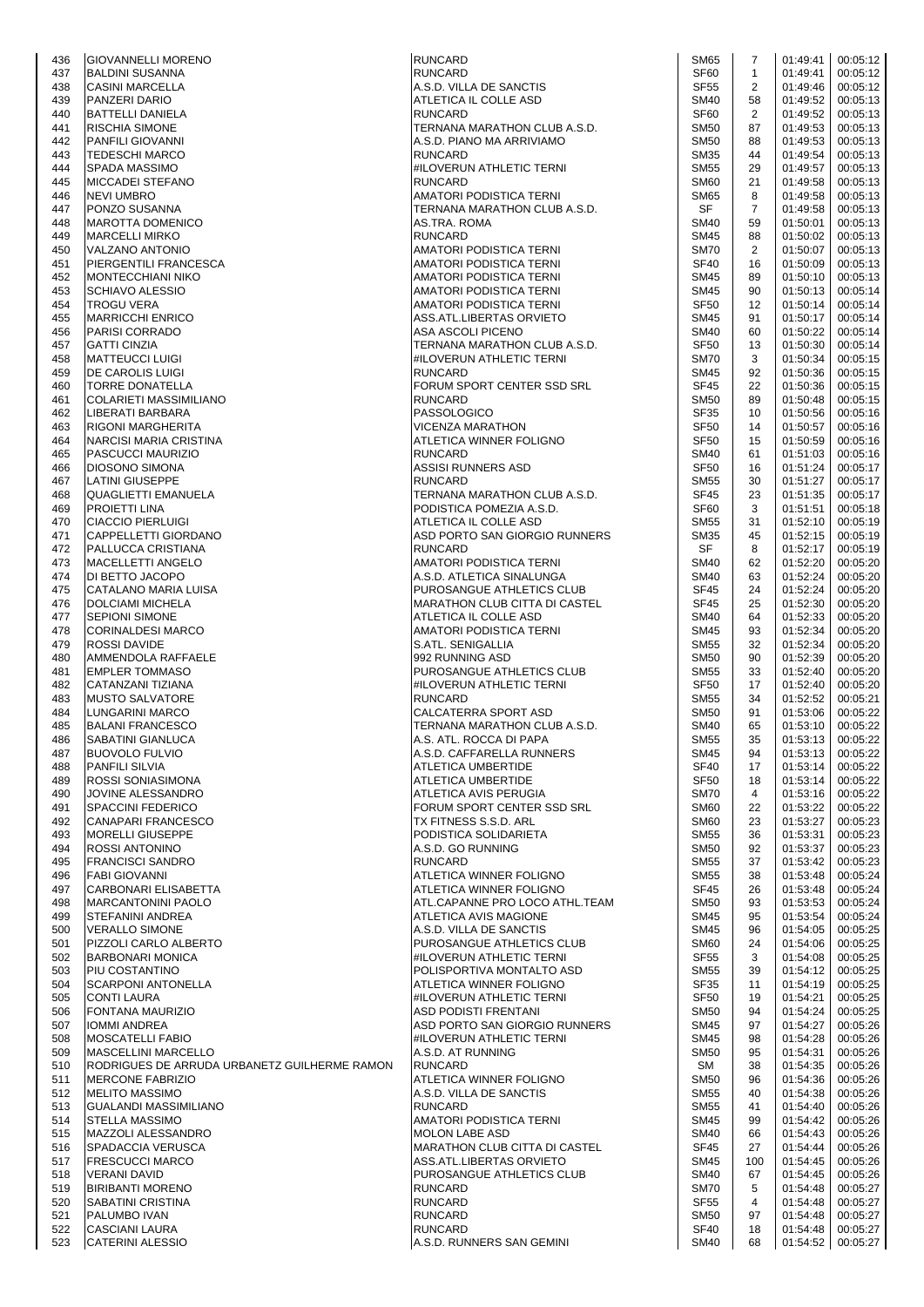| 524 | <b>BIANCONI FRANCESCO</b>    | TERNANA MARATHON CLUB A.S.D.   | <b>SM45</b>      | 101 | 01:54:52 | 00:05:27 |
|-----|------------------------------|--------------------------------|------------------|-----|----------|----------|
| 525 | <b>VIRILI DONATELLA</b>      | #ILOVERUN ATHLETIC TERNI       | <b>SF55</b>      | 5   | 01:54:57 | 00:05:27 |
| 526 | <b>SERRU EMILIANO</b>        | A.S.D. CAFFARELLA RUNNERS      | <b>SM45</b>      | 102 | 01:54:58 | 00:05:27 |
| 527 | <b>GUERRIERI MASSIMO</b>     | ASD FILIPPIDE-AVIS C.LAGO-DLF  | <b>SM65</b>      | 9   | 01:54:59 | 00:05:27 |
| 528 | PALMIERI CARMELA PAMELA      | ASS.ATL.LIBERTAS ORVIETO       | <b>SF50</b>      | 20  | 01:55:04 | 00:05:27 |
| 529 | <b>GUIDA MARIA ONORINA</b>   | POLISPORTIVA MONTALTO ASD      | SF <sub>60</sub> | 4   | 01:55:06 | 00:05:27 |
|     |                              |                                |                  |     |          |          |
| 530 | APARECIDO DIAS GLAUCINEI     | ASD PORTO SAN GIORGIO RUNNERS  | <b>SM40</b>      | 69  | 01:55:14 | 00:05:28 |
| 531 | ORTOLANI EMANUELE            | <b>RUNCARD</b>                 | <b>SM45</b>      | 103 | 01:55:14 | 00:05:28 |
| 532 | <b>RICCI MAURO</b>           | <b>RUNCARD</b>                 | <b>SM50</b>      | 98  | 01:55:17 | 00:05:28 |
| 533 | <b>CAMPILI MARCO</b>         | #ILOVERUN ATHLETIC TERNI       | <b>SM45</b>      | 104 | 01:55:18 | 00:05:28 |
| 534 | <b>BALDIERI FRANCESCO</b>    | ASD PODISTICA NORMANNA         | <b>SM60</b>      | 25  | 01:55:33 | 00:05:29 |
| 535 | <b>BEVILACQUA MARIANNA</b>   | ATLETICA WINNER FOLIGNO        | <b>SF45</b>      | 28  | 01:55:36 | 00:05:29 |
| 536 | POLENTA LAURA                | <b>RUNCARD</b>                 | <b>SF45</b>      | 29  | 01:55:38 | 00:05:29 |
| 537 | <b>PERGOLESI FRANCO</b>      | A.S.ATLETICA FALCONARA         | <b>SM65</b>      | 10  | 01:55:38 | 00:05:29 |
| 538 | <b>BIZZARRI BARBARA</b>      | ATLETICA WINNER FOLIGNO        | <b>SF45</b>      | 30  | 01:55:42 | 00:05:29 |
| 539 | <b>LORUSSO RAFFAELE</b>      | ASD PORTO SAN GIORGIO RUNNERS  | <b>SM60</b>      | 26  | 01:55:46 | 00:05:29 |
| 540 | <b>RENZI DENY</b>            | ASD PORTO SAN GIORGIO RUNNERS  | <b>SM35</b>      | 46  | 01:55:46 | 00:05:29 |
| 541 | <b>AURELI CLAUDIO</b>        | <b>RUNCARD</b>                 | <b>SM40</b>      | 70  | 01:55:46 | 00:05:29 |
| 542 | <b>SABATINI GIORGIA</b>      | <b>RUN &amp; SMILE ASD</b>     | <b>SF40</b>      | 19  | 01:55:50 | 00:05:29 |
| 543 | <b>ZERINI ELISABETTA</b>     | A.S.D. RUNNERS SAN GEMINI      | <b>SF40</b>      | 20  | 01:55:56 | 00:05:30 |
| 544 | <b>PASQUINI YURI</b>         | <b>RUNCARD</b>                 | <b>SM50</b>      | 99  | 01:56:07 | 00:05:30 |
|     |                              |                                |                  |     |          |          |
| 545 | <b>VIECELI ANGELA</b>        | FREE RUNNERS SAN GIUSTINO ASD  | <b>SF45</b>      | 31  | 01:56:12 | 00:05:31 |
| 546 | <b>REINKARDT ALBERTO</b>     | <b>ASD RUNNNER TEAM</b>        | <b>SM45</b>      | 105 | 01:56:30 | 00:05:31 |
| 547 | DE NICOLA LAURA              | <b>RUNCARD</b>                 | <b>SF50</b>      | 21  | 01:56:30 | 00:05:31 |
| 548 | <b>ALESSIO SARA</b>          | <b>RUNCARD</b>                 | <b>SF35</b>      | 12  | 01:56:38 | 00:05:32 |
| 549 | <b>SCALI FRANCESCO</b>       | <b>RUNCARD</b>                 | <b>SM40</b>      | 71  | 01:56:41 | 00:05:32 |
| 550 | <b>ALTIGERI MASSIMO</b>      | ALTO LAZIO A.S.D.              | <b>SM60</b>      | 27  | 01:56:51 | 00:05:32 |
| 551 | <b>GIACCIO ROSETTA</b>       | ASD PODISTICA NORMANNA         | SF <sub>50</sub> | 22  | 01:57:01 | 00:05:33 |
| 552 | FRATINI LUCIA SIMONA         | GRIFO RUNNERS PERUGIA ASD      | <b>SF50</b>      | 23  | 01:57:07 | 00:05:33 |
| 553 | <b>MEZZETTI PAOLA</b>        | PUROSANGUE ATHLETICS CLUB      | <b>SF50</b>      | 24  | 01:57:10 | 00:05:33 |
| 554 | CALANDRELLI DANIELE          | <b>RUNCARD</b>                 | <b>SM45</b>      | 106 | 01:57:13 | 00:05:33 |
| 555 | <b>BACINO GUIDO</b>          | ATLETICA WINNER FOLIGNO        | <b>SM65</b>      | 11  | 01:57:23 | 00:05:34 |
| 556 | ALIMENTI ANDREA              | ATLETICA AVIS PERUGIA          | <b>SM55</b>      | 42  | 01:57:25 | 00:05:34 |
|     |                              |                                |                  |     |          |          |
| 557 | <b>BELLACCINI GIAN LUCA</b>  | TERNANA MARATHON CLUB A.S.D.   | <b>SM55</b>      | 43  | 01:57:31 | 00:05:34 |
| 558 | <b>CORI ROBERTA</b>          | <b>RUNCARD</b>                 | <b>SF40</b>      | 21  | 01:57:35 | 00:05:34 |
| 559 | <b>FELICI ELEONORA</b>       | A.S.D. PIANO MA ARRIVIAMO      | <b>SF45</b>      | 32  | 01:57:36 | 00:05:35 |
| 560 | KRUSZYNSKA BOZENA ANNA       | <b>RUNCARD</b>                 | <b>SF40</b>      | 22  | 01:57:36 | 00:05:35 |
| 561 | PAGLIACCIA MAURIZIO          | <b>RUNCARD</b>                 | <b>SM55</b>      | 44  | 01:57:36 | 00:05:35 |
| 562 | PEZZOTTA STEFANO             | A.S.D. GO RUNNING              | <b>SM50</b>      | 100 | 01:57:43 | 00:05:35 |
| 563 | <b>RENZI FABRIZIO</b>        | ASSISI RUNNERS ASD             | <b>SM55</b>      | 45  | 01:57:50 | 00:05:35 |
| 564 | <b>TINARELLI DANIELE</b>     | #ILOVERUN ATHLETIC TERNI       | <b>SM45</b>      | 107 | 01:57:53 | 00:05:35 |
| 565 | <b>BOZZI CONSIGLIA</b>       | A.S.D. GO RUNNING              | <b>SF50</b>      | 25  | 01:57:55 | 00:05:35 |
| 566 | ALESSO PAOLO                 | <b>RUNCARD</b>                 | <b>SM35</b>      | 47  | 01:57:59 | 00:05:36 |
| 567 | LOVISCO SANDRA               | PUROSANGUE ATHLETICS CLUB      | <b>SF50</b>      | 26  | 01:58:07 | 00:05:36 |
| 568 | MATTERA JUSTINE ELIZABETH    | <b>URBAN RUNNERS</b>           | <b>SF50</b>      | 27  | 01:58:07 | 00:05:36 |
|     |                              |                                | <b>SM55</b>      |     |          |          |
| 569 | ALFONSINI ENRICO MARIA       | ASD RUNNNER TEAM               |                  | 46  | 01:58:07 | 00:05:36 |
| 570 | <b>MUCCIOLI FRANCESCA</b>    | ATL. ROCCA PRIORA              | SF35             | 13  | 01:58:10 | 00:05:36 |
| 571 | <b>CHINNI LUCIA</b>          | PUROSANGUE ATHLETICS CLUB      | SF60             | 5   | 01:58:12 | 00:05:36 |
| 572 | <b>CASTELLANI MICHELE</b>    | TERNANA MARATHON CLUB A.S.D.   | <b>SM45</b>      | 108 | 01:58:15 | 00:05:36 |
| 573 | <b>MARCANTONI LAURA</b>      | ATLETICA WINNER FOLIGNO        | <b>SF45</b>      | 33  | 01:58:16 | 00:05:36 |
| 574 | <b>STRIPE JENNIFER KATE</b>  | PUROSANGUE ATHLETICS CLUB      | <b>SF40</b>      | 23  | 01:58:28 | 00:05:37 |
| 575 | <b>BIANCHINI EMANUELA</b>    | AMATORI PODISTICA TERNI        | SF40             | 24  | 01:58:36 | 00:05:37 |
| 576 | <b>METELLI GIANLUCA</b>      | AMATORI PODISTICA TERNI        | <b>SM55</b>      | 47  | 01:58:47 | 00:05:38 |
| 577 | <b>DURASTANTI FEDERICO</b>   | <b>RUNCARD</b>                 | SM45             | 109 | 01:58:56 | 00:05:38 |
| 578 | <b>TABANELLI NICCOLO'</b>    | PUROSANGUE ATHLETICS CLUB      | <b>SM55</b>      | 48  | 01:58:58 | 00:05:38 |
| 579 | DEFEDILTA MASSIMO            | PUROSANGUE ATHLETICS CLUB      | <b>SM50</b>      | 101 | 01:58:58 | 00:05:38 |
| 580 | ZAZZA ALFREDO                | PUROSANGUE ATHLETICS CLUB      | <b>SM50</b>      | 102 | 01:58:58 | 00:05:38 |
| 581 | <b>CECCHETTI PAOLO</b>       | 6 IN MOVIMENTO A.S.D.          | <b>SM50</b>      | 103 | 01:59:07 | 00:05:39 |
| 582 | <b>BASIGLI IVANA</b>         | ATL.CAPANNE PRO LOCO ATHL.TEAM | <b>SF60</b>      | 6   | 01:59:07 | 00:05:39 |
|     |                              |                                |                  |     |          |          |
| 583 | <b>COZZA ANDREA</b>          | AMATORI PODISTICA TERNI        | SM45             | 110 | 01:59:10 | 00:05:39 |
| 584 | SELVA ALESSANDRO             | ATLETIC TEAM TAVERNA ASD       | <b>SM45</b>      | 111 | 01:59:12 | 00:05:39 |
| 585 | <b>REGINA FRANCESCO</b>      | <b>FREE RUNNERS MOLFETTA</b>   | <b>SM60</b>      | 28  | 01:59:32 | 00:05:40 |
| 586 | <b>PATELLI ANDREA</b>        | S.S. LAZIO ATLETICA LEGGERA    | <b>SM50</b>      | 104 | 01:59:37 | 00:05:40 |
| 587 | <b>BURRINI SILVIA</b>        | <b>RUNCARD</b>                 | <b>SF45</b>      | 34  | 01:59:43 | 00:05:41 |
| 588 | <b>MENGHINI LUCIO</b>        | <b>RUNCARD</b>                 | <b>SM60</b>      | 29  | 01:59:44 | 00:05:41 |
| 589 | PANSOLINI ROBERTA            | ATLETICA WINNER FOLIGNO        | <b>SF40</b>      | 25  | 01:59:56 | 00:05:41 |
| 590 | <b>ROYCH ENNIO</b>           | ATLETICA WINNER FOLIGNO        | <b>SM55</b>      | 49  | 01:59:59 | 00:05:41 |
| 591 | RENZI DAVIDE                 | <b>RIMINI MARATHON</b>         | <b>SM45</b>      | 112 | 02:00:02 | 00:05:41 |
| 592 | <b>TOMASSONI LUCA</b>        | ATLETICA IL COLLE ASD          | <b>SM50</b>      | 105 | 02:00:19 | 00:05:42 |
| 593 | <b>QUERCETTI LINDA</b>       | ATLETICA IL COLLE ASD          | <b>SF50</b>      | 28  | 02:00:19 | 00:05:42 |
| 594 | <b>CELLAI SILVIA</b>         | POLISPORTIVA ELLERA ASD        | SF               | 9   | 02:00:30 | 00:05:43 |
| 595 | <b>QUERCIOLI EMANUELE</b>    | POLISPORTIVA ELLERA ASD        | <b>SM</b>        | 39  | 02:00:30 | 00:05:43 |
| 596 | <b>SANTINI NOEMI</b>         | <b>RUNCARD</b>                 | <b>SF45</b>      | 35  | 02:00:53 | 00:05:44 |
| 597 | <b>BOTONDI MATTEO</b>        | #ILOVERUN ATHLETIC TERNI       | <b>SM40</b>      | 72  | 02:01:09 | 00:05:45 |
| 598 | <b>CORSETTI FRANCESCO</b>    | #ILOVERUN ATHLETIC TERNI       | <b>SM45</b>      | 113 | 02:01:13 | 00:05:45 |
| 599 | <b>FRANCESCHINI EMANUELE</b> | #ILOVERUN ATHLETIC TERNI       | <b>SM50</b>      | 106 | 02:01:14 | 00:05:45 |
|     |                              |                                |                  |     |          |          |
| 600 | <b>QUADRATI LUCA</b>         | ATLETICA AVIS PERUGIA          | <b>SM45</b>      | 114 | 02:01:24 | 00:05:45 |
| 601 | MUNGIGUERRA GIOVANNI         | ASD PODISTICA NORMANNA         | <b>SM50</b>      | 107 | 02:01:25 | 00:05:45 |
| 602 | DE ROSA MARIA ITALIA         | ASD PODISTICA NORMANNA         | <b>SF50</b>      | 29  | 02:01:25 | 00:05:45 |
| 603 | <b>GAUDENZI ANDREA</b>       | A.S.D. APERDIFIATO             | SM               | 40  | 02:01:29 | 00:05:46 |
| 604 | PERUGINI FABIO               | ATLETICA CIVITANOVA            | <b>SM50</b>      | 108 | 02:01:31 | 00:05:46 |
| 605 | <b>FABBRI ELISA</b>          | S.P. SEVEN                     | <b>SF40</b>      | 26  | 02:01:46 | 00:05:46 |
| 606 | <b>GIULIANI EMANUELE</b>     | <b>RUN &amp; SMILE ASD</b>     | <b>SM40</b>      | 73  | 02:01:48 | 00:05:46 |
| 607 | <b>CLAUDIANI DANIELE</b>     | <b>RUNCARD</b>                 | <b>SM50</b>      | 109 | 02:01:51 | 00:05:47 |
| 608 | <b>MATTEI ANTONIO</b>        | <b>RUNCARD</b>                 | <b>SM55</b>      | 50  | 02:01:53 | 00:05:47 |
| 609 | <b>FELICI CLAUDIO</b>        | AMATORI PODISTICA TERNI        | SM <sub>60</sub> | 30  | 02:02:15 | 00:05:48 |
| 610 | <b>CRISOSTOMI GIOVANNI</b>   | #ILOVERUN ATHLETIC TERNI       | SM55             | 51  | 02:02:18 | 00:05:48 |
| 611 | <b>SERGNESE ENRICO</b>       | <b>RUNCARD</b>                 | SM60             | 31  | 02:02:20 | 00:05:48 |
|     |                              |                                |                  |     |          |          |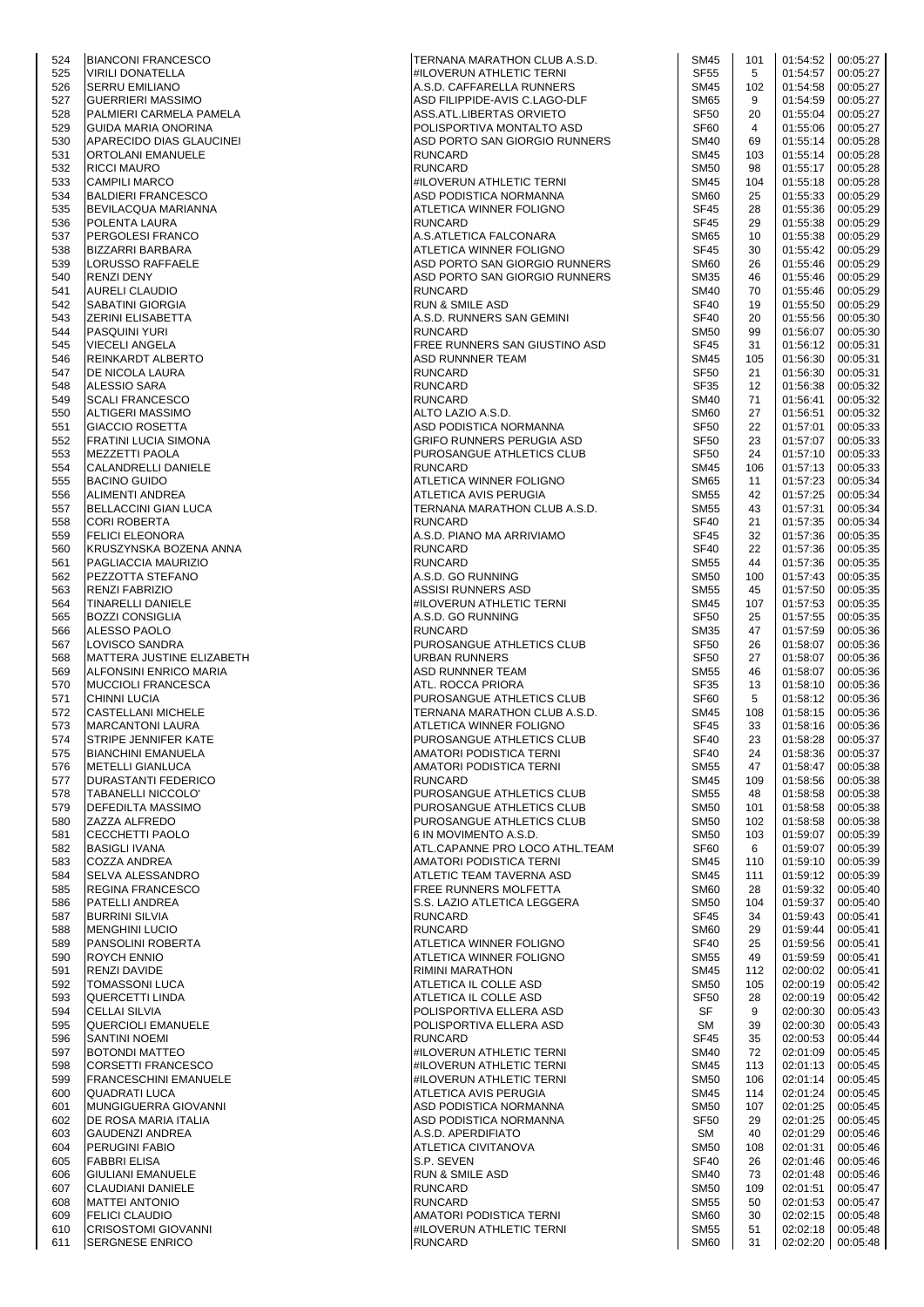| 0 I Z | DISUNNI RUDER I U        |
|-------|--------------------------|
| 613   | MORETTI MAURA            |
| 614   | GALLITTO MASSIMO         |
| 615   | <b>BALZERANI UMBERTO</b> |
| 616   | LIBERALE DEBORAH         |
| 617   | CORICA ALFREDO           |
| 618   |                          |
|       | AIROLDI ALESSANDRO       |
| 619   | <b>FUSARO ROBERTA</b>    |
| 620   | FOLIGNI ALESSIA          |
| 621   | VILLANO ANNA MARIA       |
| 622   | MARTINO SABATINO         |
| 623   | LAMPREDI DEBORA          |
| 624   | POSATI MARCO             |
|       | DE FALCO MAURIZIO        |
| 625   |                          |
| 626   | CARPANACCI GIANMARCO     |
| 627   | GRASSI ELEONORA          |
| 628   | VENA ANDREA              |
| 629   | BARBIERI FRANCESCA       |
| 630   | BRUNO ANGELO             |
| 631   | TREVISAN FRANCESCO       |
| 632   | <b>MARIONNI MORENO</b>   |
| 633   | DE CHIRICO VINCENZO      |
|       |                          |
| 634   | TONDINI FRANCESCO        |
| 635   | <b>MEACCI FAUSTO</b>     |
| 636   | <b>MARIOTTI CINZIA</b>   |
| 637   | DE VIVO PASQUALE         |
| 638   | SABATELLA ADALBERTO      |
| 639   | BERTINELLI ANGELA        |
| 640   | TROCCIA MARCO            |
|       |                          |
| 641   | FRATINI CLAUDIA          |
| 642   | <b>BUONOMINI CARLO</b>   |
| 643   | SCARPONI ANTONIO         |
| 644   | GIULIOLI ANTONIO         |
| 645   | BONASSISA ALFONSO        |
| 646   | GIOIA PAOLO              |
| 647   | RADICCHI KATIUSCIA       |
|       |                          |
| 648   | BUGATTI FABIO            |
| 649   | LABIANCA MARIO LUIGI     |
| 650   | SANTAGA' ANTONIO         |
| 651   | ROSSINI MIRKO            |
| 652   | CANNAVICCI DOMINIQUE     |
| 653   | CANNEORI GABRIELE        |
| 654   | SILVESTRI ANTONIO        |
| 655   | FIORANI SILVIO           |
| 656   | TORTOIOLI FABIO          |
|       |                          |
| 657   | MASSARELLI ALBERTO       |
| 658   | <b>BEATRICE CHIARA</b>   |
| 659   | LUCIANI GIAMMARIO        |
| 660   | CAFERRI ALESSANDRO       |
| 661   | ZIOLEK MALGORZATA        |
| 662   | ANTEI ALESSANDRO         |
| 663   | COLLEPICCOLO ANDREA      |
|       | <b>VIRGILI LAMBERTO</b>  |
| 664   |                          |
| 665   | PATERNESI MONICA         |
| 666   | MILIONI GIORDANO         |
| 667   | RONCHINI CLAUDIO         |
| 668   | GALATIOTO SALVATORE      |
| 669   | CODOVINI ALBERTO         |
| 670   | PUGNA IRINA BOGDANA      |
| 671   | ARTEMI MANUELA           |
| 672   | PASSUTI CLAUDIO          |
|       | <b>DEMURU PAOLA</b>      |
| 673   |                          |
| 674   | IPPOLITI RITA            |
| 675   | CIUFOLINI LUCIA          |
| 676   | CECCARELLI MORENA        |
| 677   | OTTAVIANI SERENA         |
| 678   | <b>BRACARDI PAOLO</b>    |
| 679   | <b>BUZZI DANIELE</b>     |
| 680   | MINICUCCI PATRIZIA       |
|       |                          |
| 681   | CATALANI MICHELA         |
| 682   | MARRONI CRISTINA         |
| 683   | CESARONI PINA            |
| 684   | <b>ERBI FRANCESCA</b>    |
| 685   | DI DOMENICO GABRIELE     |
| 686   | ROMANO EMILIA            |
| 687   | AGRICOLA MARIA ROSARIA   |
| 688   | OLIVARI BEATRICE         |
| 689   | SANTORI SILVIA           |
|       |                          |
| 690   | DI CICCO RAFFAELE        |
| 691   | LUCATELLI DORIANA        |
| 692   | ANSELMI LEONARDO         |
| 693   | CORTI ALICE              |
| 694   | DOTTORI ROMINA           |
| 695   | POSSENTI MARIO           |
| 696   | LEBATTEUX AGATHE         |
| 697   | ARMILLEI CRISTINA        |
| 698   | PAUSELLI CHIARA          |
| 699   | IARRIGHI PAOLA           |
|       |                          |

| 612 | <b>BISONNI ROBERTO</b>      | TERNANA MARATHON CLUB A.S.D.   | SM <sub>60</sub> | 32             | 02:02:20 | 00:05:48          |
|-----|-----------------------------|--------------------------------|------------------|----------------|----------|-------------------|
| 613 | <b>MORETTI MAURA</b>        | ATLETICA WINNER FOLIGNO        | <b>SF55</b>      | 6              | 02:02:25 | 00:05:48          |
| 614 | <b>GALLITTO MASSIMO</b>     | PODISTICA SOLIDARIETA          | <b>SM55</b>      | 52             | 02:02:30 | 00:05:48          |
| 615 | <b>BALZERANI UMBERTO</b>    | PODISTICA SOLIDARIETA          | SM <sub>60</sub> | 33             | 02:02:35 | 00:05:49          |
| 616 | LIBERALE DEBORAH            | PODISTICA SOLIDARIETA          | <b>SF50</b>      | 30             | 02:02:38 | 00:05:49          |
| 617 | <b>CORICA ALFREDO</b>       | ATLETICA WINNER FOLIGNO        | <b>SM70</b>      | 6              | 02:02:51 | 00:05:49          |
| 618 | AIROLDI ALESSANDRO          | ATLETICA WINNER FOLIGNO        | <b>SM50</b>      | 110            | 02:02:51 | 00:05:49          |
| 619 | <b>FUSARO ROBERTA</b>       | ATLETICA WINNER FOLIGNO        | <b>SF45</b>      | 36             | 02:02:52 | 00:05:49          |
| 620 | <b>FOLIGNI ALESSIA</b>      | ATL. TUSCULUM                  | SF <sub>50</sub> | 31             | 02:02:56 | 00:05:50          |
| 621 | VILLANO ANNA MARIA          | ASD PODISTICA NORMANNA         | SF65             | 2              | 02:03:05 | 00:05:50          |
| 622 | <b>MARTINO SABATINO</b>     | ATLETIC TEAM TAVERNA ASD       | SM60             | 34             | 02:03:39 | 00:05:52          |
| 623 | LAMPREDI DEBORA             | ATLETIC TEAM TAVERNA ASD       | <b>SF45</b>      | 37             | 02:03:40 | 00:05:52          |
| 624 | <b>POSATI MARCO</b>         | #ILOVERUN ATHLETIC TERNI       | <b>SM50</b>      | 111            | 02:03:48 | 00:05:52          |
|     |                             |                                | <b>SM50</b>      | 112            | 02:04:06 |                   |
| 625 | <b>DE FALCO MAURIZIO</b>    | ASSISI RUNNERS ASD             |                  |                |          | 00:05:53          |
| 626 | CARPANACCI GIANMARCO        | ASSISI RUNNERS ASD             | <b>SM45</b>      | 115            | 02:04:20 | 00:05:54          |
| 627 | <b>GRASSI ELEONORA</b>      | ASSISI RUNNERS ASD             | <b>SF45</b>      | 38             | 02:04:20 | 00:05:54          |
| 628 | <b>VENA ANDREA</b>          | AMATORI PODISTICA TERNI        | <b>SM65</b>      | 12             | 02:05:11 | 00:05:56          |
| 629 | <b>BARBIERI FRANCESCA</b>   | A.S.D. TRA LE RIGHE            | SF <sub>45</sub> | 39             | 02:05:11 | 00:05:56          |
| 630 | <b>BRUNO ANGELO</b>         | <b>RUNCARD</b>                 | <b>SM50</b>      | 113            | 02:05:39 | 00:05:57          |
| 631 | <b>TREVISAN FRANCESCO</b>   | 992 RUNNING ASD                | <b>SM65</b>      | 13             | 02:05:58 | 00:05:58          |
| 632 | <b>MARIONNI MORENO</b>      | ASSISI RUNNERS ASD             | <b>SM50</b>      | 114            | 02:06:01 | 00:05:58          |
| 633 | <b>DE CHIRICO VINCENZO</b>  | 992 RUNNING ASD                | <b>SM40</b>      | 74             | 02:06:10 | 00:05:59          |
| 634 | <b>TONDINI FRANCESCO</b>    | 992 RUNNING ASD                | <b>SM35</b>      | 48             | 02:06:11 | 00:05:59          |
| 635 | <b>MEACCI FAUSTO</b>        | A.S.D. ATLETICA SINALUNGA      | SM <sub>60</sub> | 35             | 02:06:17 | 00:05:59          |
| 636 | <b>MARIOTTI CINZIA</b>      | M. C. MANOPPELLO SOGEDA        | <b>SF50</b>      | 32             | 02:06:24 | 00:06:00          |
| 637 | <b>DE VIVO PASQUALE</b>     | <b>RUNCARD</b>                 | <b>SM45</b>      | 116            | 02:06:46 | 00:06:01          |
| 638 | SABATELLA ADALBERTO         | A.S.D. VILLA DE SANCTIS        | SM <sub>60</sub> | 36             | 02:07:05 | 00:06:01          |
| 639 | <b>BERTINELLI ANGELA</b>    | ASD PODISTICA LINO SPAGNOLI    | <b>SF50</b>      | 33             | 02:07:30 | 00:06:03          |
| 640 | <b>TROCCIA MARCO</b>        | PUROSANGUE ATHLETICS CLUB      | <b>SM50</b>      | 115            | 02:07:36 | 00:06:03          |
|     |                             | ASD PODISTICA LINO SPAGNOLI    | <b>SF50</b>      | 34             | 02:07:53 | 00:06:04          |
| 641 | <b>FRATINI CLAUDIA</b>      |                                |                  |                |          |                   |
| 642 | <b>BUONOMINI CARLO</b>      | <b>ATLETICA PEGASO</b>         | <b>SM55</b>      | 53             | 02:07:53 | 00:06:04          |
| 643 | <b>SCARPONI ANTONIO</b>     | ATLETICA WINNER FOLIGNO        | <b>SM55</b>      | 54             | 02:07:57 | 00:06:04          |
| 644 | <b>GIULIOLI ANTONIO</b>     | <b>RUNCARD</b>                 | SM <sub>60</sub> | 37             | 02:08:04 | 00:06:04          |
| 645 | <b>BONASSISA ALFONSO</b>    | PUROSANGUE ATHLETICS CLUB      | <b>SM65</b>      | 14             | 02:08:10 | 00:06:05          |
| 646 | <b>GIOIA PAOLO</b>          | G.S. CAT SPORT ROMA            | <b>SM45</b>      | 117            | 02:08:25 | 00:06:05          |
| 647 | RADICCHI KATIUSCIA          | ATLETICA AVIS PERUGIA          | <b>SF45</b>      | 40             | 02:08:29 | 00:06:05          |
| 648 | <b>BUGATTI FABIO</b>        | ATLETICA AVIS PERUGIA          | <b>SM45</b>      | 118            | 02:08:29 | 00:06:05          |
| 649 | LABIANCA MARIO LUIGI        | ATL.AMAT.OSIMO                 | <b>SM60</b>      | 38             | 02:08:36 | 00:06:06          |
| 650 | SANTAGA' ANTONIO            | ATL.CAPANNE PRO LOCO ATHL.TEAM | SM <sub>60</sub> | 39             | 02:08:38 | 00:06:06          |
| 651 | <b>ROSSINI MIRKO</b>        | <b>RUNCARD</b>                 | <b>SM40</b>      | 75             | 02:08:42 | 00:06:06          |
| 652 | CANNAVICCI DOMINIQUE        | ATLETICA WINNER FOLIGNO        | <b>SF55</b>      | $\overline{7}$ | 02:08:54 | 00:06:07          |
| 653 | <b>CANNEORI GABRIELE</b>    | TERNANA MARATHON CLUB A.S.D.   | SM <sub>60</sub> | 40             | 02:09:00 | 00:06:07          |
| 654 | <b>SILVESTRI ANTONIO</b>    | A.S.D. IL CAMPANILE            | <b>SM50</b>      | 116            | 02:09:38 | 00:06:09          |
| 655 | <b>FIORANI SILVIO</b>       | ATLETICA WINNER FOLIGNO        | <b>SM70</b>      | $\overline{7}$ | 02:09:44 | 00:06:09          |
| 656 | <b>TORTOIOLI FABIO</b>      | ATLETICA IL COLLE ASD          | <b>SM50</b>      | 117            | 02:10:10 | 00:06:10          |
|     |                             | #ILOVERUN ATHLETIC TERNI       | <b>SM50</b>      | 118            | 02:10:39 | 00:06:12          |
| 657 | MASSARELLI ALBERTO          |                                |                  |                |          |                   |
| 658 | <b>BEATRICE CHIARA</b>      | ASD AMATORI PODISMO BENEVENTO  | SF45             | 41             | 02:10:41 | 00:06:12          |
| 659 | <b>LUCIANI GIAMMARIO</b>    | PODISTICA SOLIDARIETA          | <b>SM50</b>      | 119            | 02:11:09 | 00:06:13          |
| 660 | CAFERRI ALESSANDRO          | <b>RUNCARD</b>                 | <b>SM50</b>      | 120            | 02:11:32 | 00:06:14          |
| 661 | ZIOLEK MALGORZATA           | <b>RUNCARD</b>                 | <b>SF50</b>      | 35             | 02:11:43 | 00:06:15          |
| 662 | ANTEI ALESSANDRO            | A.S.D. CAFFARELLA RUNNERS      | SM70             | 8              |          | 02:12:07 00:06:16 |
| 663 | COLLEPICCOLO ANDREA         | ATL. TUSCULUM                  | SM55             | 55             | 02:12:09 | 00:06:16          |
| 664 | <b>VIRGILI LAMBERTO</b>     | S.S. LAZIO ATLETICA LEGGERA    | <b>SM55</b>      | 56             | 02:12:18 | 00:06:16          |
| 665 | <b>PATERNESI MONICA</b>     | A.S.D. IL CAMPANILE            | SF <sub>50</sub> | 36             | 02:12:20 | 00:06:16          |
| 666 | <b>MILIONI GIORDANO</b>     | <b>RUNCARD</b>                 | SM               | 41             | 02:12:30 | 00:06:17          |
| 667 | RONCHINI CLAUDIO            | OLIMPIA NUOVA RUNNING A.S.D.   | <b>SM55</b>      | 57             | 02:12:32 | 00:06:17          |
| 668 | <b>GALATIOTO SALVATORE</b>  | A.S.D. GO RUNNING              | <b>SM55</b>      | 58             | 02:13:06 | 00:06:19          |
| 669 | <b>CODOVINI ALBERTO</b>     | PIETRALUNGA RUNNERS A.S.D.     | <b>SM65</b>      | 15             | 02:13:16 | 00:06:19          |
| 670 | PUGNA IRINA BOGDANA         | PIETRALUNGA RUNNERS A.S.D.     | <b>SF55</b>      | 8              | 02:13:17 | 00:06:19          |
| 671 | <b>ARTEMI MANUELA</b>       | PUROSANGUE ATHLETICS CLUB      | <b>SF55</b>      | 9              | 02:14:11 | 00:06:22          |
| 672 | <b>PASSUTI CLAUDIO</b>      | <b>RUNCARD</b>                 | SM60             | 41             | 02:14:17 | 00:06:22          |
| 673 | <b>DEMURU PAOLA</b>         | <b>RUNCARD</b>                 | <b>SF60</b>      | 7              | 02:14:18 | 00:06:22          |
| 674 | <b>IPPOLITI RITA</b>        | A.S. ATL. ROCCA DI PAPA        | <b>SF55</b>      | 10             | 02:14:18 | 00:06:22          |
| 675 | <b>CIUFOLINI LUCIA</b>      | A.S.D. IL CAMPANILE            | <b>SF40</b>      | 27             | 02:14:57 | 00:06:24          |
| 676 | <b>CECCARELLI MORENA</b>    | A.S. 100 KM DEL PASSATORE      | <b>SF45</b>      | 42             | 02:15:11 | 00:06:25          |
| 677 | <b>OTTAVIANI SERENA</b>     | ATLETICA WINNER FOLIGNO        | <b>SF40</b>      | 28             | 02:15:18 | 00:06:25          |
|     |                             |                                |                  |                |          |                   |
| 678 | <b>BRACARDI PAOLO</b>       | <b>RUNCARD</b>                 | <b>SM55</b>      | 59             | 02:16:40 | 00:06:29          |
| 679 | <b>BUZZI DANIELE</b>        | <b>RUNCARD</b>                 | SM <sub>60</sub> | 42             | 02:16:53 | 00:06:29          |
| 680 | <b>MINICUCCI PATRIZIA</b>   | <b>RUNCARD</b>                 | <b>SF45</b>      | 43             | 02:17:32 | 00:06:31          |
| 681 | CATALANI MICHELA            | <b>RUNCARD</b>                 | <b>SF</b>        | 10             | 02:17:46 | 00:06:32          |
| 682 | <b>MARRONI CRISTINA</b>     | A.S. ATL. ROCCA DI PAPA        | <b>SF50</b>      | 37             | 02:18:10 | 00:06:33          |
| 683 | <b>CESARONI PINA</b>        | ATL. TUSCULUM                  | SF60             | 8              | 02:18:20 | 00:06:33          |
| 684 | <b>ERBI FRANCESCA</b>       | A.S.D. VEGAN POWER TEAM        | SF <sub>50</sub> | 38             | 02:18:31 | 00:06:34          |
| 685 | <b>DI DOMENICO GABRIELE</b> | <b>ASD RUN LIFE</b>            | <b>SM55</b>      | 60             | 02:18:31 | 00:06:34          |
| 686 | ROMANO EMILIA               | ASD PODISTICA NORMANNA         | <b>SF55</b>      | 11             | 02:18:43 | 00:06:35          |
| 687 | AGRICOLA MARIA ROSARIA      | A.S.D. PODISTICA AVIS FABRIANO | SF65             | 3              | 02:19:09 | 00:06:36          |
| 688 | <b>OLIVARI BEATRICE</b>     | LBM SPORT TEAM                 | <b>SF45</b>      | 44             | 02:19:21 | 00:06:36          |
| 689 | <b>SANTORI SILVIA</b>       | ITALIANA RUNNING A.S.D.        | <b>SF50</b>      | 39             | 02:19:37 | 00:06:37          |
| 690 | <b>DI CICCO RAFFAELE</b>    | ITALIANA RUNNING A.S.D.        | SM <sub>60</sub> | 43             | 02:19:37 | 00:06:37          |
| 691 | LUCATELLI DORIANA           | A.S. ATL. ROCCA DI PAPA        | SF <sub>50</sub> | 40             | 02:19:40 | 00:06:37          |
| 692 | <b>ANSELMI LEONARDO</b>     | G.S. DILETTANTISTICO ITALPOSE  | <b>SM50</b>      | 121            | 02:19:46 | 00:06:38          |
| 693 | <b>CORTI ALICE</b>          | <b>MARCIATORI SAN GIORGIO</b>  | <b>SF40</b>      | 29             | 02:20:07 | 00:06:39          |
| 694 | <b>DOTTORI ROMINA</b>       | AMATORI PODISTICA TERNI        | <b>SF40</b>      | 30             | 02:20:34 | 00:06:40          |
| 695 | <b>POSSENTI MARIO</b>       | <b>RUNCARD</b>                 | <b>SM70</b>      | 9              | 02:21:52 | 00:06:44          |
| 696 | LEBATTEUX AGATHE            | <b>RUNCARD</b>                 | SF               | 11             | 02:22:34 | 00:06:46          |
| 697 | <b>ARMILLEI CRISTINA</b>    | <b>RUNCARD</b>                 | <b>SF50</b>      | 41             | 02:24:11 | 00:06:50          |
| 698 | <b>PAUSELLI CHIARA</b>      | MARATHON CLUB CITTA DI CASTEL  | SF45             | 45             | 02:24:14 | 00:06:50          |
| 699 | <b>ARRIGHI PAOLA</b>        | ATLETICA CASCINA               | SF60             | 9              | 02:25:01 | 00:06:52          |
|     |                             |                                |                  |                |          |                   |